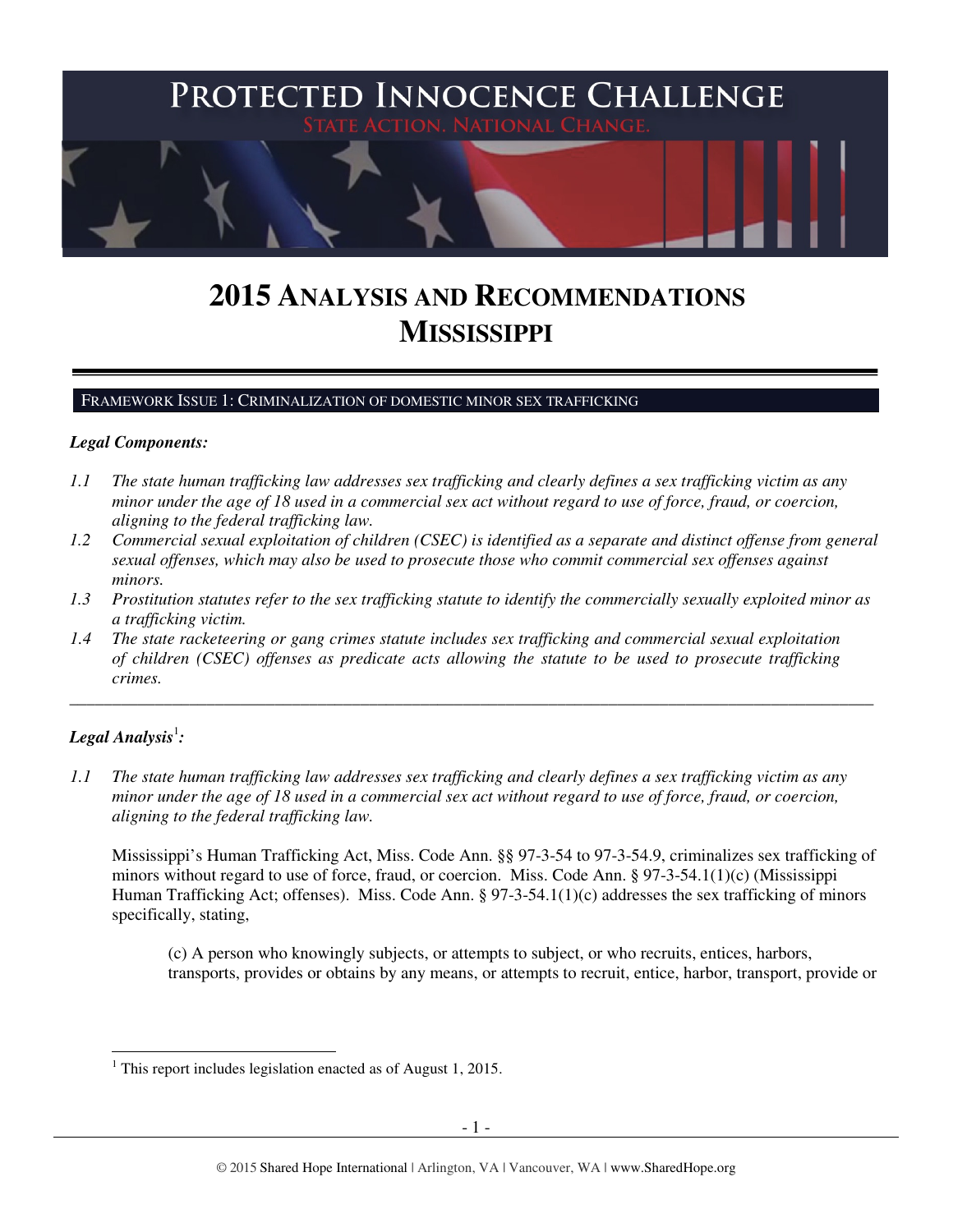obtain by any means, a minor, knowing that the minor will engage in commercial sexual activity,  $2\pi$ sexually explicit performance,<sup>3</sup> or the production of sexually oriented material,<sup>4</sup> or causes or attempts to cause a minor to engage in commercial sexual activity, sexually explicit performance, or the production of sexually oriented material, shall be guilty of procuring sexual servitude of a minor. . . .

Miss. Code Ann. § 97-3-54.4 (j) (Mississippi Human Trafficking Act; definitions) defines a "minor" as a person under 18. Under Miss. Code Ann. § 97-3-54.4(p), "trafficked person" is defined as "a person subjected to the practices prohibited by this act [Sections 97-3-54 through 97-3-54.9] regardless of whether a perpetrator is identified, apprehended, prosecuted, or convicted, and is a term used interchangeably with the terms 'victim,' 'victim of trafficking' and 'trafficking victim.'"<sup>5</sup>

Pursuant to Miss. Code Ann. § 97-3-2, human trafficking as provided in § 97-3-54.1 (Human Trafficking Act; prohibited conduct; penalty) is defined as a crime of violence.<sup>6</sup> Persons convicted of trafficking minors under Miss. Code Ann. § 97-3-54.1(1)(c) face higher penalties than those convicted of trafficking adults. A conviction under Miss. Code Ann. § 97-3-54.1(1)(c) carries a minimum sentence of five years to a maximum sentence of 30 years compared to a maximum of 20 years for trafficking adults under Miss. Code Ann. §§ 97-3-54.1(1)(a) and (b), 97-3-54.1(2). The Mississippi Human Trafficking Act also provides for fines as part of its penalty scheme. For violations of Miss. Code Ann. § 97-3-54.1(1)(c) (Procuring sexual servitude of a minor) fines from \$50,000.00–\$500,000.00 may be imposed. Additionally, a maximum fine of \$10,000 may be imposed as provided in Miss. Code Ann. § 99-19-32(1) (Fines and assessments upon persons convicted of offenses punishable by imprisonment for more than one year; deposit in Criminal Justice Fund).<sup>7</sup>

 A victim of human trafficking who is charged with a violation of Miss. Code Ann. § 97-3-54.1 (Human Trafficking; offenses) may assert an affirmative defense under Miss. Code Ann. § 97-3-54.1(5),<sup>5</sup> which states:

(5) It is an affirmative defense in a prosecution under this act that the defendant:

(a) Is a victim; and

Additionally, Miss. Code Ann. § 97-3-54.1(4) provides in part, "[a] minor who has been identified as a victim of trafficking shall not be liable for criminal activity in violation of this section."

<sup>&</sup>lt;sup>2</sup> Pursuant to Miss. Code Ann. § 97-3-54.4(d) (Mississippi Human Trafficking Act; definitions), "commercial sexual activity" is defined as "any sex act on account of which anything of value is given to, promised to, or received by any person."

<sup>&</sup>lt;sup>3</sup> "Sexually-explicit performance" is defined in Miss. Code Ann. § 97-3-54.4(o) as "a live or public act or show intended to arouse or satisfy the sexual desires or appeal to the prurient interests of patrons."

<sup>&</sup>lt;sup>4</sup> "Sexually oriented material" is defined in § 97-3-54.4(r) by referring to Miss. Code Ann. § 97-5-27, which defines the term as material that "contains representations or descriptions, actual or simulated, of masturbation, sodomy, excretory functions, lewd exhibition of the genitals or female breasts, sadomasochistic abuse (for the purpose of sexual stimulation or gratification), homosexuality, lesbianism, bestiality, sexual intercourse, or physical contact with a person's clothed or unclothed genitals, pubic area, buttocks, or the breast or breasts of a female for the purpose of sexual stimulation, gratification or perversion."<br><sup>5</sup> A visitim of human trafficking who is abarged with a viole

<sup>(</sup>b) Committed the offense under a reasonable apprehension created by a person that, if the defendant did not commit the act, the person would inflict serious harm on the defendant, a member of the defendant's family, or a close associate.

 $6$  Miss. Code Ann. § 97-3-2 further provides that no person convicted of a crime of violence listed in § 97-3-2(1) is eligible for parole or early release until 50% of the sentence has been served.

<sup>&</sup>lt;sup>7</sup> Miss. Code Ann. § 99-19-32(1) (Fines and assessments upon persons convicted of offenses punishable by imprisonment for more than one year; deposit in Criminal Justice Fund) states, "(1) Offenses punishable by imprisonment in the State Penitentiary for more than one (1) year and for which no fine is provided elsewhere by statute may be punishable by a fine not in excess of Ten Thousand Dollars (\$10,000.00). Such fine, if imposed, may be in addition to imprisonment or any other punishment or penalty authorized by law."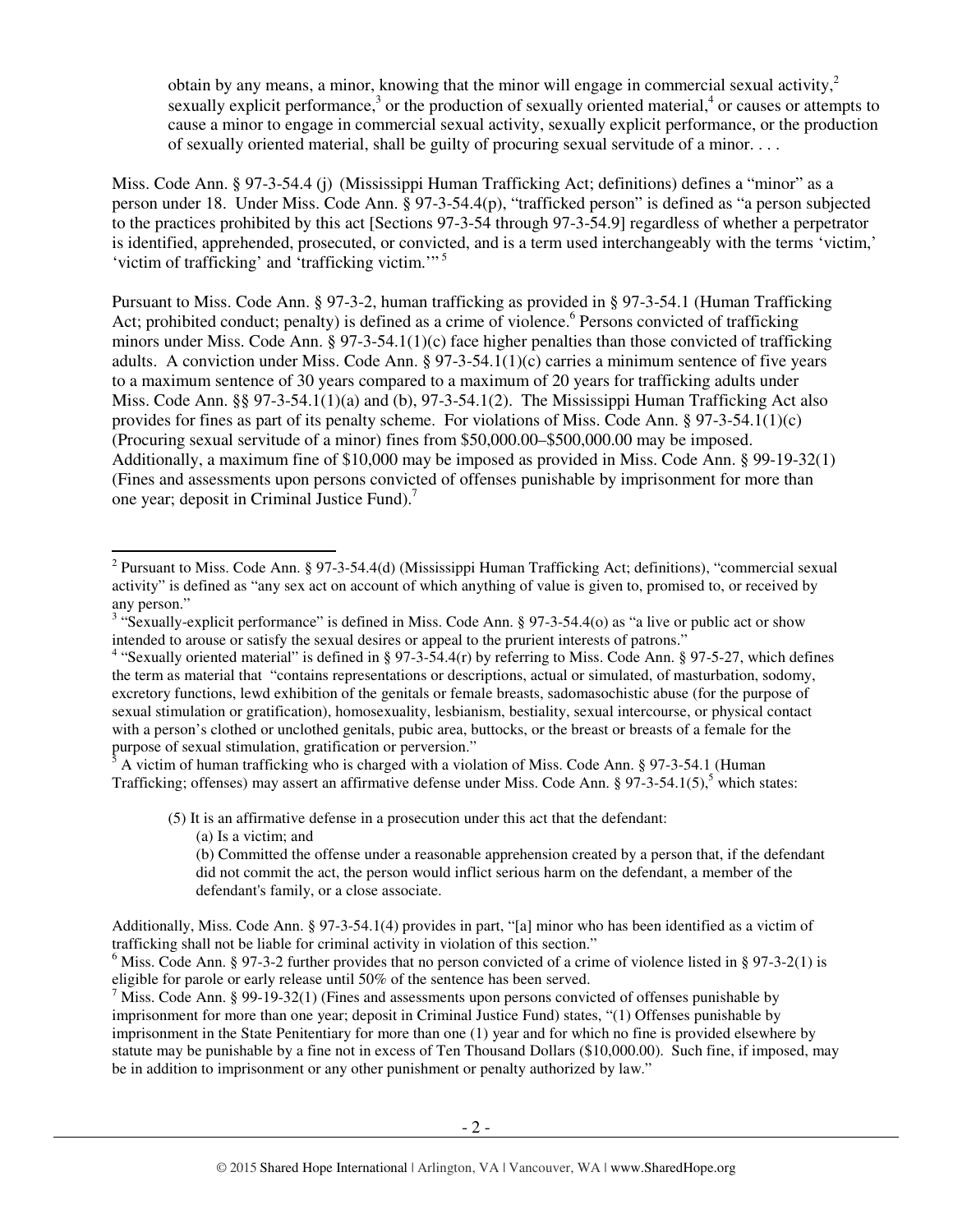- *1.2 Commercial sexual exploitation of children (CSEC) is identified as a separate and distinct offense from general sexual offenses, which may also be used to prosecute those who commit commercial sex offenses against minors.*
	- 1. Miss. Code Ann. § 97-29-51(1)(a) (Prostitution; misdemeanor procuring services of prostitute; felony promoting prostitution; penalties) states,

A person commits the misdemeanor of procuring the services of a prostitute if the person knowingly or intentionally pays, or offers or agrees to pay, money or other property to another person for having engaged in, or on the understanding that the other person will engage in, sexual intercourse or sexual conduct with the person or with any other person. "Sexual conduct" includes cunnilingus, fellatio, masturbation of another, anal intercourse or the causing of penetration to any extent and with any object or body part of the genital or anal opening of another.

When the person whose services are procured is a minor under 18, "the person convicted shall be guilty of a felony and shall, upon conviction, be punished by imprisonment for not less than five (5) years, nor more than thirty (30) years, or by a fine of not less than Fifty Thousand Dollars (\$50,000.00) nor more than Five Hundred Thousand Dollars (\$500,000.00), or both." Miss. Code Ann. § 97-29-51(1)(c).

2. Miss. Code Ann. § 97-29-51(2)(a) (Prostitution; misdemeanor procuring services of prostitute; felony promoting prostitution; penalties) states,

A person commits the felony of promoting prostitution if the person:

(i) Knowingly or intentionally entices, compels, causes, induces, persuades, or encourages by promise, threat, violence, or by scheme or device, another person to become a prostitute;

(ii) Knowingly or intentionally solicits or offers or agrees to solicit, or receives or gives, or agrees to receive or give any money or thing of value for soliciting, or attempting to solicit, another person for the purpose of prostitution;

(iii) Knowingly induces, persuades, or encourages a person to come into or leave this state for the purpose of prostitution;

(iv) Having control over the use of a place or vehicle, knowingly or intentionally permits another person to use the place or vehicle for prostitution;

(v) Accepts, receives, levies or appropriates money or other property of value from a prostitute, without lawful consideration, with knowledge or reasonable cause to know it was earned, in whole or in part, from prostitution; or

(vi) Conducts, directs, takes, or transports, or offers or agrees to take or transport, or aids or assists in transporting, any person to any vehicle, conveyance, place, structure, or building, or to any other person with knowledge or reasonable cause to know that the purpose of such directing, taking or transporting is prostitution.

When the person whose services are promoted is a minor under 18, "the person convicted shall be guilty of a felony and shall, upon conviction, be punished by imprisonment for not less than five (5) years, nor more than thirty (30) years, or by a fine of not less than Fifty Thousand Dollars (\$50,000.00) nor more than Five Hundred Thousand Dollars (\$500,000.00), or both." Miss. Code Ann. § 97-29-  $51(2)(c)$ .

3. Miss. Code Ann. § 97-5-5 (Enticing a child under 14; punishment) makes it a crime to "maliciously, willfully, or fraudulently lead, take, carry away, decoy or entice away, any child under the age of fourteen (14) years, with intent to detain or conceal such child from its parents, guardian, or other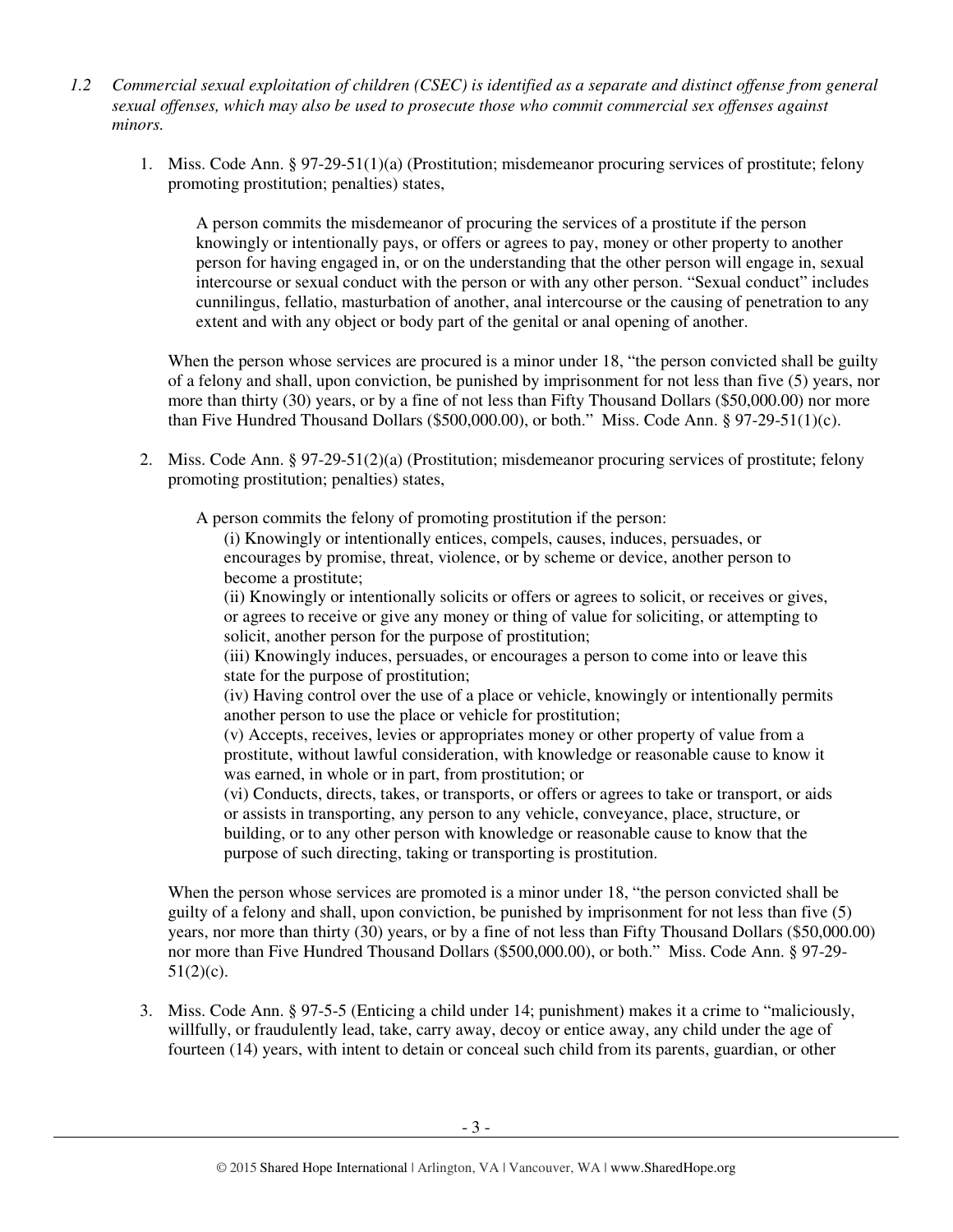person having lawful charge of such child, or for the purpose of prostitution, concubinage, or marriage." Upon conviction, a person will "be imprisoned in the custody of the Department of Corrections for not less than two (2) years nor more than ten (10) years,, or fined not more than Ten Thousand Dollars (\$10,000.00), or both. Investigation and prosecution of a defendant under this section does not preclude prosecution of the defendant for a violation of other applicable criminal laws, including, but not limited to, the Mississippi Human Trafficking Act, Sections 97–3–54 et seq." Miss. Code Ann. § 97-5-5.

4. Miss. Code Ann. § 97-5-33 (Exploitation of children; prohibitions) states,

1. No person shall, by any means including computer, cause, solicit or knowingly permit any child<sup>8</sup> to engage in sexually explicit conduct or in the simulation of sexually explicit conduct for the purpose of producing any visual depiction of such conduct.

2. No person shall, by any means including computer, photograph, film, video tape or otherwise depict or record a child engaging in sexually explicit conduct or in the simulation of sexually explicit conduct. 3. No person shall, by any means including computer, knowingly send, transport, transmit, ship, mail or receive any photograph, drawing, sketch, film, video tape or other visual depiction of an actual child engaging in sexually explicit conduct.

4. No person shall, by any means including computer, receive with intent to distribute, distribute for sale, sell or attempt to sell in any manner any photograph, drawing, sketch, film, video tape or other visual depiction of an actual child engaging in sexually explicit conduct.

5. No person shall, by any means including computer, knowingly possess or knowingly access with intent to view any photograph, drawing, sketch, film, video tape or other visual depiction of an actual child engaging in sexually explicit conduct.

6. No person shall, by any means including computer, knowingly entice, induce, persuade, seduce, solicit, advise, coerce, or order a child to meet with the defendant or any other person for the purpose of engaging in sexually explicit conduct.

7. No person shall by any means, including computer, knowingly entice, induce, persuade, seduce, solicit, advise, coerce or order a child to produce any visual depiction of adult sexual conduct or any sexually explicit conduct.

Pursuant to Miss. Code Ann. § 97-3-2<sup>9</sup>, exploitation of a child as provided in § 97-5-33 is defined as a crime of violence.<sup>10</sup> Under Miss. Code Ann. § 97-5-35, a first-time conviction for violating any provision of Miss. Code Ann.

§ 97-5-33 is punishable by imprisonment for 5–40 years and a \$50,000–\$500,000 fine.<sup>11</sup> Repeat offenders face 20 years to life imprisonment and a \$100,000–\$1,000,000 fine. Miss. Code Ann. § 97-5-35.

Mississippi has several laws that, although not specifically directed towards commercial sexual exploitation, could potentially be used to convict persons engaged in the commercial sexual exploitation of children.

1. Miss. Code Ann. § 97-5-27 (3)(a) (Dissemination of sexually oriented material to persons under eighteen years of age; use of computer for purpose of luring or inducing persons under eighteen years of age to engage in sexual contact) states,

(3) (a) A person is guilty of computer luring when:

 $\overline{a}$ <sup>8</sup> Child is defined in Miss. Code Ann. § 97-5-31(a) (Exploitation of children; definitions) as "any individual who has not attained the age of eighteen (18) years."

<sup>9</sup> *See supra* note 6.

<sup>10</sup> *See supra* note 6.

<sup>&</sup>lt;sup>11</sup> Mississippi does not use a felony crime classification system.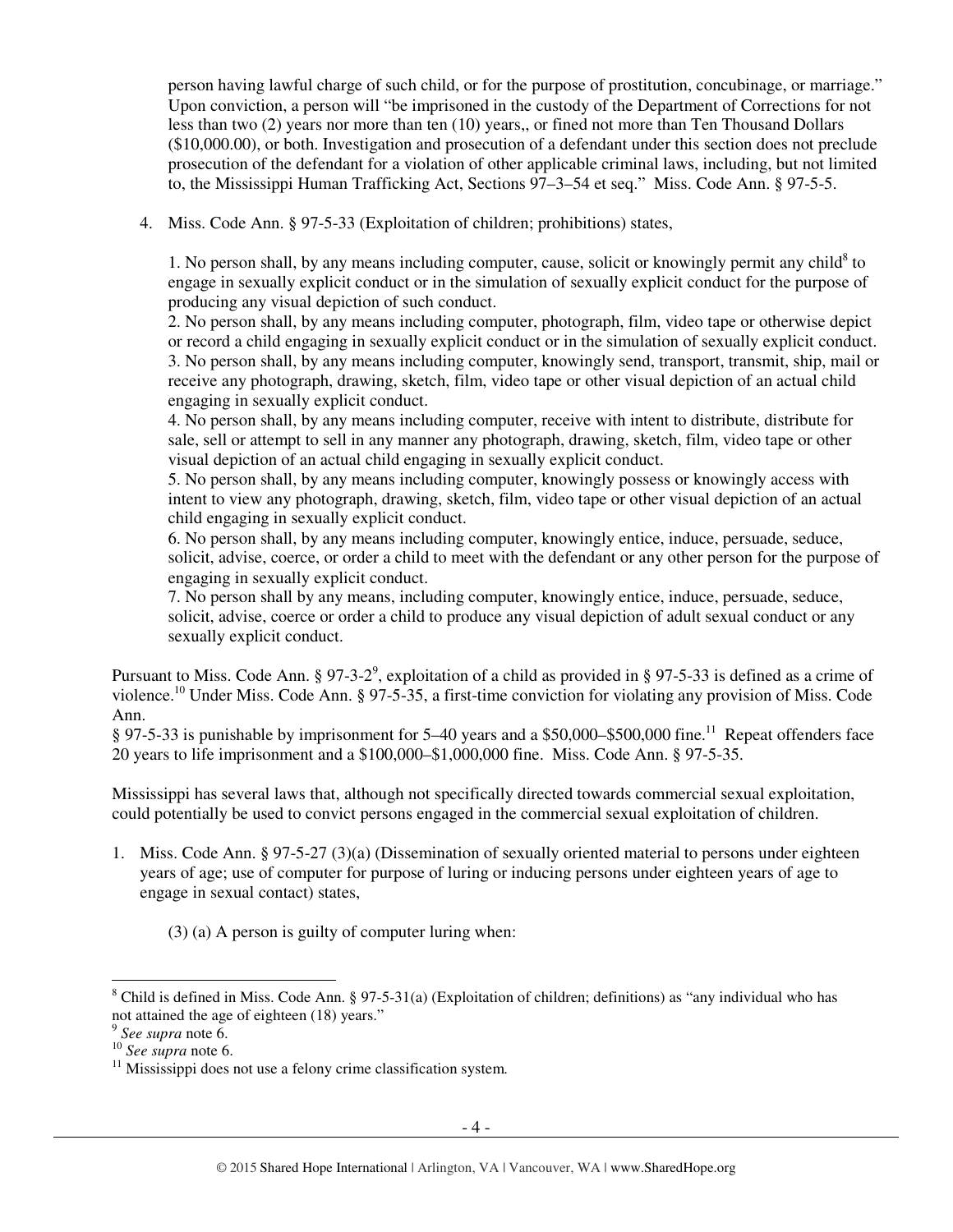(i) Knowing the character and content of any communication of sexually oriented material, he intentionally uses any computer communication system allowing the input, output, examination or transfer of computer data or computer programs from one computer to another, to initiate or engage in such communication with a person under the age of eighteen (18); and

(ii) By means of such communication he importunes, invites or induces a person under the age of eighteen (18) years to engage in sexual intercourse, deviant sexual intercourse or sexual contact with him, or to engage in a sexual performance, obscene sexual performance or sexual conduct for his benefit.

. . . .

 $\overline{a}$ 

(4) Investigation and prosecution of a defendant under this section does not preclude prosecution of the defendant for a violation of other applicable criminal laws, including, but not limited to, the Mississippi Human Trafficking Act, Section 97–3–54 et seq.

A conviction is punishable as a felony by imprisonment up to 3 years and a fine up to \$10,000. Miss. Code Ann. § 97-5-27(3)(e).

- 2. Miss. Code Ann. § 97-5-39(1)(a) (Contributing to the neglect or delinquency of a child; felonious abuse and/or battery of a child) penalizes a "parent, guardian or any other person who intentionally, knowingly or recklessly commits any act or omits the performance of any duty, which act or omission contributes to or tends to contribute to the neglect or delinquency of any child or which act or omission results in the abuse of any child . . . ."<sup>12</sup> A conviction is punishable as a misdemeanor by up to 1 year in jail, a fine of up to \$1,000, or both. Miss. Code Ann. § 97-5-39(1)(a). "A parent, legal guardian or other person who knowingly permits the continuing physical or sexual abuse of a child is guilty of neglect of a child" is subject to sentenced to imprisonment in the custody of the Department of Corrections for up to 10 years, a fine of up to \$10,000, or both. Miss Code Ann. § 97-5-39(1)(e).
- 3. Miss. Code Ann. § 97-3-65(1) (Statutory rape; enhanced penalty for forcible sexual intercourse or statutory rape by administering certain substances) states,
	- (1) The crime of statutory rape is committed when:
		- (a) Any person seventeen (17) years of age or older has sexual intercourse with a child who: (i) Is at least fourteen (14) but under sixteen (16) years of age;
			- (ii) Is thirty-six (36) or more months younger than the person; and
			- (iii) Is not the person's spouse; or
		- (b) A person of any age has sexual intercourse<sup>13</sup> with a child who:
			- (i) Is under the age of fourteen (14) years;
			- (ii) Is twenty-four (24) or more months younger than the person; and
			- (iii) Is not the person's spouse.

Pursuant to Miss. Code Ann. § 97-3-65(3), a person convicted of violating § 9-3-65(1) may be penalized as follows:

<sup>&</sup>lt;sup>12</sup> Abused child is defined in Miss. Code Ann. § 43-21-105(m) in part as "a child whose parent, guardian or custodian or any person responsible for his care or support, whether legally obligated to do so or not, has caused or allowed to be caused, upon the child, sexual abuse, sexual exploitation, emotional abuse, mental injury, nonaccidental physical injury or other maltreatment."

<sup>&</sup>lt;sup>13</sup> Miss. Code Ann. § 97-3-65(6) defines "sexual intercourse" as "a joining of the sexual organs of a male and female human being in which the penis of the male is inserted into the vagina of the female or the penetration of the sexual organs of a male or female human being in which the penis or an object is inserted into the genitals, anus or perineum of a male or female."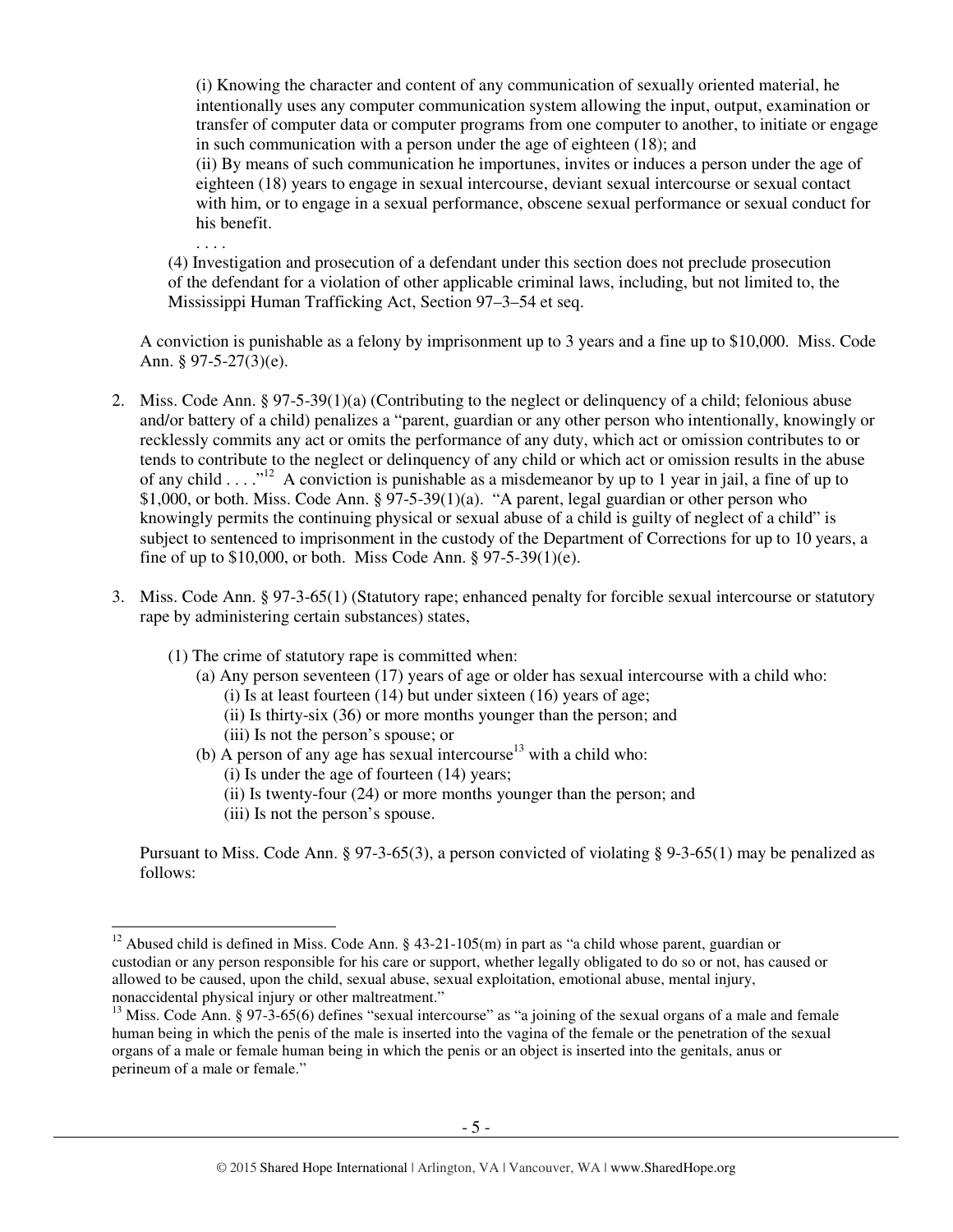(a) If eighteen (18) years of age or older, but under twenty-one (21) years of age, and convicted under subsection  $(1)(a)$  of this section, to imprisonment for not more than five (5) years in the State Penitentiary or a fine of not more than Five Thousand Dollars (\$ 5,000.00), or both; (b) If twenty-one (21) years of age or older and convicted under subsection (1)(a) of this section, to imprisonment of not more than thirty (30) years in the State Penitentiary or a fine of not more than Ten Thousand Dollars (\$ 10,000.00), or both, for the first offense, and not more than forty (40) years in the State Penitentiary for each subsequent offense;

(c) If eighteen (18) years of age or older and convicted under subsection (1)(b) of this section, to imprisonment for life in the State Penitentiary or such lesser term of imprisonment as the court may determine, but not less than twenty (20) years;

(d) If thirteen (13) years of age or older but under eighteen (18) years of age and convicted under subsection  $(1)(a)$  or  $(1)(b)$  of this section, such imprisonment, fine or other sentence as the court, in its discretion, may determine.

Pursuant to Miss. Code Ann. § 97-3-65(4)(a), if the defendant incapacitated the victim by drug or drink or used force, the sentence may be extended to life in prison at the jury's or the judge's discretion.

4. Miss. Code Ann. § 97-3-95(1) (Sexual battery)<sup>14</sup> states in part, "A person is guilty of sexual battery if he or she engages in sexual penetration<sup>15</sup> with: . . . (c) A child at least fourteen (14) but under sixteen (16) years of age, if the person is thirty-six (36) or more months older than the child; or (d) A child under the age of fourteen (14) years of age, if the person is twenty-four (24) or more months older than the child." Pursuant to Miss. Code Ann. § 97-3-101(Sexual battery; penalty), the penalties for Miss. Code Ann. § 97-3-95(1)(c), (d) for offenders over 18 are as follows:

(2) (a) Every person who shall be convicted of sexual battery under Section  $97-3-95(1)(c)$  who is at least eighteen (18) but under twenty-one (21) years of age shall be imprisoned for not more than five (5) years in the State Penitentiary or fined not more than Five Thousand Dollars (\$ 5,000.00), or both; (b) Every person who shall be convicted of sexual battery under Section  $97-3-95(1)(c)$  who is twenty-one (21) years of age or older shall be imprisoned not more than thirty (30) years in the State Penitentiary or fined not more than Ten Thousand Dollars (\$ 10,000.00), or both, for the first offense, and not more than forty (40) years in the State Penitentiary for each subsequent offense. (3) Every person who shall be convicted of sexual battery under Section 97-3-95(1)(d) who is eighteen (18) years of age or older shall be imprisoned for life in the State Penitentiary or such lesser term of imprisonment as the court may determine, but not less than twenty  $(20)$  years.<sup>16</sup>

 $\overline{a}$ 

<sup>&</sup>lt;sup>14</sup> Miss. Code Ann. § 97-3-99 (Sexual battery; defense) provides, "A person is not guilty of any offense under Sections 97-3-95 through 97-3-103 if the alleged victim is that person's legal spouse and at the time of the alleged offense such person and the alleged victim are not separated and living apart; provided, however, that the legal spouse of the alleged victim may be found guilty of sexual battery if the legal spouse engaged in forcible sexual penetration without the consent of the alleged victim."

<sup>&</sup>lt;sup>15</sup> Pursuant to Miss. Code Ann. § 97-3-97(a) (Sexual battery; definitions), "'Sexual penetration' includes cunnilingus, fellatio, buggery or pederasty, any penetration of the genital or anal openings of another person's body by any part of a person's body, and insertion of any object into the genital or anal openings of another person's body."

<sup>&</sup>lt;sup>16</sup> Miss. Code Ann. § 97-3-99 (Sexual battery; defense) provides a defense to this charge as follows:

A person is not guilty of any offense under Sections 97-3-95 through 97-3-103 if the alleged victim is that person's legal spouse and at the time of the alleged offense such person and the alleged victim are not separated and living apart; provided, however, that the legal spouse of the alleged victim may be found guilty of sexual battery if the legal spouse engaged in forcible sexual penetration without the consent of the alleged victim.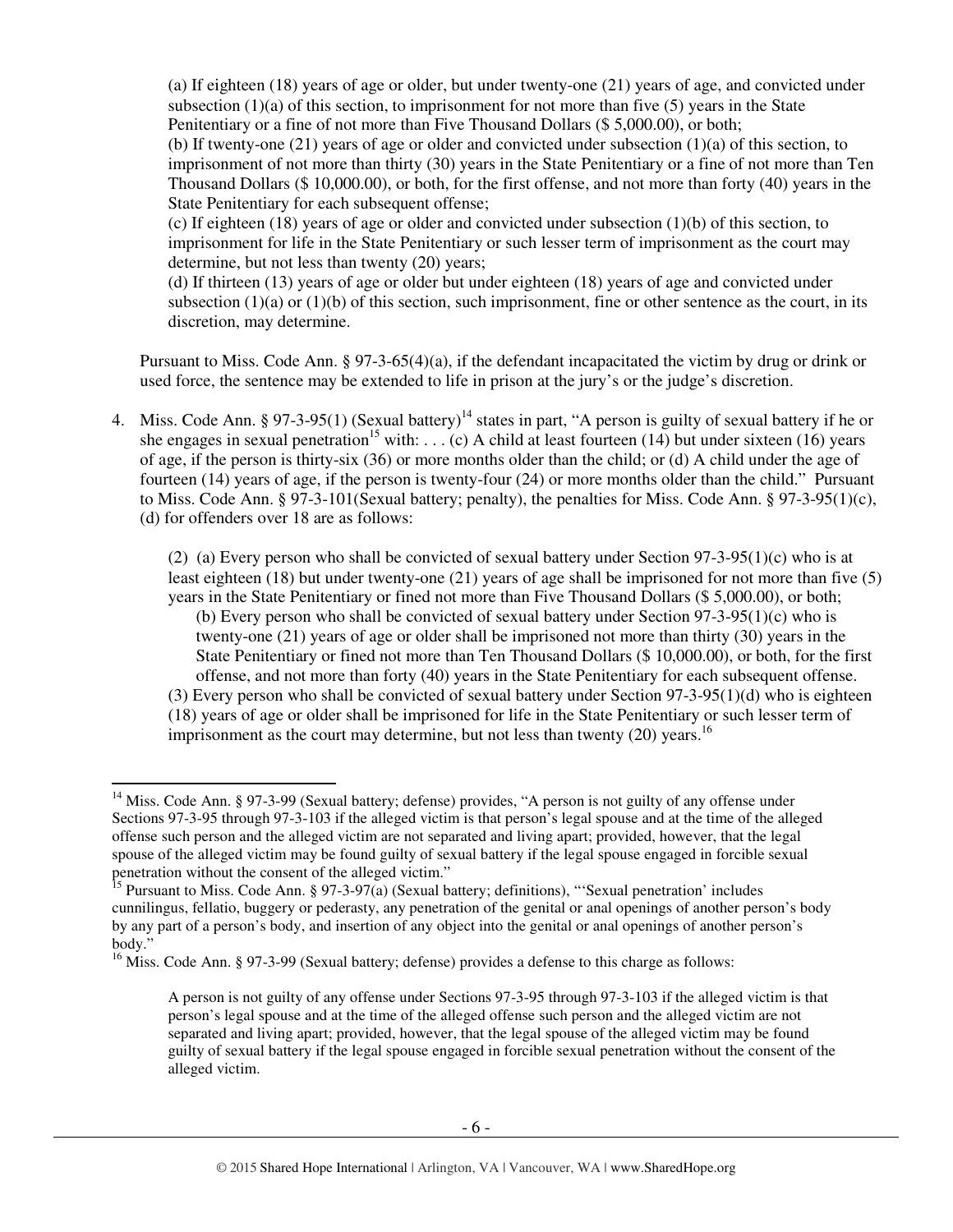- 5. Miss. Code Ann. § 97-5-23(1) (Touching, handling, etc., child, mentally defective or incapacitated person or physically helpless person) provides, "Any person above the age of eighteen (18) years, who, for the purpose of gratifying his or her lust, or indulging his or her depraved licentious sexual desires, shall handle, touch or rub with hands or any part of his or her body or any member thereof, any child under the age of sixteen (16) years, with or without the child's consent," is guilty of a felony punishable by imprisonment for 2–15 years, or a \$1,000–\$5,000 fine, or both. Pursuant to Miss. Code Ann. § 97-5-23(3), a defendant may be sentenced to imprisonment up to 20 years for a subsequent conviction; at least half of the sentence must be served.
- *1.3 Prostitution statutes refer to the sex trafficking statute to identify the commercially sexually exploited minor as a trafficking victim.*

Miss. Code Ann. § 97-29-49(3) (Prostitution) refers to the human trafficking statute when the person engaged in prostitution is a minor by requiring that "any law enforcement officer who takes a minor under eighteen (18) years of age into custody for suspected prostitution shall immediately make a report to the Department of Human Services as required in Section 43-21-353 for suspected child sexual abuse or neglect, and the department shall commence an initial investigation into suspected child sexual abuse or neglect." Further, "[i]f it is determined that a person suspected of or charged with engaging in prostitution is engaging in those acts as a direct result of being a trafficked person, as defined by Section 97–3–54.4 [Definitions related to human trafficking], that person shall be immune from prosecution for prostitution as a juvenile or adult and, if a minor, the provisions of Section 97–3–54.1(4) [Human trafficking; offenses] shall be applicable." Miss. Code Ann. § 97-29-49(3), (4).

Additionally, Miss. Code Ann. § 97-29-51(3) (Prostitution; misdemeanor procuring services of prostitute; felony promoting prostitution; penalties) states that

If it is determined that a person suspected of or charged with promoting prostitution is a trafficked person, as defined by Section 97–3–54.4, that fact shall be considered a mitigating factor in any prosecution of that person for prostitution, and the person shall be referred to appropriate resources for assistance. If it is determined that a person suspected of or charged with promoting prostitution is a minor under eighteen (18) years of age who meets the definition of a trafficked person as defined in Section 97–3–54.4, the minor is immune from prosecution for promoting prostitution as a juvenile or adult and provisions of Section 97–3–54.1(4) [Human trafficking; offenses] shall be applicable.

*1.4 The state racketeering or gang crimes statute includes sex trafficking and commercial sexual exploitation of children (CSEC) offenses as predicate acts allowing the statute to be used to prosecute trafficking crimes.* 

Mississippi's Racketeer Influenced and Corrupt Organizations Act (RICO), codified at Miss. Code Ann. § 97- 43-5 (Prohibited activities), provides,

1. It is unlawful for any person who has with criminal intent received any proceeds derived, directly or indirectly, from a pattern of racketeering activity or through the collection of an unlawful debt to use or invest, whether directly or indirectly, any part of such proceeds or the proceeds derived from the investment or use thereof, in the acquisition of any title to, or any right, interest, or equity in, real property or in the establishment or operation of any enterprise.

2. It is unlawful for any person, through a pattern of racketeering activity or through the collection of an unlawful debt, to acquire or maintain, directly or indirectly, any interest in or control of any enterprise or real property.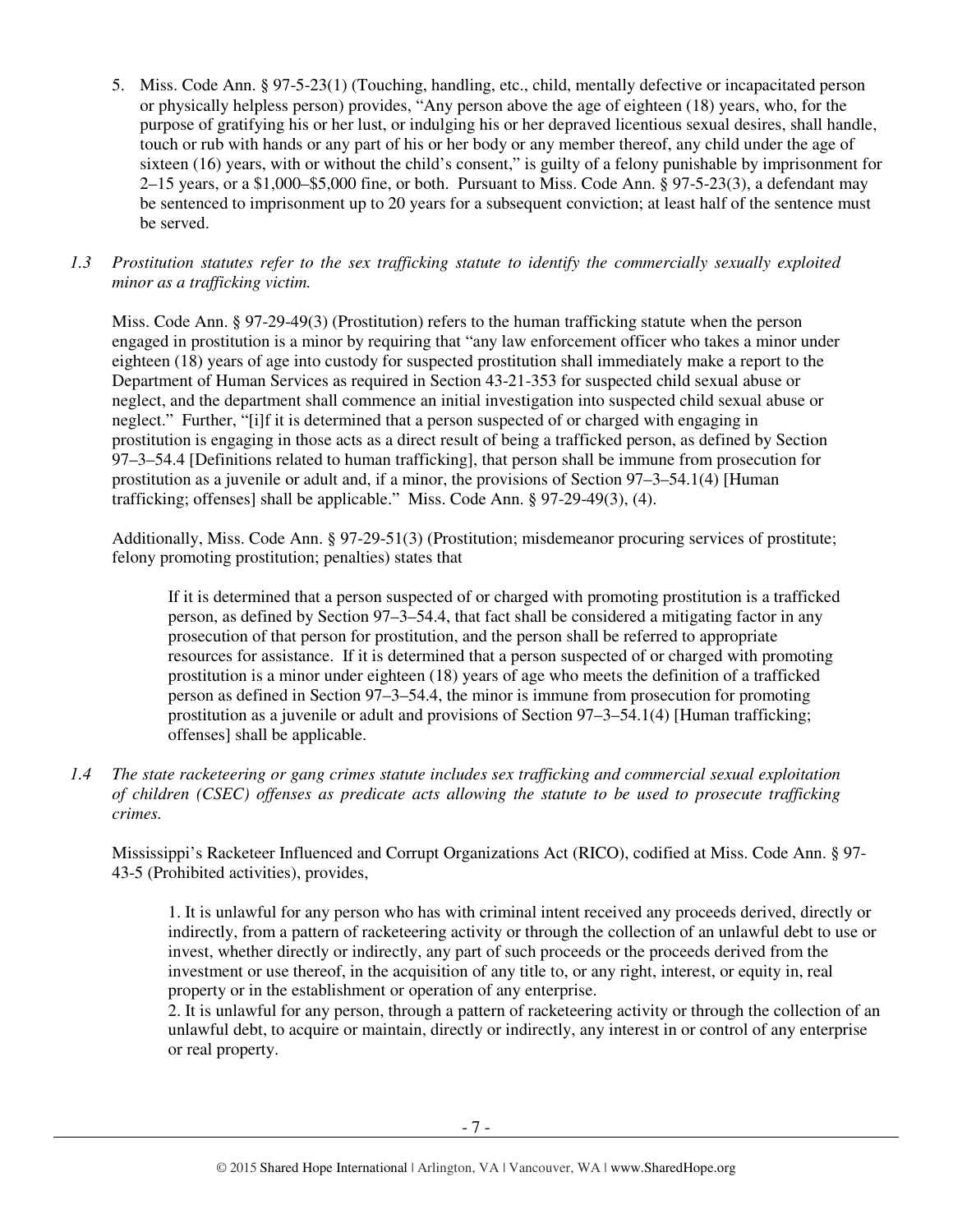3. It is unlawful for any person employed by, or associated with, any enterprise to conduct or participate, directly or indirectly, in such enterprise through a pattern of racketeering activity or the collection of an unlawful debt.

4. It is unlawful for any person to conspire to violate any of the provisions of subsections (1), (2) or (3) of this section.

"Racketeering activity" is defined in Miss. Code Ann. § 97-43-3(a) as "to commit, to attempt to commit, to conspire to commit, or to solicit, coerce or intimidate another person to commit any crime which is chargeable under" certain specified provisions, including § 97-29-49 (Prostitution), § 97-29-51 (Procuring prostitutes), § 97-5-5 (Enticing a child for concealment, prostitution or marriage), §§ 97-5-31 –37 (Exploitation of children), and § 97-3-54 et seq. (Mississippi Human Trafficking Act) . Miss. Code Ann. § 97-43-3(a)(10), (11), and (16). A "pattern of racketeering activity" is defined in Miss. Code Ann. § 97-43-3(d) as "engaging in at least two (2) incidents of racketeering conduct that have the same or similar intents, results, accomplices, victims, or methods of commission or otherwise are interrelated by distinguishing characteristics and are not isolated incidents, provided at least one (1) of such incidents occurred after the effective date of this chapter and that the last of such incidents occurred within five (5) years after a prior incident of racketeering conduct."

A conviction for violating the Racketeer Influenced and Corrupt Organizations Act (RICO), Miss. Code Ann. §§ 97-43-1 through -11, carries a 20-year maximum sentence, or a maximum fine of \$25,000, or both pursuant to Miss. Code Ann. § 97-43-7 (Penalties). In the alternative, subsection (2) states, "In lieu of a fine otherwise authorized by law, any person convicted of engaging in conduct in violation of the provisions of this chapter, through which he derived pecuniary value, or by which he caused personal injury or property damage or other loss, may be sentenced to pay a fine that does not exceed three (3) times the gross value gained or three (3) times the gross loss caused, whichever is the greater, plus court costs and the costs of investigation and prosecution, reasonably incurred." Miss. Code Ann. § 97-43-7(2).

Discretionary, civil forfeiture is also available for a racketeering violation, pursuant to Miss. Code Ann. § 97- 43-9(2) which states, "[a]ll property, real or personal, including money, used in the course of, intended for use in the course of, derived from, or realized through, conduct in violation of a provision of this chapter is subject to civil forfeiture to the state" pursuant to Miss. Code Ann. § 97-43-11 (Seizure and forfeiture of property; procedures). Seizure of the property is governed by Miss. Code Ann. § 97-43-11(3) which states "(3) Property subject to forfeiture may be seized by law enforcement officers upon process issued by any appropriate court having jurisdiction over the property. Seizure without process may be made if: (a) The seizure is incident to an arrest or a search under a search warrant or an inspection under a lawful administrative inspection; (b) The property subject to seizure has been the subject of a prior judgment in favor of the state in a criminal injunction or forfeiture proceeding . . ."

Where the enterprise targeted through the racketeering statute is a criminal gang, the Mississippi Street Gang Act<sup>17</sup> may apply as well. Miss. Code Ann. § 97-44-19 (Penalties for criminal street gang activity), states in part,

 $\overline{a}$ 

<sup>&</sup>lt;sup>17</sup> "Streetgang" is defined at Miss. Code Ann. § 97-44-3(a) (Definitions) as "any combination, confederation, alliance, network, conspiracy, understanding, or other similar conjoining, in law or in fact, of three (3) or more persons with an established hierarchy that, through its membership or through the agency of any member, engages in felonious criminal activity." The definition further states, "For purposes of this chapter, it shall not be necessary to show that a particular conspiracy, combination or conjoining of persons possesses, acknowledges or is known by any common name, insignia, flag, means of recognition, secret signal or code, creed, belief, structure, leadership or command structure, method of operation or criminal enterprise, concentration or specialty, membership, age or other qualifications, initiation rites, geographical or territorial situs or boundary or location, or other unifying mark, manner, protocol or method of expressing or indicating membership when the conspiracy's existence, in law or in fact, can be demonstrated by a preponderance of the competent evidence. However, any evidence reasonably tending to show or demonstrate, in law or in fact, the existence of or membership in any conspiracy, confederation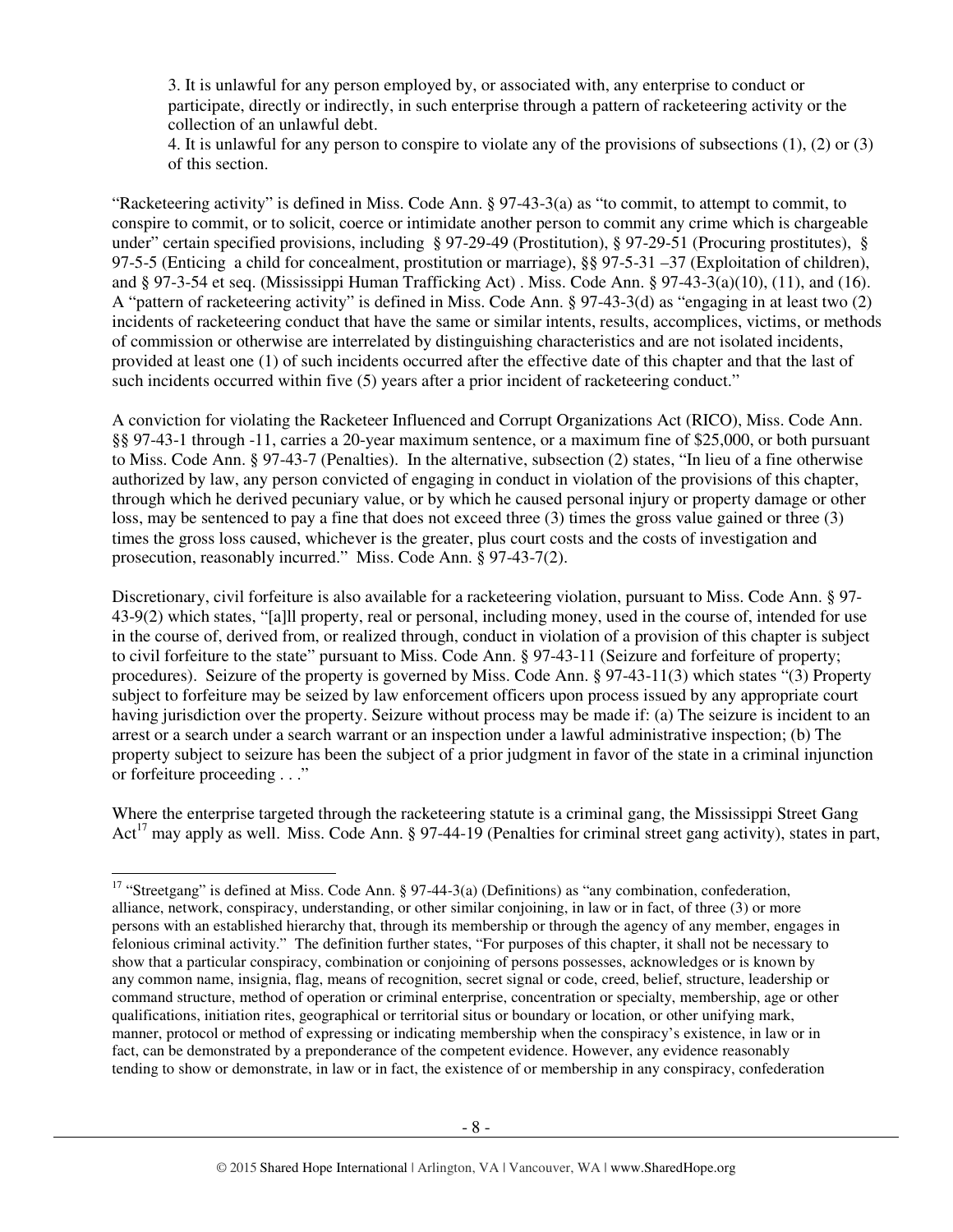1. Any person who intentionally directs, participates, conducts, furthers, or assists in the commission of illegal gang activity shall be punished by imprisonment for not less than one (1) year nor more than one-half (1/2) of the maximum term of imprisonment provided for an underlying offense and may be fined an amount not to exceed Ten Thousand Dollars (\$ 10,000.00). Any sentence of imprisonment imposed pursuant to this section shall be in addition and consecutive to any sentence imposed for the underlying offense.

2. Any person who is convicted of a felony or an attempted felony which is committed for the benefit of, at the direction of, or in association with any criminal street gang, with the intent to promote, further, or assist in the affairs of a criminal gang, shall, upon conviction of that felony, in addition and consecutive to the punishment prescribed for the felony or attempted felony of which he or she has been convicted, be imprisoned for not less than one  $(1)$  year nor more than one-half  $(1/2)$  of the maximum term of imprisonment provided for that offense.

3. Any person who is convicted of an offense other than a felony which is committed for the benefit of, at the direction of, or in association with, any criminal street gang, with the specific intent to promote, further or assist in any criminal conduct or enterprise by gang members, shall, in addition and consecutive to the penalty provided for that offense, be imprisoned for an additional period of not more than one (1) year.

For such a violation, Miss. Code Ann. § 97-44-5 provides that the Attorney General, district attorney, or county attorney, or their designees may seek a civil remedy on behalf of "any public authority expending money, allocating or reallocating police, firefighting, emergency or other personnel or resources, or otherwise incurring any loss, deprivation or injury, or sustaining any damage, impairment or harm whatsoever, proximately caused by any criminal activity." Pursuant to Miss. Code Ann. § 97-44-13(2), "A final judgment in favor of a public authority under this chapter shall entitle it to recover compensatory damages for all damages, losses, impairments or other harm proximately caused, together with the costs of the suit and reasonable attorney's fees. Punitive damages may be assessed against any streetgang, against any streetgang officer or member found guilty of actual participation in, or to be legally accountable for, a criminal activity under this chapter. One hundred percent (100%) of punitive damages awarded will be expended by the public authority to implement preventative programs for juveniles or to fund existing programs."

or other association described herein, or probative of the existence of or membership in any such association, shall be admissible in any action or proceeding brought under this chapter."

 $\overline{a}$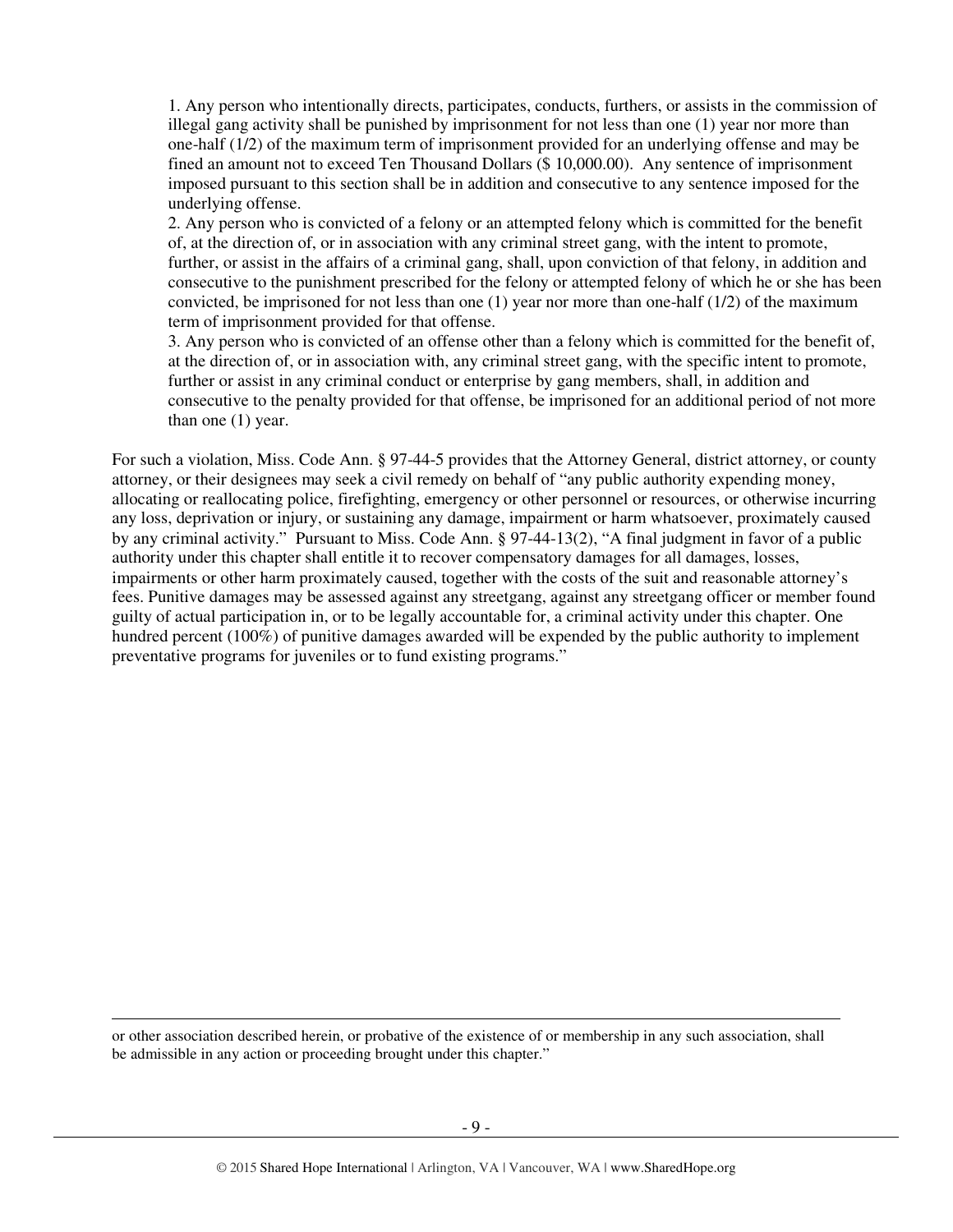#### FRAMEWORK ISSUE 2: CRIMINAL PROVISIONS ADDRESSING DEMAND

#### *Legal Components:*

- *2.1 The state sex trafficking law can be applied to buyers of commercial sex acts with a victim of domestic minor sex trafficking.*
- 2.2 Buyers of commercial sex acts with a minor can be prosecuted under commercial sexual exploitation of *children (CSEC) laws.*
- *2.3 Solicitation of prostitution laws differentiate between buying sex acts with an adult and buying sex acts with a minor under 18.*
- *2.4 Penalties for buyers of commercial sex acts with minors are as high as federal penalties.*
- *2.5 Using the Internet or electronic communications to lure, entice, or purchase, or attempt to lure, entice, or purchase commercial sex acts with a minor is a separate crime or results in an enhanced penalty for buyers.*
- *2.6 No age mistake defense is permitted for a buyer of commercial sex acts with any minor under 18.*
- *2.7 Base penalties for buying sex acts with a minor under 18 are sufficiently high and not reduced for older minors.*
- *2.8 Financial penalties for buyers of commercial sex acts with minors are sufficiently high to make it difficult for buyers to hide the crime.*
- *2.9 Buying and possessing child pornography carries penalties as high as similar federal offenses.*
- *2.10 Convicted buyers of commercial sex acts with minors and child pornography are required to register as sex offenders.*

\_\_\_\_\_\_\_\_\_\_\_\_\_\_\_\_\_\_\_\_\_\_\_\_\_\_\_\_\_\_\_\_\_\_\_\_\_\_\_\_\_\_\_\_\_\_\_\_\_\_\_\_\_\_\_\_\_\_\_\_\_\_\_\_\_\_\_\_\_\_\_\_\_\_\_\_\_\_\_\_\_\_\_\_\_\_\_\_\_\_\_\_\_\_

#### *Legal Analysis:*

 $\ddot{\phantom{a}}$ 

*2.1 The state sex trafficking law can be applied to buyers of commercial sex acts with a victim of domestic minor sex trafficking.* 

Miss. Code Ann. § 97-3-54.1(1)(c) (Mississippi Human Trafficking Act; prohibited conduct; penalty) addresses the sex trafficking of minors specifically, and holds buyers liable<sup>18</sup> for "causing" a minor to engage in commercial sex acts, stating,

(c) A person who . . . causes or attempts to cause a minor to engage in commercial sexual activity, sexually explicit performance, or the production of sexually oriented material, shall be guilty of procuring sexual servitude of a minor and shall be punished by commitment to the custody of the Department of Corrections for not less than five (5) nor more than thirty (30) years, or by a fine of not less than Fifty Thousand Dollars (\$50,000.00) nor more than Five Hundred Thousand Dollars (\$500,000.00), or both.

<sup>&</sup>lt;sup>18</sup> See generally SHARED HOPE INTERNATIONAL, "Eliminating the Third Party Control Barrier to Identifying Juvenile Sex Trafficking Victims," JuST Response Policy Paper (2015), http://sharedhope.org/wpcontent/uploads/2015/08/Policy-Paper\_Eliminating-Third-Party-Control\_Final1.pdf (discussing need to include buyer conduct in core sex trafficking offense regardless of whether victim is under control of a third party and explaining negative impact on victims and victim-identification when buyers are excluded as sex trafficking offenders).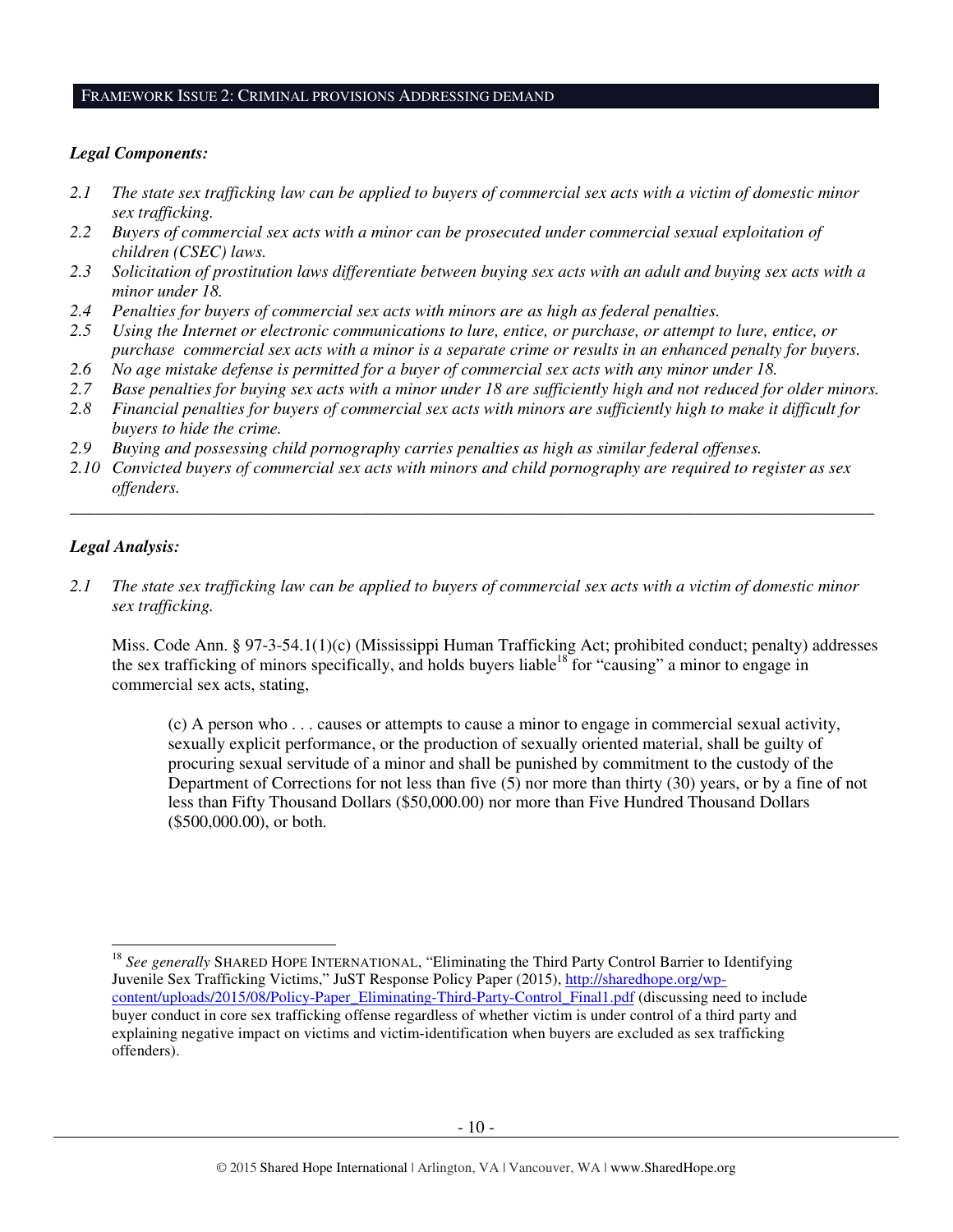*2.2 Buyers of commercial sex acts with a minor can be prosecuted under commercial sexual exploitation of* 97-29- 51*children (CSEC) laws.* 

Miss. Code Ann. § 97-29-51 (Prostitution; misdemeanor procuring services of prostitute; felony promoting prostitution; penalties) states:

A person commits the misdemeanor of procuring the services of a prostitute if the person knowingly or intentionally pays, or offers or agrees to pay, money or other property to another person for having engaged in, or on the understanding that the other person will engage in, sexual intercourse or sexual conduct with the person or with any other person. "Sexual conduct" includes cunnilingus, fellatio, masturbation of another, anal intercourse or the causing of penetration to any extent and with any object or body part of the genital or anal opening of another."

When the person whose services are procured is a minor under 18, "the person convicted shall be guilty of a felony and shall, upon conviction, be punished by imprisonment for not less than five (5) years, nor more than thirty (30) years, or by a fine of not less than Fifty Thousand Dollars (\$50,000.00) nor more than Five Hundred Thousand Dollars (\$500,000.00), or both." Miss. Code Ann. § 97-29-51(c).

In addition, several non-commercial sex offenses discussed in Section 1.2 may also apply to buyers of sex acts with minors, including Miss. Code Ann. § 97-5-27(3)(a) (Dissemination of sexually oriented material to persons under eighteen years of age; use of computer for purpose of luring or inducing persons under eighteen years of age to engage in sexual contact), Miss. Code Ann. § 97-3-65(1) (Statutory rape; enhanced penalty for forcible sexual intercourse or statutory rape by administering certain substances), Miss. Code Ann. § 97-3-95(1) (Sexual battery), and Miss. Code Ann. § 97-5-23(1) (Touching, handling, etc., child, mentally defective or incapacitated person or physically helpless person).

#### *2.3 Solicitation of prostitution laws differentiate between buying sex acts with an adult and buying sex acts with a minor under 18.*

Mississippi's solicitation statute, Miss. Code Ann. § 97-29-51 (Prostitution; misdemeanor procuring services of prostitute; felony promoting prostitution; penalties) distinguishes between soliciting minors and soliciting adults. If convicted of soliciting a minor, a buyer of commercial sex acts with a minor will be sentenced to a minimum of five years and a maximum of 30 years, and a fine of \$50,000-\$500,000, or both. Miss. Code Ann. § 97-29-51(c). By contrast, solicitation of an adult is a misdemeanor punishable by a maximum fine of \$200 and/or a maximum sentence of six months. Miss. Code Ann. § 97-29-51(b).

## *2.4 Penalties for buyers of commercial sex acts with minors are as high as federal penalties.*

A conviction under Miss. Code Ann. § 97-3-54.1(1)(c) (Mississippi Human Trafficking Act; prohibited conduct; penalty) is punishable by imprisonment for 5–30 years and a fine of \$50,000–\$500,000 or both. Miss. Code Ann. § 97-3-54.1(1)(c). A conviction under Miss. Code Ann. § 97-29-51(1)(a) (Prostitution; misdemeanor procuring services of prostitute; felony promoting prostitution; penalties) when the person whose services are procured is a minor under 18, shall result in "a felony and shall, upon conviction, be punished by imprisonment for not less than five (5) years, nor more than thirty (30) years, or by a fine of not less than Fifty Thousand Dollars (\$50,000.00) nor more than Five Hundred Thousand Dollars (\$500,000.00), or both." Miss. Code Ann. § 97-29-51(1)(c), (2)(c).

Defendants over the age of 18 convicted of statutory rape under Miss. Code Ann. § 97-3-65 (Statutory rape; enhanced penalty for forcible sexual intercourse or statutory rape by administering certain substances) face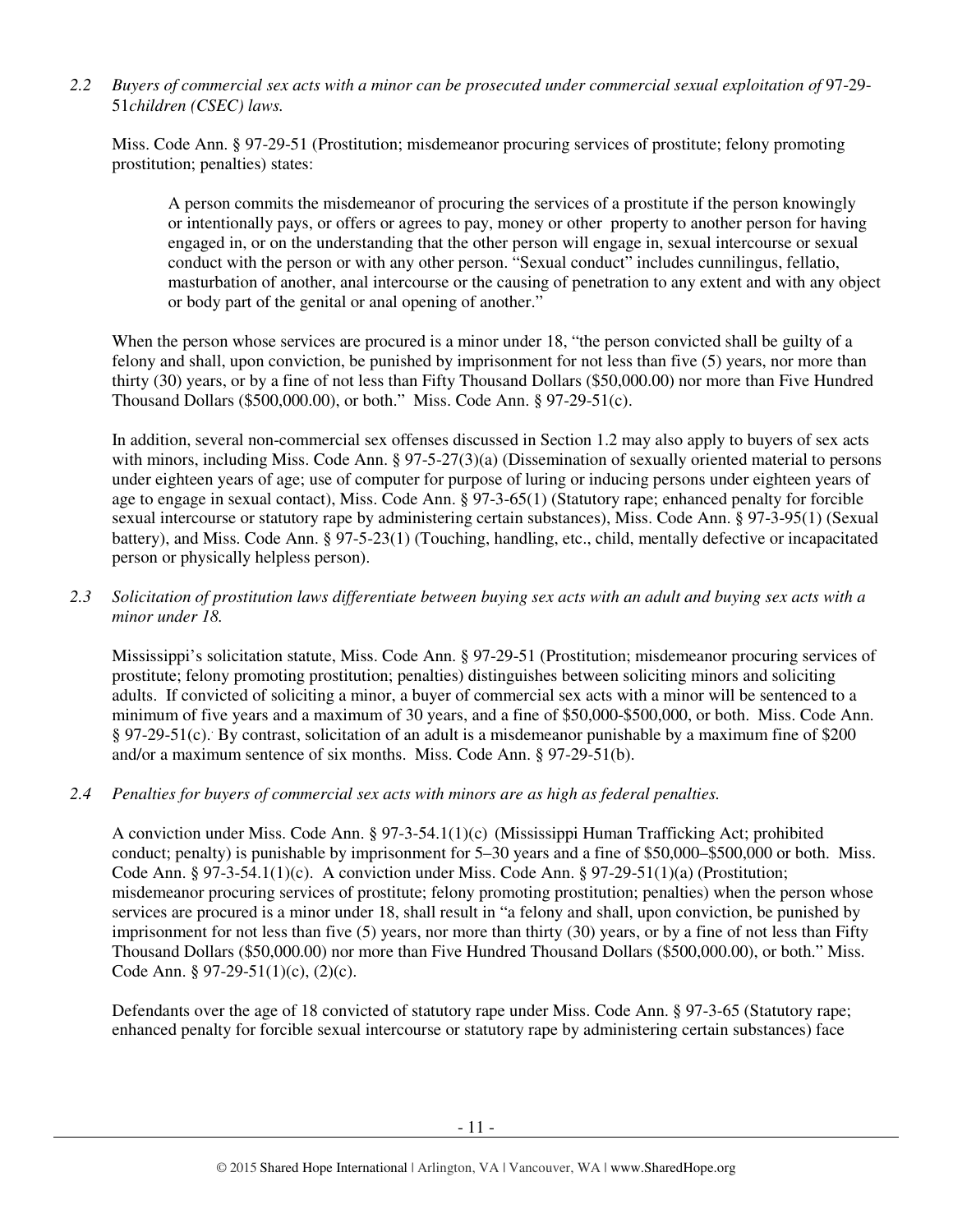penalties under Miss. Code Ann. § 97-3-65(3) ranging from 5–40 years imprisonment or fines up to \$10,000, depending on the age of the defendant and the age of the victim.<sup>19</sup>

Penalties for buyers convicted under Miss. Code Ann. § 97-5-39 (Contributing to the neglect or delinquency of a child; felonious abuse and/or battery of a child), § 97-3-101 (Sexual battery; penalty) or § 97-5-23(1) (Touching, handling, etc., child, mentally defective or incapacitated person or physically helpless person) range from a misdemeanor punishable by up to 1 year in jail to imprisonment for life "or such lesser term of imprisonment as the court may determine, but not less than twenty (20) years" and possible fines ranging from \$1,000 to \$10,000. Miss Code Ann. §§ 97-5-39(1)(e), 97-3-95(1)(c), (d), 97-3-101(2)(a), (b), 97-3-101(3), 97-  $5-23(1).^{20}$ 

In comparison, if the victim is under the age of 14, a conviction under the Trafficking Victim Protection Act  $(TVPA)^{21}$  for child sex trafficking is punishable by 15 years to life imprisonment and a fine not to exceed \$250,000. 18 U.S.C. §§ 1591(b)(1),  $3559(a)(1)$ ,  $3571(b)(3)$ . If the victim is between the ages of 14–17, a conviction is punishable by 10 years to life imprisonment and a fine not to exceed \$250,000. 18 U.S.C. §§ 1591(b)(2),  $3559(a)(1)$ ,  $3571(b)(3)$ . A conviction is punishable by mandatory life imprisonment, however, if the buyer has a prior conviction for a federal sex offense<sup>22</sup> against a minor. 18 U.S.C. § 3559(e)(1). To the extent buyers can be prosecuted under other federal CSEC laws,<sup>23</sup> a conviction is punishable by penalties ranging from a fine not to exceed \$250,000 to life imprisonment and a fine not to exceed  $$250,000.<sup>24</sup>$ 

*2.5 Using the Internet or electronic communications to lure, entice, or purchase, or attempt to lure, entice, or purchase commercial sex acts with a minor is a separate crime or results in an enhanced penalty for buyers.* 

Although not expressly commercial, Miss. Code Ann. § 97-5-27(3)(a) (Dissemination of sexually oriented material to persons under eighteen years of age; use of computer for purpose of luring or inducing persons under eighteen years of age to engage in sexual contact) penalizes a person who knowingly engages in sexually oriented communication with a minor by using a computer. Miss. Code Ann. § 97-5-27(3)(a) states,

an offense under section 1591 [18 USCS § 1591] (relating to sex trafficking of children), 2241 [18 USCS § 2241] (relating to aggravated sexual abuse), 2242 [18 USCS § 2242] (relating to sexual abuse),  $2244(a)(1)$  [18 USCS §  $2244(a)(1)$ ] (relating to abusive sexual contact),  $2245$  [18 USCS § 2245] (relating to sexual abuse resulting in death), 2251 [18 USCS § 2251] (relating to sexual exploitation of children), 2251A [18 USCS § 2251A] (relating to selling or buying of children), 2422(b) [18 USCS § 2422(b)] (relating to coercion and enticement of a minor into prostitution), or 2423(a) [18 USCS § 2423(a)] (relating to transportation of minors).

<sup>23</sup> 18 U.S.C. §§ 2251A(b) (Selling or buying of children), 2251(a) (Sexual exploitation of children), 2423(a) (Transportation of a minor with intent for minor to engage in criminal sexual activity), 2422(a) (Coercion and enticement), 2252(a)(2), (a)(4) (Certain activities relating to material involving the sexual exploitation of minors). <sup>24</sup> 18 U.S.C. §§ 2251A(b) (conviction punishable by imprisonment for 30 years to life and a fine), 2251(e) (conviction punishable by imprisonment for 15–30 years and a fine), 2423(a) (conviction punishable by imprisonment for 10 years to life and a fine), 2422(a) (conviction punishable by a fine, imprisonment up to 20 years, or both),  $2252(a)(2)$ , (4) (stating that a conviction under subsection (a)(2) is punishable by imprisonment for 5–20 years and a fine, while a conviction under subsection (a)(4) is punishable by imprisonment up to 10 years, a fine, or both); *see also* 18 U.S.C §§ 3559(a)(1) (classifying all of the above listed offenses as felonies), 3571(b)(3) (providing a fine up to \$250,000 for any felony conviction).

 $\overline{a}$ <sup>19</sup> *See supra* Section 1.2 for discussion of Miss. Code Ann. § 97-3-65.

<sup>20</sup> *See supra* Section 1.2.

<sup>&</sup>lt;sup>21</sup> Trafficking Victims Protection Act (TVPA) of 2000, Pub. L. No. 106-386, 114 Stat. 1464, 1466 (codified in scattered sections of 18 and 22 U.S.C.).

<sup>&</sup>lt;sup>22</sup> Pursuant to 18 U.S.C. § 3559 $(e)(2)$ , "federal sex offense" is defined as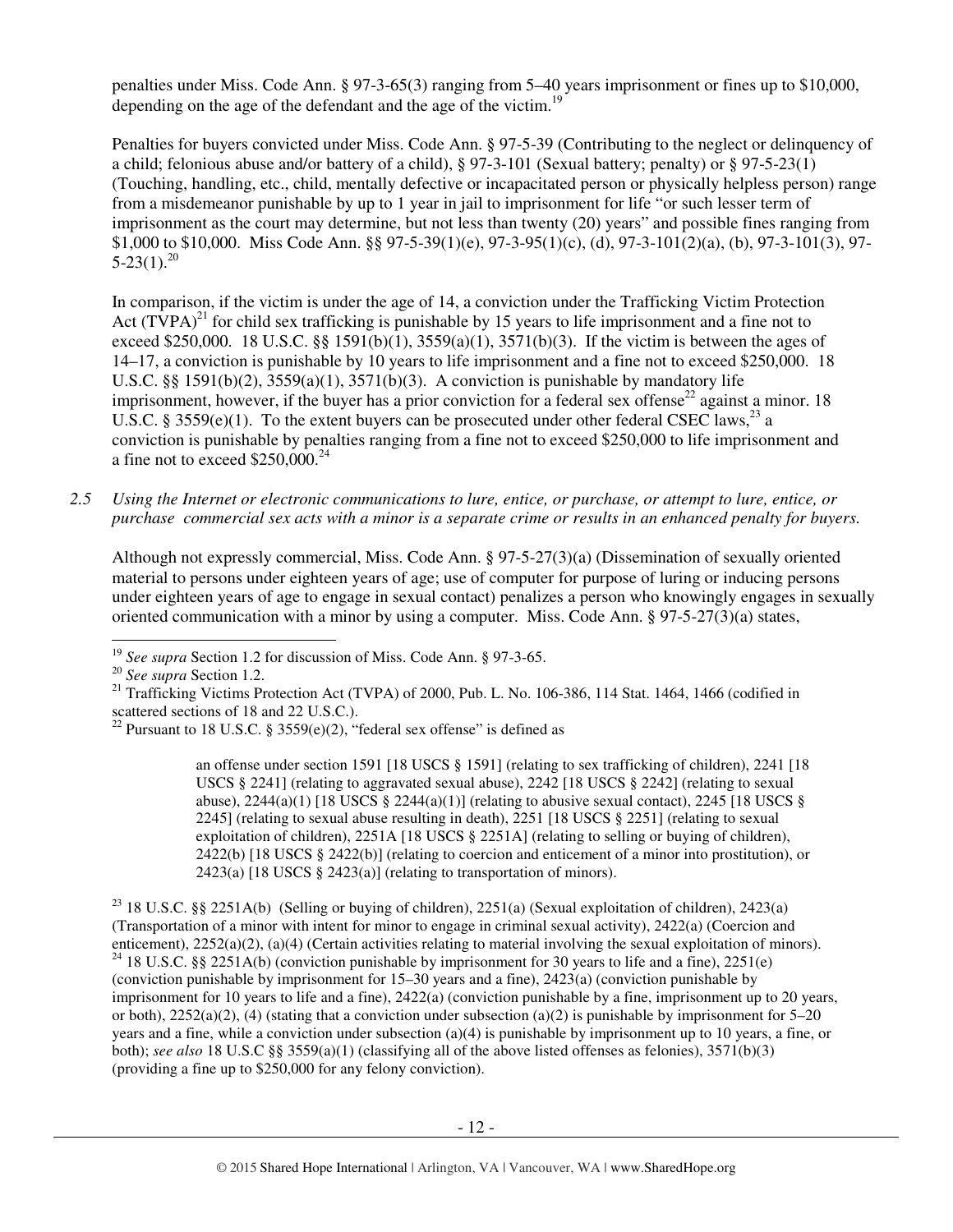#### A person is guilty of computer luring when:

(i) Knowing the character and content of any communication of sexually oriented material, he intentionally uses any computer communication system allowing the input, output, examination or transfer of computer data or computer programs from one computer to another, to initiate or engage in such communication with a person under the age of eighteen (18); and (ii) By means of such communication he importunes, invites or induces a person under the age of eighteen (18) years to engage in sexual intercourse, deviant sexual intercourse or sexual contact with him, or to engage in a sexual performance, obscene sexual performance or sexual conduct for his benefit.

The penalty for a conviction under Miss. Code Ann. § 97-5-27(3)(a) is commitment up to 3 years to the Department of Corrections and a maximum fine of \$10,000. Miss. Code Ann. § 97-5-27(3)(e), and "does not preclude prosecution of the defendant for a violation of other applicable criminal laws, including, but not limited to, the Mississippi Human Trafficking Act, Section 97-3-54." Miss. Code Ann. § 97-5-27(4).

Using the Internet to commit crimes involving commercial sexual exploitation of minors is also punishable under Miss. Code Ann. §97-5-33 (Exploitation of children; prohibitions). Although not specifically commercial in nature, Miss. Code Ann. § 97-5-33 (Exploitation of children; prohibitions) criminalizes acts of sexual exploitation of minors that may be committed by buyers. Miss. Code Ann. § 97-5-33(6) states, "No person shall, by any means including computer, knowingly entice, induce, persuade, seduce, solicit, advise, coerce, or order a child to meet with the defendant or any other person for the purpose of engaging in sexually explicit conduct."

#### *2.6 No age mistake defense is permitted for a buyer of commercial sex acts with any minor under 18.*

The Anti-Human Trafficking Act (§§ 97-3-54 to 54.4) expressly prohibits a mistake of age defense. While Miss. Code Ann. § 97-29-51(2)(c) and (4) (Prostitution; misdemeanor procuring services of prostitute; felony promoting prostitution; penalties) prohibit a mistake of age defense for promoting prostitution offenses, the buyer-applicable offense of procuring the services of a prostitute under Miss. Code Ann. § 97-29-51(1)(c) does not prohibit this defense.

The non-commercial offense of Miss. Code Ann.  $\S 97-5-27(3)(c)(i)$  (Dissemination of sexually oriented material to persons under eighteen years of age; use of computer for purpose of luring or inducing persons under eighteen years of age to engage in sexual contact) also provides several defenses that may apply to buyers, stating,

(c) In any prosecution for computer luring, it shall be a defense that:

(i) The defendant made a reasonable effort to ascertain the true age of the minor and was unable to do so as a result of actions taken by the minor; or

(ii) The defendant has taken, in good faith, reasonable, effective and appropriate actions under the circumstances to restrict or prevent access by minors to the materials prohibited, which may involve any appropriate measures to restrict minors from access to such communications, including any method which is feasible under available technology; or

(iii) The defendant has restricted access to such materials by requiring use of a verified credit card, debit account, adult access code or adult personal identification number; or

(iv) The defendant has in good faith established a mechanism such that the labeling, segregation or other mechanism enables such material to be automatically blocked or screened by software or other capabilities reasonably available to responsible adults wishing to effect such blocking or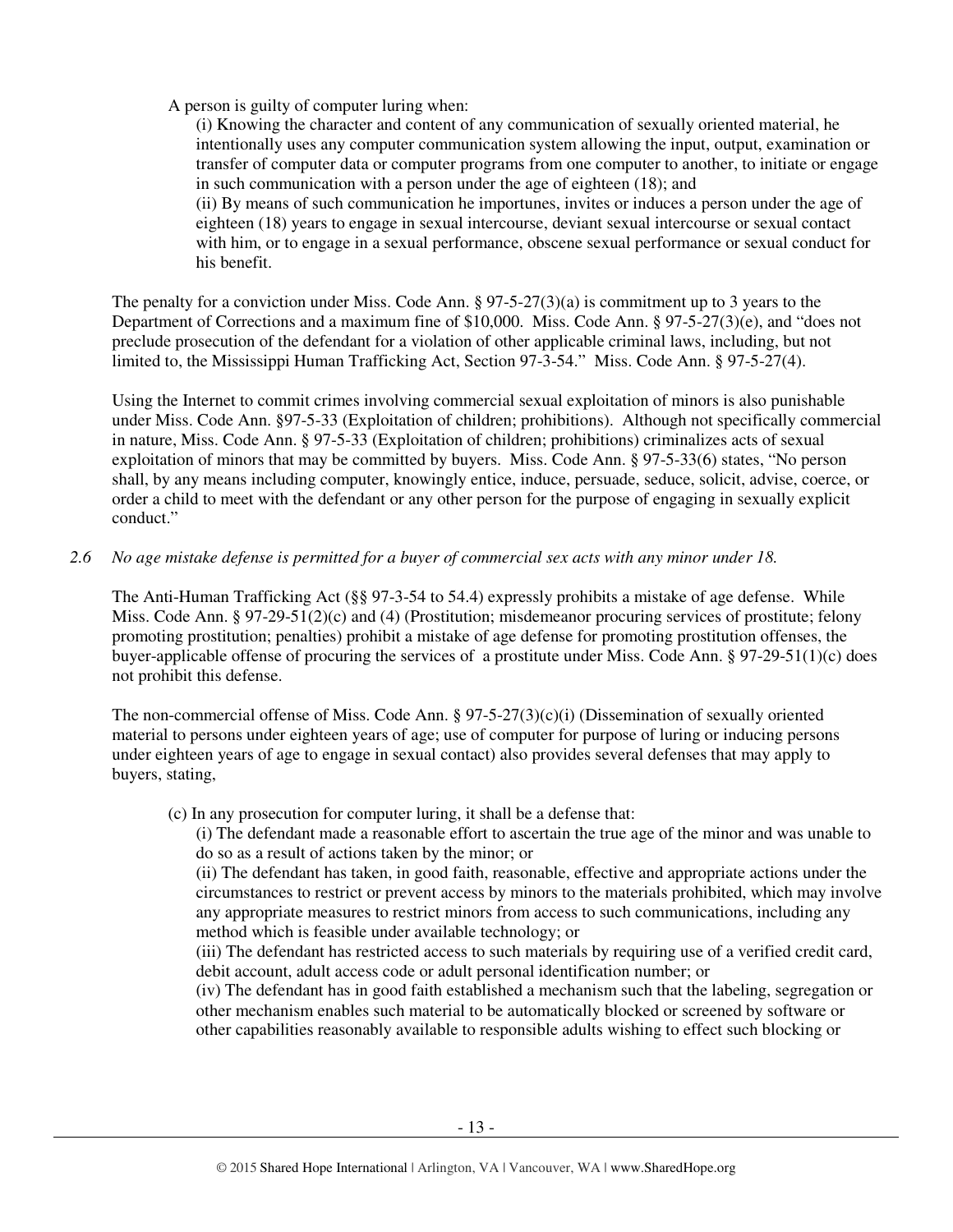screening and the defendant has not otherwise solicited minors not subject to such screening or blocking capabilities to access that material or to circumvent any such screening or blocking.

*2.7 Base penalties for buying sex acts with a minor under 18 are sufficiently high and not reduced for older minors.* 

Miss. Code Ann. § 97-3-54.1 (Human Trafficking Act; prohibited conduct; penalty) and § 97-29-51 (Prostitution; misdemeanor procuring services of prostitute; felony promoting prostitution; penalties) protect all minors under 18 and do not reduce penalties when older minors are the victims of the crime.

*2.8 Financial penalties for buyers of commercial sex acts with minors are sufficiently high to make it difficult for buyers to hide the crime.* 

Miss. Code Ann. § 97-3-54.1(1)(c) (Human Trafficking Act; prohibited conduct; penalty) provides significant financial penalties for buyers, including a possible fine of \$50,000–\$500,000. Similarly, under Miss. Code Ann. § 97-29-51(1)(c) (Prostitution; misdemeanor procuring services of prostitute; felony promoting prostitution; penalties), a conviction for soliciting sex with a minor is punishable by "a fine of not less than Fifty Thousand nor more than Five Hundred Thousand Dollars (\$500,000.00)."

Buyers also face asset forfeiture under the Mississippi Human Trafficking Act. Miss. Code Ann. § 97-3-54.7 (Forfeiture of assets and disposition of proceeds) states,

(1) In addition to any other civil or criminal penalties provided by law, any property used in the commission of a violation of this act shall be forfeited as provided herein.

(a) The following property shall be subject to forfeiture if used or intended for use as an instrumentality in or used in furtherance of a violation of this act:

(i) Conveyances, including aircraft, vehicles or vessels;

- (ii) Books, records, telecommunication equipment, or computers;
- (iii) Money or weapons;

(iv) Everything of value furnished, or intended to be furnished, in exchange for an act in violation and all proceeds traceable to the exchange;

(v) Negotiable instruments and securities;

(vi) Any property, real or personal, directly or indirectly acquired or received in a violation or as an inducement to violate;

(vii) Any property traceable to proceeds from a violation; and

(viii) Any real property, including any right, title and interest in the whole of or any part of any lot or tract of land used in furtherance of a violation of this act.

Pursuant to Miss. Code Ann. § 97-3-54.6 (Injunctive and other relief for victims of trafficking; confidentiality), buyers are subject to mandatory restitution and a possible civil judgment for threefold the actual damages sustained by the victim. Miss Code Ann. § 97-3-54.6 states in part,

(2) Notwithstanding any provisions to the contrary in Section 99–37–1 et seq., the court shall order restitution to the victim for any offense under this chapter. The order of restitution under this section shall direct the defendant to pay the victim, through the appropriate court mechanism, the full amount of the victim's pecuniary damages. For the purposes of determining restitution, the term "victim" means the individual harmed as a result of a crime under this chapter, including, in the case of a victim who is under eighteen (18) years of age, incompetent, incapacitated, or deceased, the legal guardian of the victim or a representative of the victim's estate, or another family member, or any other person appointed as suitable by the court, but in no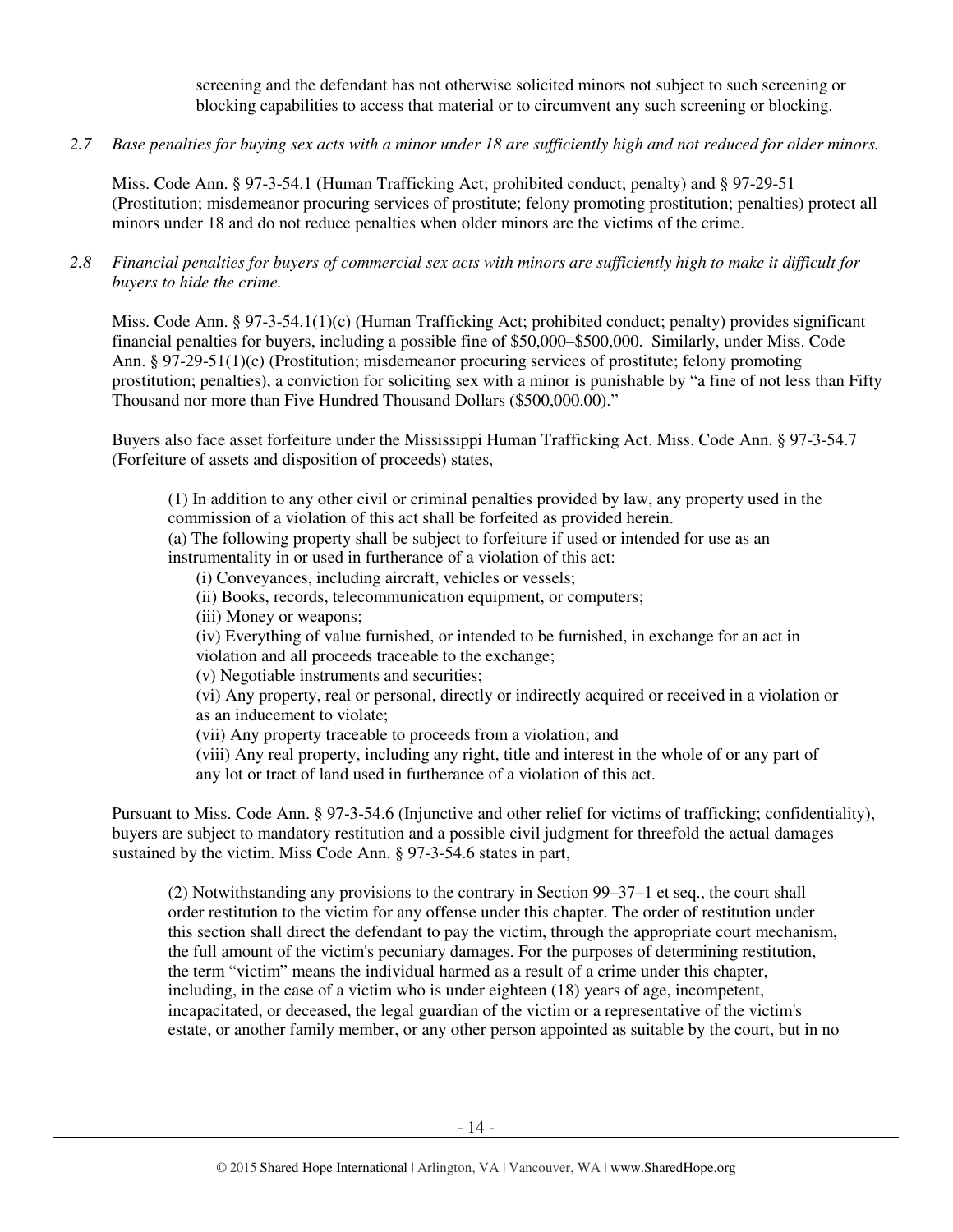event shall the defendant be named as such a representative or guardian. The court may order restitution even if the victim is absent from the jurisdiction or unavailable. (3) Any person who is injured by reason of any violation of the provisions of this chapter shall have a cause of action against any person or enterprise convicted of engaging in activity in violation of this chapter for threefold the actual damages sustained and, when appropriate, punitive damages. The person shall also recover attorney's fees in the trial and appellate courts and reasonable costs of investigation and litigation.

Pursuant to Miss. Code Ann. § 99-19-75 (Assessment on certain offenses against children to be deposited in Mississippi Children's Trust Fund), the court shall impose a special assessment of \$1,000 against persons convicted of certain listed crimes, including statutory rape and convictions under § 97-5-1 et. seq. (Offenses affecting children) in addition to any fines that the court levies as part of the judgment. The special assessment is paid into the Mississippi Children's Trust fund. Miss. Code Ann. § 99-19-75.

Restitution to victims of any crime is authorized, at the court's discretion, under Miss Code Ann. § 99-37-3 (Imposition and amount of restitution), which states, "(1) When a person is convicted of criminal activities which have resulted in pecuniary damages, in addition to any other sentence it may impose, the court may order that the defendant make restitution to the victim; provided, however, that the justice court shall not order restitution in an amount exceeding Five Thousand Dollars (\$ 5,000.00)." The discretionary decision by the court must take into account, among other things, the defendant's ability to pay. Miss Code Ann. § 99-37-3(2).

#### *2.9 Buying and possessing child pornography carries penalties as high as similar federal offenses.*

 $\overline{a}$ 

Miss. Code Ann. § 97-5-33(3) (Exploitation of children; prohibitions) states, "No person shall, by any means including computer, knowingly send, transport, transmit, ship, mail or receive any photograph, drawing, sketch, film, video tape or other visual depiction of an actual child engaging in sexually explicit conduct." Under subsection (5), a person may not "by any means including computer, knowingly possess or knowingly access with intent to view any photograph, drawing, sketch, film, video tape or other visual depiction of an actual child engaging in sexually explicit conduct." A conviction under Miss. Code Ann. § 97-5-33 is punishable by imprisonment for 5–40 years and a \$50,000–\$500,000 fine for the first offense and 20 years to life and a \$100,000–\$1,000,000 fine for subsequent convictions. Miss. Code Ann. § 97-5-35.

In comparison, a federal conviction for possession of child pornography<sup>25</sup> is generally punishable by imprisonment for 5–20 years and a fine not to exceed  $$250,000.<sup>26</sup>$  Subsequent convictions, however, are punishable by imprisonment up to 40 years and a fine not to exceed  $$250,000.<sup>27</sup>$ 

<sup>&</sup>lt;sup>25</sup> 18 U.S.C. §§ 2252(a)(2), (a)(4) (Certain activities relating to material involving the sexual exploitation of minors),  $2252A(a)(2)$ –(3) (Certain activities relating to material constituting or containing child pornography), 1466A(a), (b) (Obscene visual representations of the sexual abuse of children).

<sup>&</sup>lt;sup>26</sup> 18 U.S.C. §§ 2252(b) (stating that a conviction under subsection (a)(2) is punishable by imprisonment for 5–20 years and a fine, while a conviction under subsection (a)(4) is punishable by imprisonment up to 10 years, a fine, or both), 2252A(b)(1) (a conviction is punishable by imprisonment for 5–20 years and a fine), 1466A(a), (b) (stating that a conviction under subsection (a) is "subject to the penalties provided in section  $2252A(b)(1)$ ," imprisonment for 5–20 years and a fine, while a conviction under subsection (b) is "subject to the penalties provided in section 2252A(b)(2)," imprisonment up to 10 years, a fine, or both); *see also* 18 U.S.C §§ 3559(a)(1) (classifying all of the above listed offenses as felonies), 3571(b)(3) (providing a fine up to \$250,000 for any felony conviction).

<sup>&</sup>lt;sup>27</sup> 18 U.S.C. §§ 2252(b) (stating if a person has a prior conviction under subsection (a)(2), or a list of other statutes, a conviction is punishable by a fine and imprisonment for 15–40 years, but if a person has a prior conviction under subsection (a)(4), or a list of other statutes, a conviction is punishable by a fine and imprisonment for  $10-20$  years),  $2252A(b)(1)$  (stating if a person has a prior conviction under subsection (a)(2), (a)(3), or a list of other statutes, a conviction is punishable by a fine and imprisonment for 15–40 years), 1466A(a), (b) (stating that the penalty scheme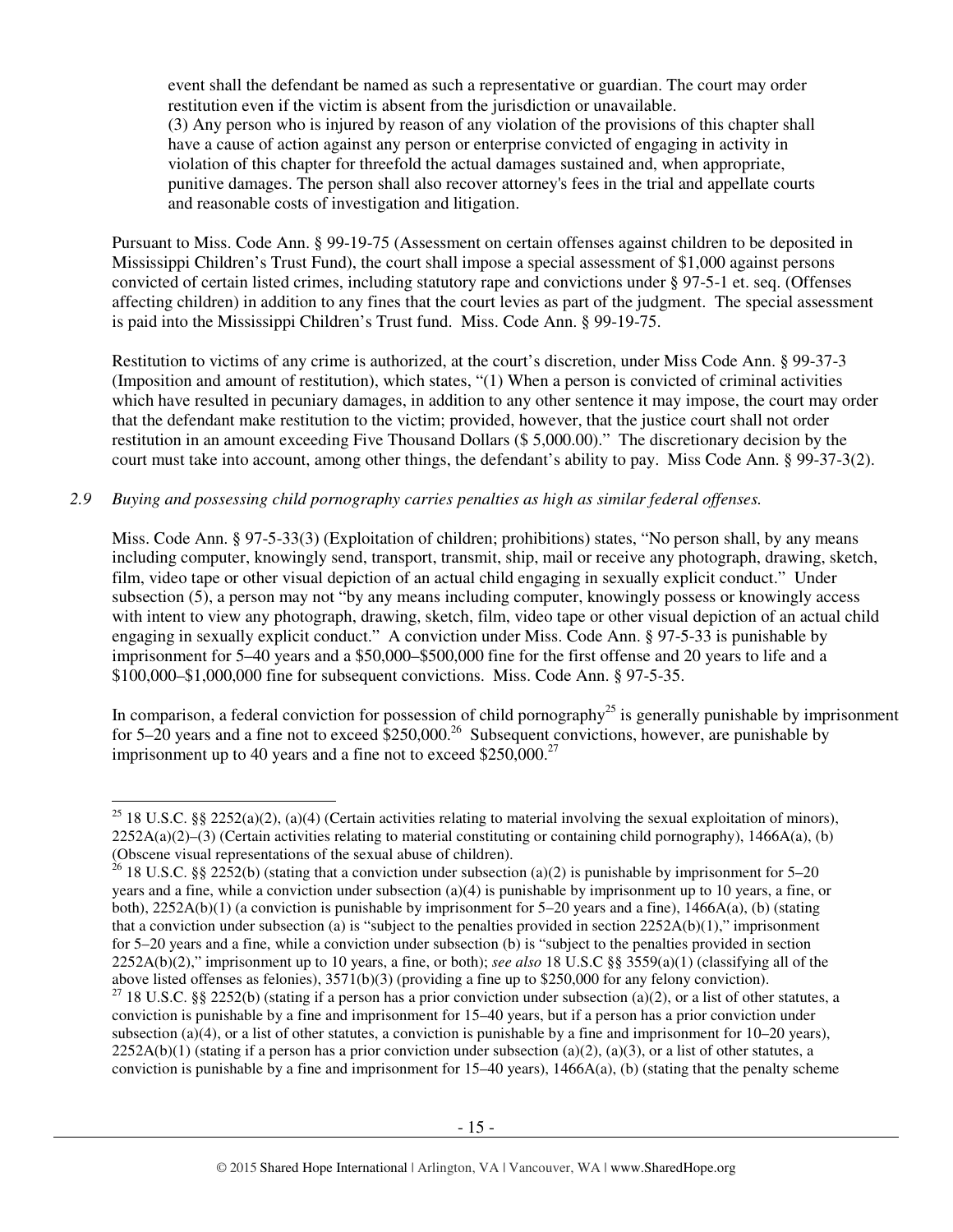*2.10 Convicted buyers of commercial sex acts with minors and child pornography are required to register as sex offenders.*

With respect to adult offenders, Miss. Code Ann. § 45-33-25(1)(a) (Registration with Mississippi Department of Public Safety of all convicted sex offenders residing in the state) states in part, "Any person having a permanent or temporary residence in this state or who is employed or attending school in this state who has been convicted of a registrable offense in this state or another jurisdiction or who has been acquitted by reason of insanity of a registrable offense in this state or another jurisdiction shall register with the responsible agency and the Mississippi Department of Public Safety." Miss. Code Ann. § 45-33-23(h) (Definitions) defines "sex offense" or "registrable offense" as any of the following offenses:

(ii) Section 97-3-65 relating to rape; however, conviction or adjudication under Section 97-3-65(1)(a) when the offender was eighteen (18) years of age or younger at the time of the alleged offense, shall not be a registrable sex offense;

(iii) Section 97-3-71 relating to rape and assault with intent to ravish;

(iv) Section 97-3-95 relating to sexual battery; however, conviction or adjudication under Section 97-3-  $95(1)(c)$  when the offender was eighteen (18) years of age or younger at the time of the alleged offense, shall not be a registrable sex offense;

(v) Section 97-5-5 relating to enticing a child for concealment, prostitution or marriage;

(vi) Section 97-5-23 relating to the touching of a child, mentally defective or incapacitated person or physically helpless person for lustful purposes;

(vii) Section 97-5-27 relating to the dissemination of sexually oriented material to children;

(viii) Section 97-5-33 relating to the exploitation of children;

. . .

(xi) Section 97–29–59 relating to unnatural intercourse;

(xii) Section 43-47-18 relating to sexual abuse of a vulnerable person;

 $(xiii)$  Section 97-3-54.1(1)(c) relating to procuring sexual servitude of a minor; and Section 97-3-54.3 relating to aiding, abetting or conspiring to violate Section  $97-3-54.1(1)(c)$ ;

. . .  $(xviii)$  Section 97-5-39(1)(e) relating to contributing to the neglect or delinquency of a child, felonious abuse or battery of a child, if the victim was sexually abused;

xix) Section 97–1–7 relating to attempt to commit any of the above-referenced offenses;

(xx) Any other offense resulting in a conviction in another jurisdiction which, if committed in this state, would be deemed to be such a crime without regard to its designation elsewhere;

(xxi) Any offense resulting in a conviction in another jurisdiction for which registration is required in the jurisdiction where the conviction was had;

(xxii) Any conviction of conspiracy to commit, accessory to commission, or attempt to commit any offense listed in this section;

(xxiii) Capital murder when one (1) of the above-described offenses is the underlying crime.

Miss. Code Ann. § 45-33-25(1)(b) also requires offenders adjudicated delinquent by the youth court for sex offenses to register as sex offenders if force was used against the victim in committing any of the following sex offenses:

(i) Section 97-3-71 relating to rape and assault with intent to ravish;

(ii) Section 97-3-95 relating to sexual battery;

(iii) Section 97-3-65 relating to statutory rape; or

 $\overline{a}$ for section 2252A(b) applies); *see also* 18 U.S.C §§ 3559(a)(1) (classifying all of the above listed offenses as felonies), 3571(b)(3) (providing a fine up to \$250,000 for any felony conviction).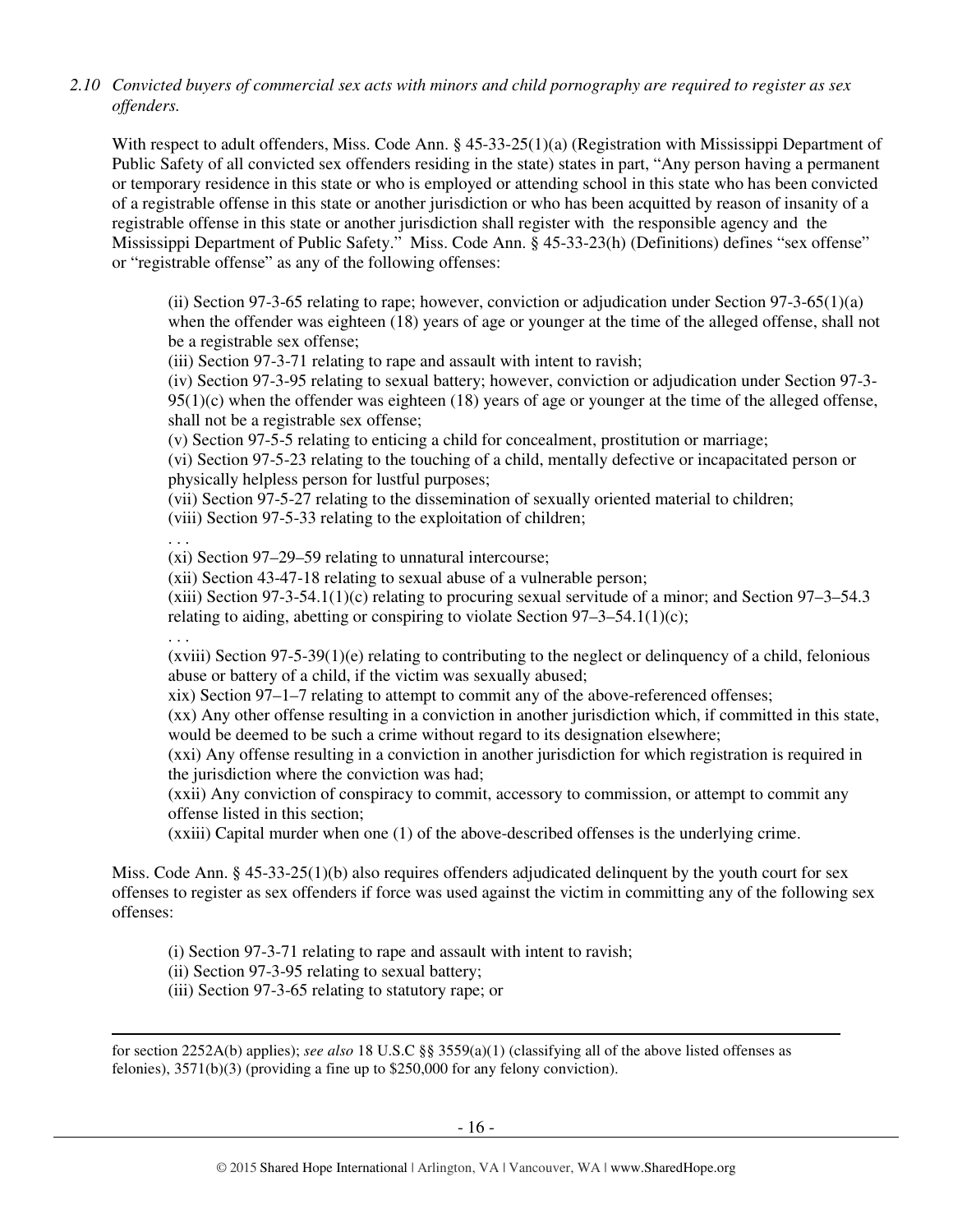(iv) Conspiracy to commit, accessory to the commission of, or attempt to commit any offense listed in this paragraph.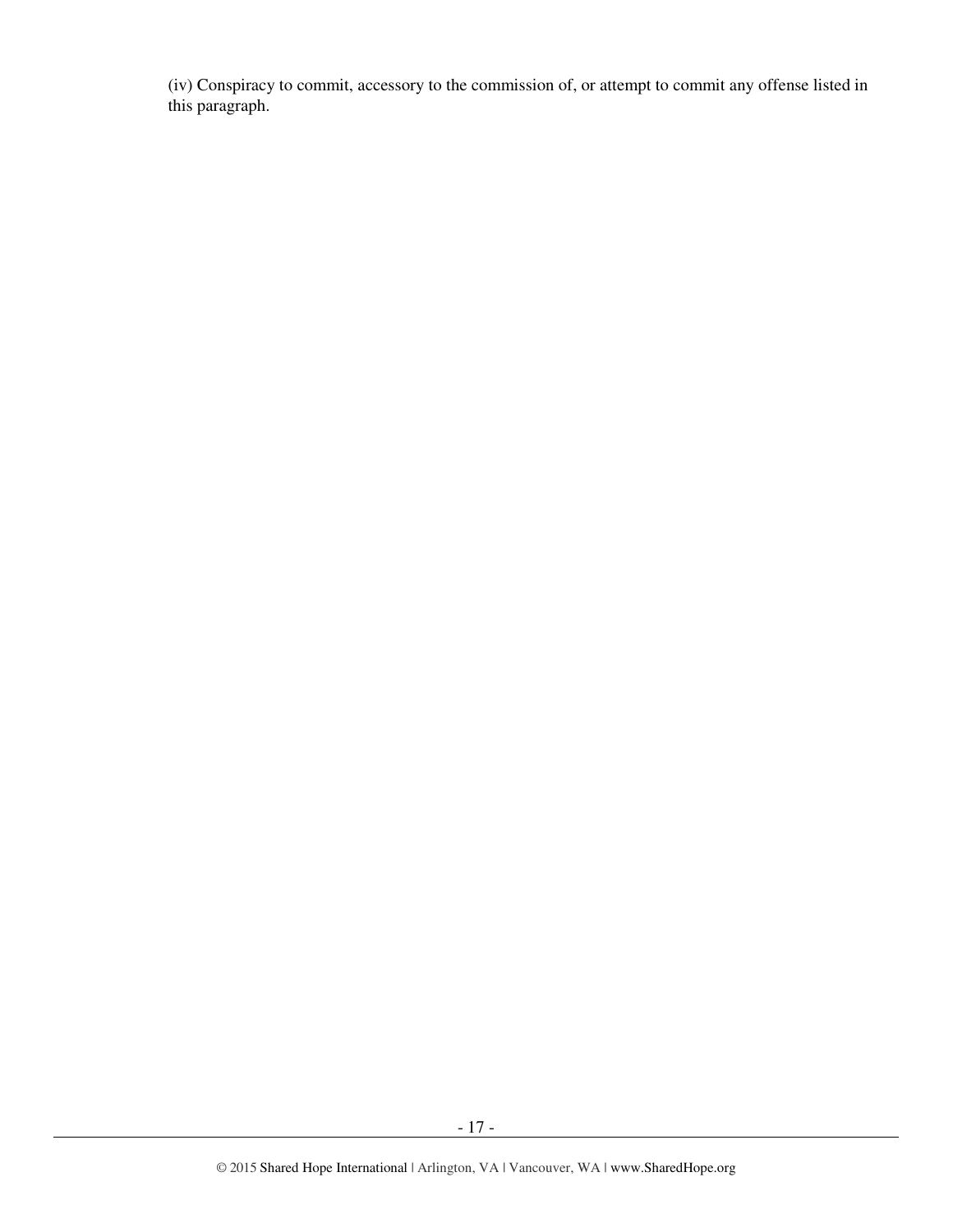#### FRAMEWORK ISSUE 3: CRIMINAL PROVISIONS FOR TRAFFICKERS

#### *Legal Components:*

- *3.1 Penalties for trafficking a child for sexual exploitation are as high as federal penalties.*
- *3.2 Creating and distributing child pornography carries penalties as high as similar federal offenses.*
- *3.3 Using the Internet or electronic communications to lure, entice, recruit, or sell commercial sex acts with a minor is a separate crime or results in an enhanced penalty for traffickers.*
- *3.4 Financial penalties for traffickers, including asset forfeiture, are sufficiently high*.
- *3.5 Convicted traffickers are required to register as sex offenders.*
- *3.6 Laws relating to termination of parental rights for certain offenses include sex trafficking or commercial sexual exploitation of children (CSEC) offenses in order to remove the children of traffickers from their control and potential exploitation.*

*\_\_\_\_\_\_\_\_\_\_\_\_\_\_\_\_\_\_\_\_\_\_\_\_\_\_\_\_\_\_\_\_\_\_\_\_\_\_\_\_\_\_\_\_\_\_\_\_\_\_\_\_\_\_\_\_\_\_\_\_\_\_\_\_\_\_\_\_\_\_\_\_\_\_\_\_\_\_\_\_\_\_\_\_\_\_\_\_\_\_\_\_\_\_* 

#### *Legal Analysis:*

*3.1 Penalties for trafficking a child for sexual exploitation are as high as federal penalties.* 

Miss. Code Ann. § 97-3-54.1(1)(c) (Mississippi Human Trafficking Act; prohibited conduct; penalty) carries a sentence of 5–30 years and a possible fine of \$50,000–\$500,000. Miss. Code Ann. § 97-3-54.1(1)(c). A trafficker may also be convicted under Miss. Code Ann. § 97-29-51(2)(a) (Prostitution; misdemeanor procuring services of prostitute; felony promoting prostitution; penalties) for promoting prostitution and a conviction when a minor is victimized is punishable by imprisonment for "not less than five (5) years, nor more than thirty (30) years, or by a fine of not less than Fifty Thousand Dollars (\$50,000.00) nor more than Five Hundred Thousand Dollars (\$500,000.00), or both." Miss. Code Ann. § 97-29-51(2)(c).

Traffickers may also be convicted under other criminal statutes for their crimes. Under Miss. Code Ann. § 97- 5-5 (Enticing child for concealment, prostitution or marriage), convicted traffickers "shall, on conviction, be imprisoned in the custody of the Department of Corrections for not less than two (2) years nor more than ten (10) years, or fined not more than Ten Thousand Dollars (\$10,000.00), or both. Investigation and prosecution of a defendant under this section does not preclude prosecution of the defendant for a violation of other applicable criminal laws, including, but not limited to, the Mississippi Human Trafficking Act, Sections 97–3– 54 et seq." A conviction under Miss. Code Ann. § 97-5-33 (Exploitation of children; prohibitions) is punishable by imprisonment for 5–40 years and \$50,000–\$500,000 fine. Miss Code Ann. § 97-5-35. A subsequent conviction is punishable by imprisonment of 20 years to life and a \$100,000–\$1,000,000 fine. Miss Code Ann. § 97-5-35. A conviction under Miss. Code Ann. § 97-5-39(1)(a) (Contributing to the neglect or delinquency of a child; felonious abuse and/or battery of a child) is punishable as a misdemeanor by up to 1 year in jail, a fine of up to \$1,000, or both. A conviction under Miss Code Ann. § 97-5-39(1)(e) is punishable by imprisonment of up to 10 years, a fine of up to \$10,000, or both. Miss. Code Ann. § 97-5-39(1)(e).

A trafficking enterprise<sup>28</sup> and its agents or employees are also subject to criminal liability under Mississippi law. Miss. Code Ann. § 97-3-54.1 (Mississippi Human Trafficking Act) states that

(3) An enterprise may be prosecuted for an offense under this chapter if:

 $\overline{a}$ <sup>28</sup> "Enterprise" is defined to mean "any individual, sole proprietorship, partnership, corporation, union or other legal entity, or any association or group of individuals associated in fact regardless of whether a legal entity has been formed pursuant to any state, federal or territorial law. It includes illicit as well as licit enterprises and governmental as well as other entities." Miss. Code Ann. § 97-3-54.4(e).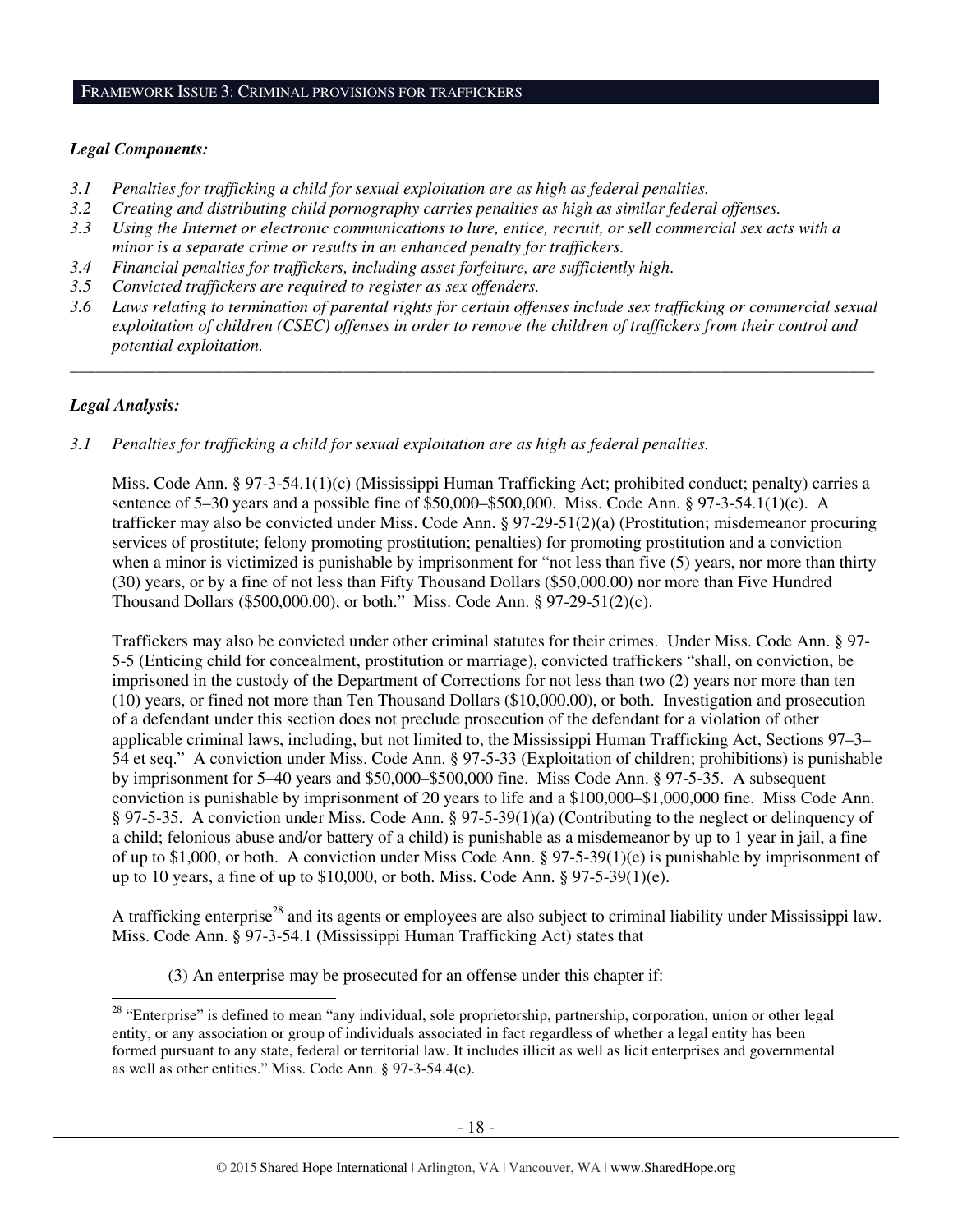(a) An agent of the enterprise knowingly engages in conduct that constitutes an offense under this chapter while acting within the scope of employment and for the benefit of the entity. (b) An employee of the enterprise engages in conduct that constitutes an offense under this chapter and the commission of the offense was part of a pattern of illegal activity for the benefit of the enterprise, which an agent of the enterprise either knew was occurring or recklessly disregarded, and the agent failed to take effective action to stop the illegal activity.

Trafficking enterprises are subject to enhanced fines. Pursuant to Miss. Code Ann. § 97-3-54.1(d), "[t]he court may consider the severity of the enterprise's offense and order penalties, including: (i) a fine of not more than One Million Dollars (\$1,000,000.00); (ii) disgorgement of profit; and (iii) debarment from government contracts. Additionally, the court may order any of the relief provided in Section 97–3–54.7 [Forfeiture of assets and disposition of proceeds]."

A conviction under Miss. Code Ann. § 97-5-27(3)(a) (Use of computer for purpose of luring or inducing persons under eighteen years of age to engage in sexual contact) is punishable as a felony by commitment up to 3 years to the Department of Corrections and a fine not exceeding \$10,000. Miss. Code Ann. § 97-5-27(3)(e).

Lastly, traffickers could be found guilty of money laundering under Miss. Code Ann. § 97-23-101, which prohibits the following conduct:

(1) (a) Whoever, knowing that the property involved in a financial transaction represents the proceeds of some form of unlawful activity, $2^9$  conducts or attempts to conduct such a financial transaction<sup>30</sup> which in fact involves the proceeds of specified unlawful activity:

(i) With the intent to promote the carrying on of specified unlawful activity; or (2) With intent to engage in conduct constituting a violation of Section 7201 or 7206 of the Internal Revenue Code of 1986; or

(ii) Knowing that the transaction is designed in whole or in part:

1. To conceal or disguise the nature, the location, the source, the ownership, or the control of the proceeds of specified unlawful activity; or

2. To avoid a transaction reporting requirement under state or federal law, shall be sentenced to a fine of not more than Five Hundred Thousand Dollars (\$ 500,000.00) or twice the value of the property involved in the transaction, whichever is greater, or imprisonment for not more than twenty (20) years, or both.

In comparison, if the victim is under the age of 14, a conviction under the Trafficking Victims Protection Act  $(TVPA)<sup>31</sup>$  for child sex trafficking is punishable by 15 years to life imprisonment and a fine not to exceed \$250,000. 18 U.S.C. §§ 1591(b)(1), 3559(a)(1), 3571(b)(3). If the victim is between the ages of 14–17, a conviction is punishable by 10 years to life imprisonment and a fine not to exceed \$250,000. 18 U.S.C.

 $\overline{a}$ 

<sup>&</sup>lt;sup>29</sup> Miss. Code Ann. § 97-23-101(3)(a) states, "The term 'knowing that the property involved in a financial transaction represents the proceeds of some form of unlawful activity' means that the person knew the property involved in the transaction represented proceeds from some form, though not necessarily which form, of activity that constitutes a felony under state or federal law."

<sup>&</sup>lt;sup>30</sup> Miss. Code Ann. § 97-23-101(3)(c) states, "The term 'transaction' includes a purchase, sale, loan, pledge, gift, transfer, delivery, or other disposition, and with respect to a financial institution includes a deposit, withdrawal, transfer between accounts, exchange of currency, loan, extension of credit, purchase or sale of any stock, bond, certificate of deposit, or other monetary instrument, or any other payment, transfer, or delivery by, through, or to a financial institution, by whatever means effected."

<sup>31</sup> *See supra* note 21.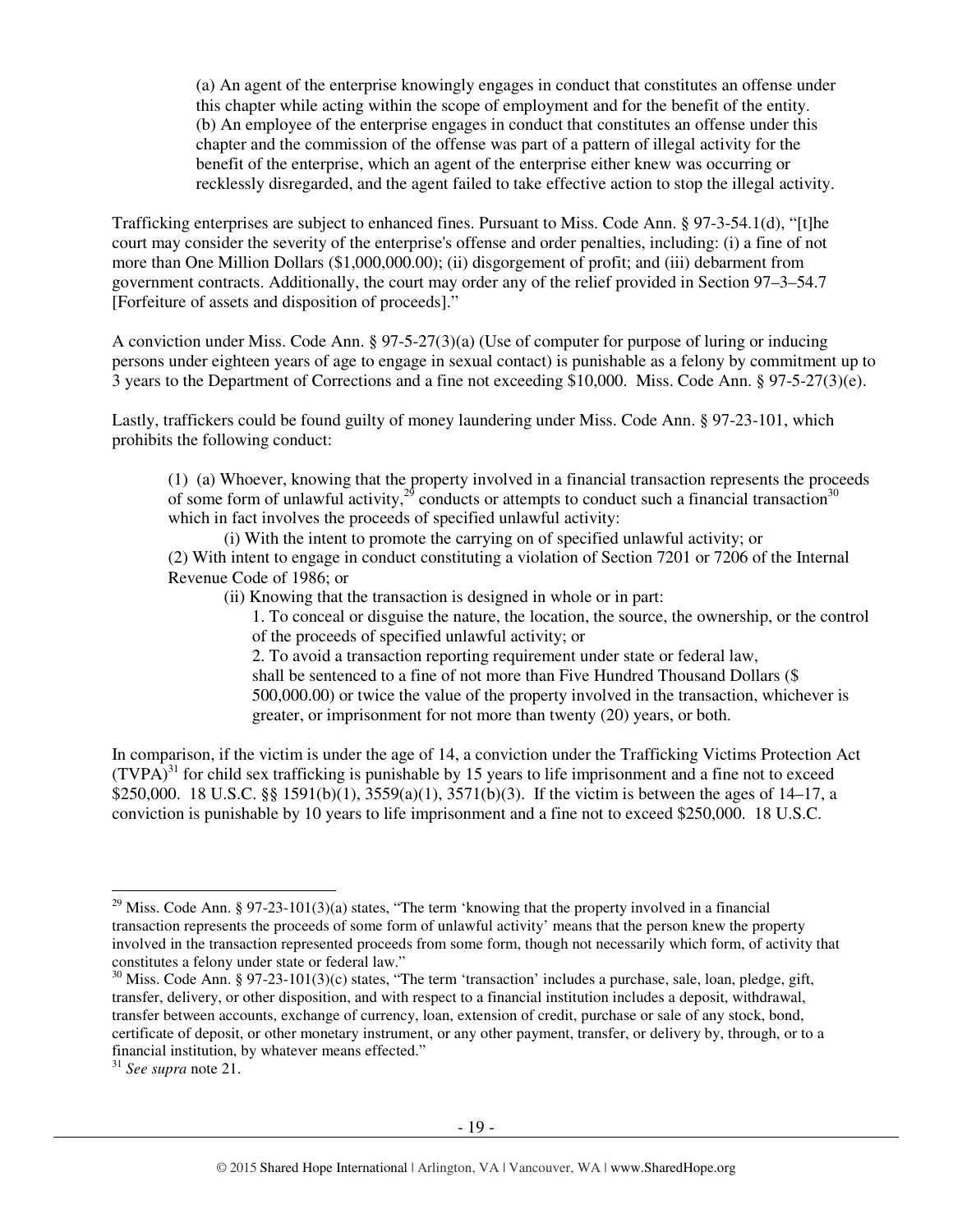§§ 1591(b)(2), 3559(a)(1), 3571(b)(3). A conviction is punishable by mandatory life imprisonment, however, if the trafficker has a prior conviction for a federal sex offense<sup>32</sup> against a minor.

*3.2 Creating and distributing child pornography carries penalties as high as similar federal offenses.*

Miss. Code Ann. § 97-5-33(1)-(2), (7) (Exploitation of children; prohibitions) makes it a crime to create and distribute child pornography. A first-time offender faces imprisonment for 5–40 years and a \$50,000–\$500,000 fine. Miss. Code Ann. § 97-5-35. The penalty increases for subsequent offenses to 20 years to life and a \$100,000–\$1,000,000 fine. Miss. Code Ann. § 97-5-35.

In comparison, if the victim is under the age of 14, a conviction under the TVPA for child sex trafficking is punishable by 15 years to life imprisonment and a fine not to exceed \$250,000. 18 U.S.C. §§ 1591(b)(1),  $3559(a)(1)$ ,  $3571(b)(3)$ . If the victim is between the ages of  $14-17$ , a conviction is punishable by 10 years to life imprisonment and a fine not to exceed \$250,000. 18 U.S.C. §§ 1591(b)(2), 3559(a)(1), 3571(b)(3). A conviction is punishable by mandatory life imprisonment, however, if the trafficker has a prior conviction for a federal sex offense<sup>33</sup> against a minor. Additionally, a federal conviction for distribution of child pornography<sup>34</sup> is generally punishable by imprisonment for 5–20 years and a fine not to exceed \$250,000.<sup>35</sup> Subsequent convictions, however, are punishable by imprisonment up to 40 years and a fine not to exceed \$250,000.<sup>36</sup>

#### *3.3 Using the Internet or electronic communications to lure, entice, recruit, or sell commercial sex acts with a minor is a separate crime or results in an enhanced penalty for traffickers.*

Although not expressly commercial, Miss. Code Ann. § 97-5-27(3)(a) (Dissemination of sexually oriented material to persons under eighteen years of age; use of computer for purpose of luring or inducing persons under eighteen years of age to engage in sexual contact) penalizes a person who knowingly engages in sexuallyoriented communication with a minor by use of a computer. Miss. Code Ann. § 97-5-27(3)(a) states,

A person is guilty of computer luring when:

(i) Knowing the character and content of any communication of sexually oriented material, he intentionally uses any computer communication system allowing the input, output, examination or transfer of computer data or computer programs from one computer to another, to initiate or engage in such communication with a person under the age of eighteen (18); and

 $\overline{a}$ <sup>32</sup> *See supra* note 22.

<sup>33</sup> *See supra* note 22.

 $34$  18 U.S.C. §§ 2252(a)(1), (a)(2), (a)(3) (Certain activities relating to material involving the sexual exploitation of minors),  $2252A(a)(2)$ ,  $(a)(3)$  (Certain activities relating to material constituting or containing child pornography), 1466A(a) (Obscene visual representations of the sexual abuse of children).

<sup>&</sup>lt;sup>35</sup> 18 U.S.C. §§ 2252(b) (stating that a conviction under subsection (a)(1), (a)(2), or (a)(3) is punishable by imprisonment for 5–20 years and a fine), 2252A(b)(1) (a conviction is punishable by imprisonment for 5–20 years and a fine), 1466A(a), (b) (stating that a conviction under subsection (a) is "subject to the penalties provided in section 2252A(b)(1)," imprisonment for 5–20 years and a fine, while a conviction under subsection (b) is "subject to the penalties provided in section 2252A(b)(2)," imprisonment up to 10 years, a fine, or both); *see also* 18 U.S.C §§  $3559(a)(1)$  (classifying all of the above listed offenses as felonies),  $3571(b)(3)$  (providing a fine up to \$250,000 for any felony conviction).

 $36\overline{18}$  U.S.C. §§ 2252(b) (stating if a person has a prior conviction under subsection (a)(1), (a)(2), or (a)(3) or a list of other statutes, a conviction is punishable by a fine and imprisonment for  $15-40$  years),  $2252A(b)(1)$  (stating if a person has a prior conviction under subsection (a)(2), (a)(3), or a list of other statutes, a conviction is punishable by a fine and imprisonment for 15–40 years),  $1466A(a)$ , (b) (stating that the penalty scheme for section 2252A(b) applies); *see also* 18 U.S.C §§ 3559(a)(1) (classifying all of the above listed offenses as felonies), 3571(b)(3) (providing a fine up to \$250,000 for any felony conviction).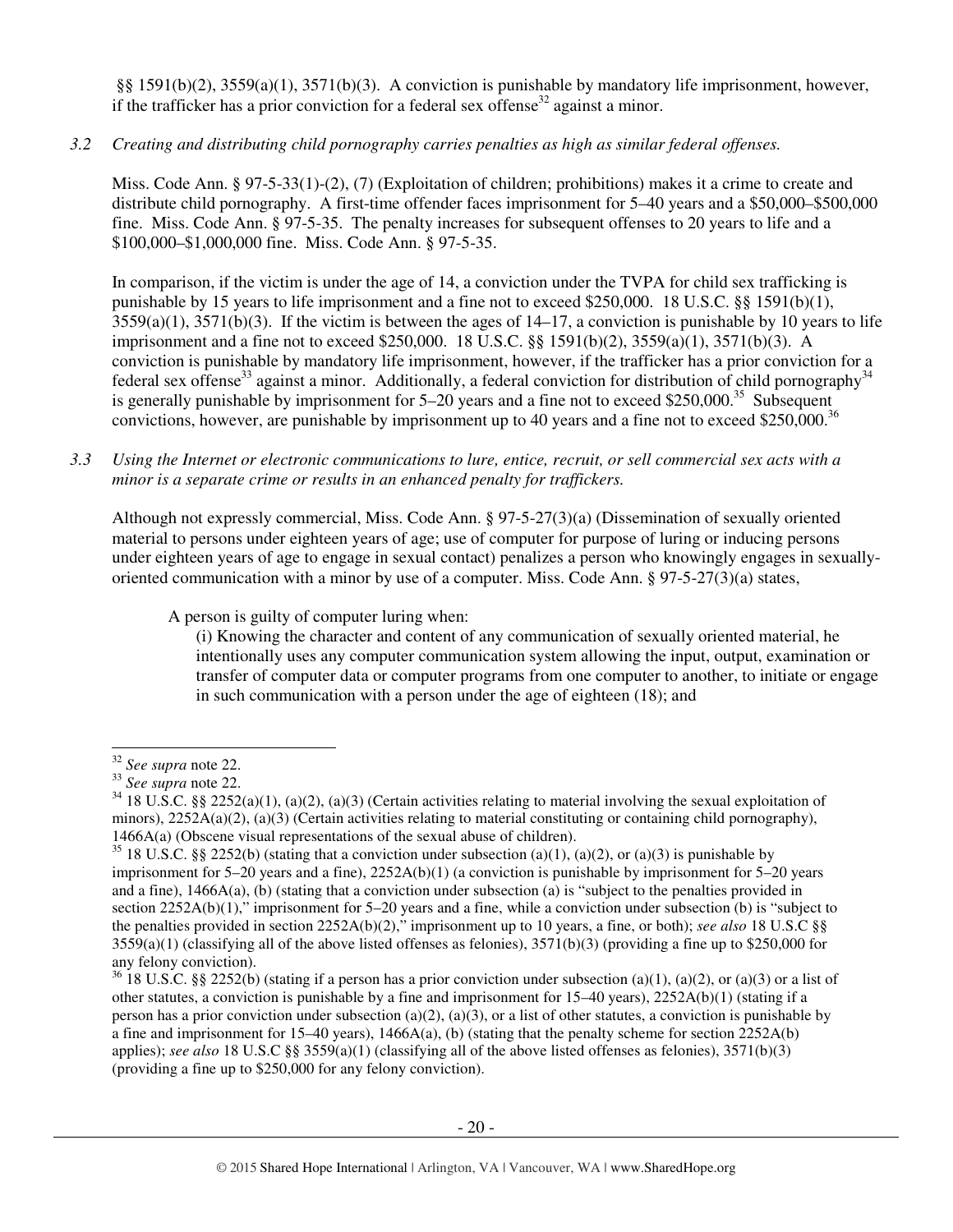(ii) By means of such communication he importunes, invites or induces a person under the age of eighteen (18) years to engage in sexual intercourse, deviant sexual intercourse or sexual contact with him, or to engage in a sexual performance, obscene sexual performance or sexual conduct for his benefit.

The penalty for conviction under Miss. Code Ann. § 97-5-27(3)(a) is commitment up to 3 years to the Department of Corrections and a maximum fine of \$10,000. Miss. Code Ann. § 97-5-27(3)(e). Pursuant to Miss. Code Ann. § 97-5-27(4), "[i]nvestigation and prosecution of a defendant under this section does not preclude prosecution of the defendant for a violation of other applicable criminal laws, including, but not limited to, the Mississippi Human Trafficking Act, Section 97–3–54 et seq."

Neither Miss. Code Ann. §§ 97-3-54 to 97-3-54.9 (Mississippi Human Trafficking Act) nor Miss. Code Ann. § 97-5-35 (Exploitation of Children; penalties) specifically provide enhanced penalties when the offender uses the Internet to commit these crimes.

#### *3.4 Financial penalties for traffickers, including asset forfeiture, are sufficiently high.*

A conviction under Miss. Code Ann. § 97-3-54.1(1)(c) (Human Trafficking Act; prohibited conduct; penalty) carries a fine of \$50,000–\$500,000. A conviction for promoting the prostitution of a minor under Miss. Code Ann. § 97-29-51(2)(c) is punishable with a fine of \$50,000.00–\$500,000.00. If convicted under Miss. Code Ann. § 97-5-33 (Exploitation of children; prohibitions), a trafficker faces a fine of \$50,000–\$500,000, or \$100,000–\$1,000,000 for a subsequent conviction, and traffickers convicted under Miss. Code Ann. § 97-5-5 (Enticing child for concealment, prostitution or marriage) face a fine up to \$10,000. Miss Code Ann. § 97-5-35, 97-5-5. Pursuant to Miss. Code Ann. § 99-19-75 (Assessment on certain offenses against children to be deposited in Mississippi Children's Trust Fund), the court shall impose a special assessment of \$1,000 against persons convicted of certain listed crimes, including statutory rape and convictions under § 97-5-1 et. seq. (Offenses affecting children) in addition to any fines that the court levies as part of the judgment. The special assessment is paid into the Mississippi Children's Trust fund. Miss. Code Ann. § 99-19-75.

In addition to fines, traffickers are also subject to forfeiture under Miss. Code Ann. § 97-3-54.7 (Forfeiture of assets and disposition of proceeds). Miss. Code Ann. § 97-3-54.7 states,

(1) In addition to any other civil or criminal penalties provided by law, any property used in the commission of a violation of this act shall be forfeited as provided herein.

(a) The following property shall be subject to forfeiture if used or intended for use as an instrumentality in or used in furtherance of a violation of this act:

(i) Conveyances, including aircraft, vehicles or vessels;

(ii) Books, records, telecommunication equipment, or computers;

(iii) Money or weapons;

(iv) Everything of value furnished, or intended to be furnished, in exchange for an act in violation and all proceeds traceable to the exchange;

(v) Negotiable instruments and securities;

(vi) Any property, real or personal, directly or indirectly acquired or received in a violation or as an inducement to violate;

(vii) Any property traceable to proceeds from a violation; and

(viii) Any real property, including any right, title and interest in the whole of or any part of any lot or tract of land used in furtherance of a violation of this act.

Traffickers are also subject to mandatory restitution and a possible civil judgment pursuant to Miss Code Ann. § 97-3-54.6, which states,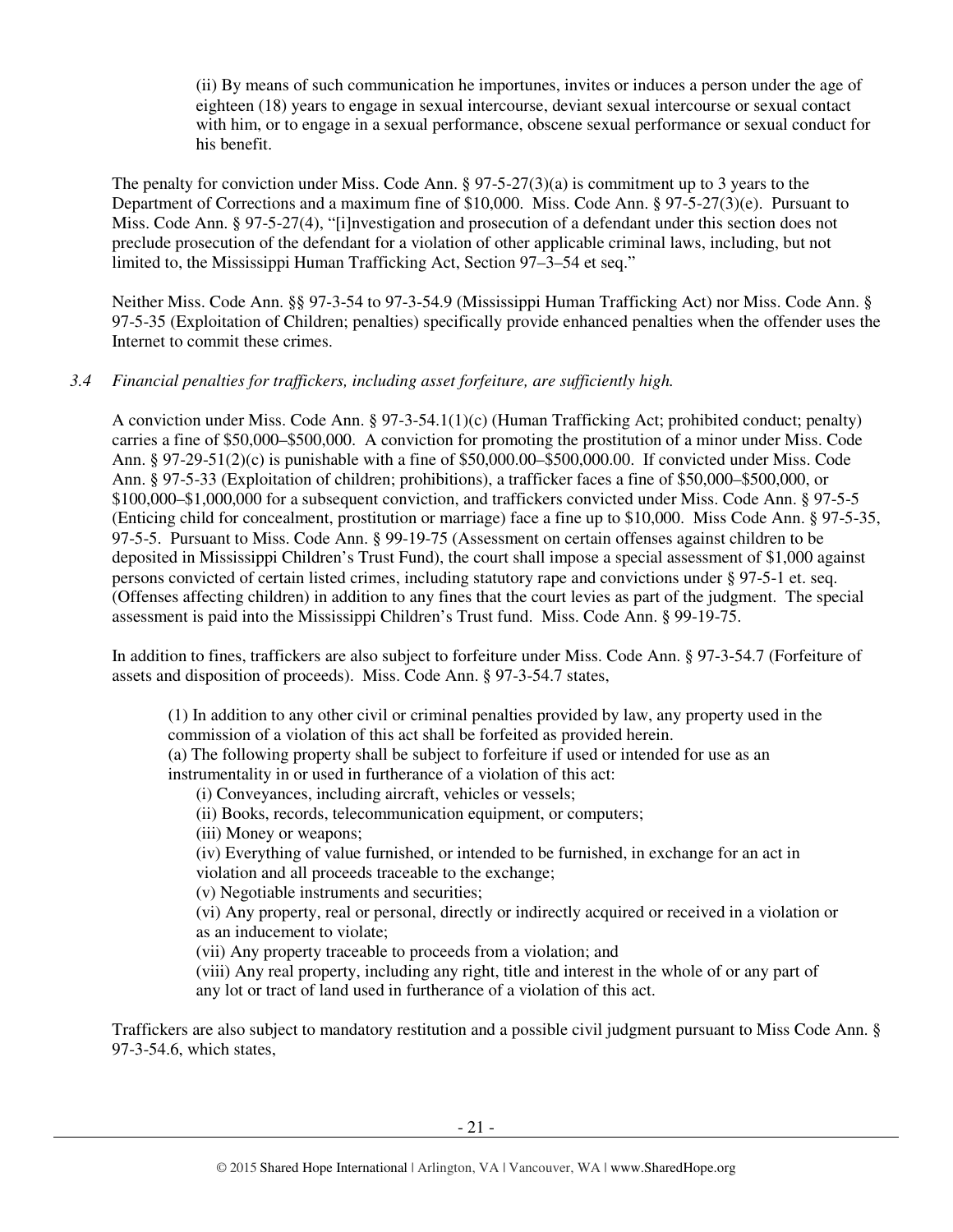(2) Notwithstanding any provisions to the contrary in Section 99–37–1 et seq., the court shall order restitution to the victim for any offense under this chapter. The order of restitution under this section shall direct the defendant to pay the victim, through the appropriate court mechanism, the full amount of the victim's pecuniary damages. For the purposes of determining restitution, the term "victim" means the individual harmed as a result of a crime under this chapter, including, in the case of a victim who is under eighteen (18) years of age, incompetent, incapacitated, or deceased, the legal guardian of the victim or a representative of the victim's estate, or another family member, or any other person appointed as suitable by the court, but in no event shall the defendant be named as such a representative or guardian. The court may order restitution even if the victim is absent from the jurisdiction or unavailable. (3) Any person who is injured by reason of any violation of the provisions of this chapter shall have a cause of action against any person or enterprise convicted of engaging in activity in violation of this chapter for threefold the actual damages sustained and, when appropriate, punitive damages. The person shall also recover attorney's fees in the trial and appellate courts and reasonable costs of investigation and litigation.

Discretionary restitution to victims of any crime is authorized under Miss Code Ann. § 99-37-3 (Imposition and amount of restitution), which states in part, "(1) When a person is convicted of criminal activities which have resulted in pecuniary damages, in addition to any other sentence it may impose, the court may order that the defendant make restitution to the victim; provided, however, that the justice court shall not order restitution in an amount exceeding Five Thousand Dollars (\$ 5,000.00)." The discretionary decision by the court must take into account, among other things, the defendant's ability to pay. Miss Code Ann. § 99-37-3(2).

A trafficker convicted under the money laundering statute may be fined up to \$500,000 or "twice the value of the property involved in the transaction, whichever is greater." Miss. Code Ann.  $\S 97-23-101(1)(a)$ .

Human trafficking enterprises may be subject to court ordered restraints on future enterprises. Miss Code Ann. § 97-3-54.6 (Injunctive and other relief for victims of trafficking; confidentiality) states that any circuit court may, after making due provision for the rights of trafficked persons, enjoin violations of the provisions of this act by issuing appropriate orders and judgments, including, but not limited to:

(a) Ordering any defendant to divest himself of any interest in any enterprise, including real property.

(b) Imposing reasonable restrictions upon the future activities or investments of any defendant, including, but not limited to, prohibiting any defendant from engaging in the same type of endeavor as the enterprise in which he was engaged in violation of the provisions of this act. (c) Ordering the dissolution or reorganization of any enterprise.

(d) Ordering the suspension or revocation of a license or permit granted to any enterprise by any agency of the state.

(e) Ordering the forfeiture of the charter of a corporation organized under the laws of the state, or the revocation of a certificate authorizing a foreign corporation to conduct business within the state, upon finding that the board of directors or a managerial agent acting on behalf of the corporation in conducting the affairs of the corporation, has authorized or engaged in conduct in violation of this chapter and that, for the prevention of future criminal activity, the public interest requires the charter of the corporation forfeited and the corporation dissolved or the certificate revoked.

Trafficking enterprises are also subject to fines, asset forfeiture, and rescission of government contracts. Pursuant to Miss. Code Ann. § 97-3-54.1(d), "[t]he court may consider the severity of the enterprise's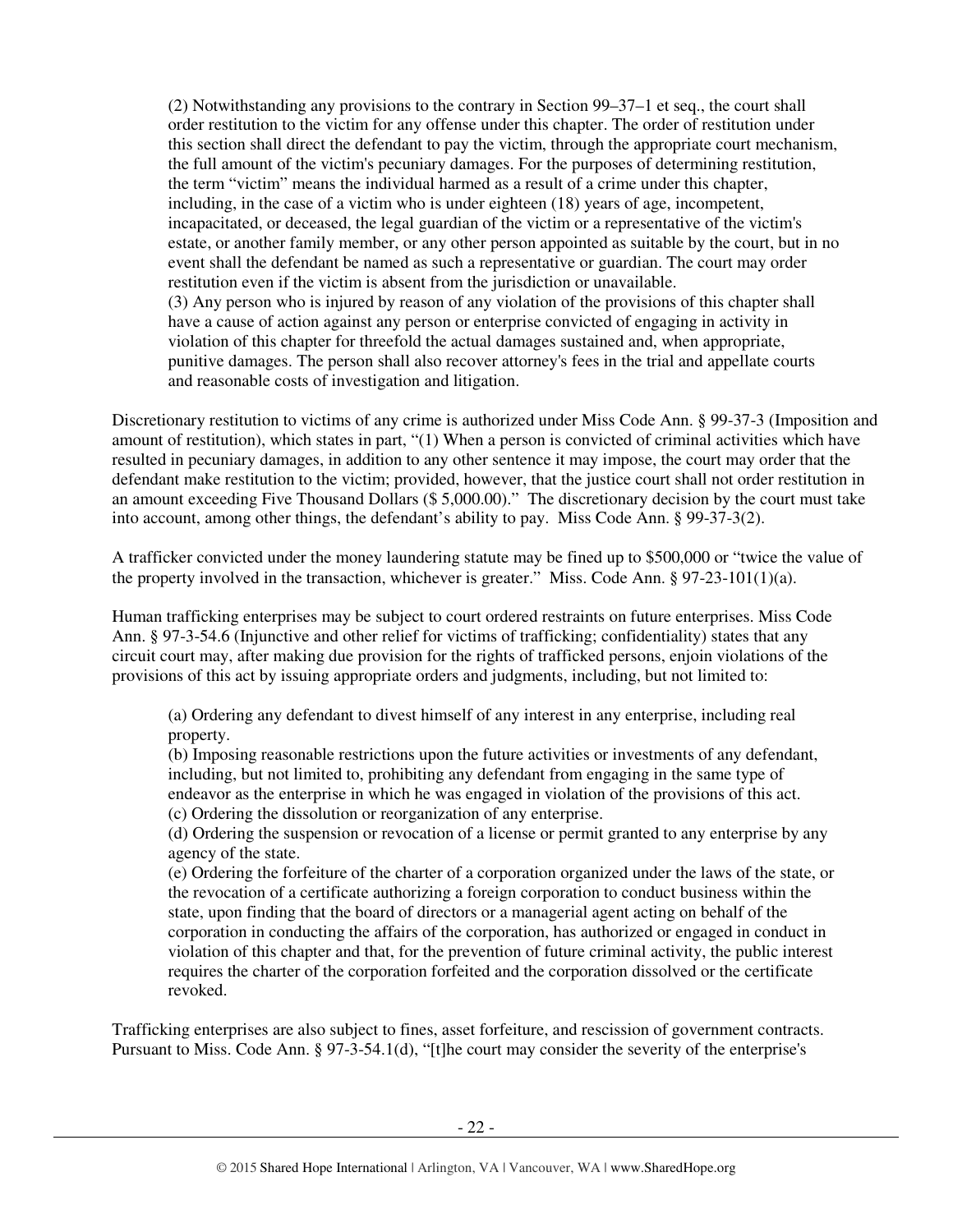offense and order penalties, including: (i) a fine of not more than One Million Dollars (\$1,000,000.00); (ii) disgorgement of profit; and (iii) debarment from government contracts. Additionally, the court may order any of the relief provided in Section 97–3–54.7 [Forfeiture of assets and disposition of proceeds]."<sup>37</sup>

*3.5 Convicted traffickers are required to register as sex offenders.*

Miss. Code Ann. § 45-33-23(h) (Registration of sex offenders; definitions), includes Miss. Code Ann. § 97-3- 54.1(1)(c) (Human Trafficking Act; prohibited conduct; penalty), § 97-3-54.3 (Human Trafficking Act; aiding, abetting, or conspiring to violate human trafficking provisions), § 97-5-5 (Enticing a child for concealment, prostitution or marriage) and Miss. Code Ann. § 97-5-33 (Exploitation of children; prohibitions) in its definition of "registrable offense," but not promoting prostitution in violation of Miss. Code Ann. § 97-29-51(1)(c) (Prostitution; misdemeanor procuring services of prostitute; felony promoting prostitution; penalties).

*3.6 Laws relating to termination of parental rights for certain offenses include sex trafficking or commercial sexual exploitation of children (CSEC) offenses in order to remove the children of traffickers from their control and potential exploitation.* 

Miss. Code Ann. § 93-15-103 (Factors justifying adoption; grounds for termination of parental rights; alternatives) sets out the grounds for terminating parental rights. Pursuant to Miss. Code Ann. § 93-15-103,

(1) When a child has been removed from the home of its natural parents and cannot be returned to the home of his natural parents within a reasonable length of time because returning to the home would be damaging to the child or the parent is unable or unwilling to care for the child, relatives are not appropriate or are unavailable, and when adoption is in the best interest of the child, taking into account whether the adoption is needed to secure a stable placement for the child and the strength of the child's bonds to his natural parents and the effect of future contacts between them, the grounds listed in subsections (2) and (3) of this section shall be considered as grounds for the termination of parental rights. The grounds may apply singly or in combination in any given case.

(3) Grounds for termination of parental rights shall be based on one or more of the following factors:

. . . (g) When a parent has been convicted of any of the following offenses against any child: (i) rape of a child under the provisions of Section 97-3-65, (ii) sexual battery of a child under the provisions of Section 97-3-95(c), (iii) touching a child for lustful purposes under the provisions of Section 97-5- 23, (iv) exploitation of a child under the provisions of Section 97-5-31, (v) felonious abuse or battery of a child under the provisions of Section 97-5-39(2), (vi) carnal knowledge of a step or adopted child or a child of a cohabitating partner under the provisions of Section 97-5-41, or (vii) murder of another child of such parent, voluntary manslaughter of another child of such parent, aided or abetted, attempted, conspired or solicited to commit such murder or voluntary manslaughter, or a felony assault that results in the serious bodily injury to the surviving child or another child of such parent.

(h) The child has been adjudicated to have been abused or neglected and custody has been transferred from the child's parent(s) for placement pursuant to Section 43-15-13, and a court of competent jurisdiction has determined that reunification shall not be in the child's best interest.

. . . .

 $\overline{a}$ 

. . .

 $37$  Miss. Code Ann. § 97-3-54.1(c) stipulates that "It is an affirmative defense to a prosecution of an enterprise that the enterprise had in place adequate procedures, including an effective complaint procedure, designed to prevent persons associated with the enterprise from engaging in the unlawful conduct and to promptly correct any violations of this chapter."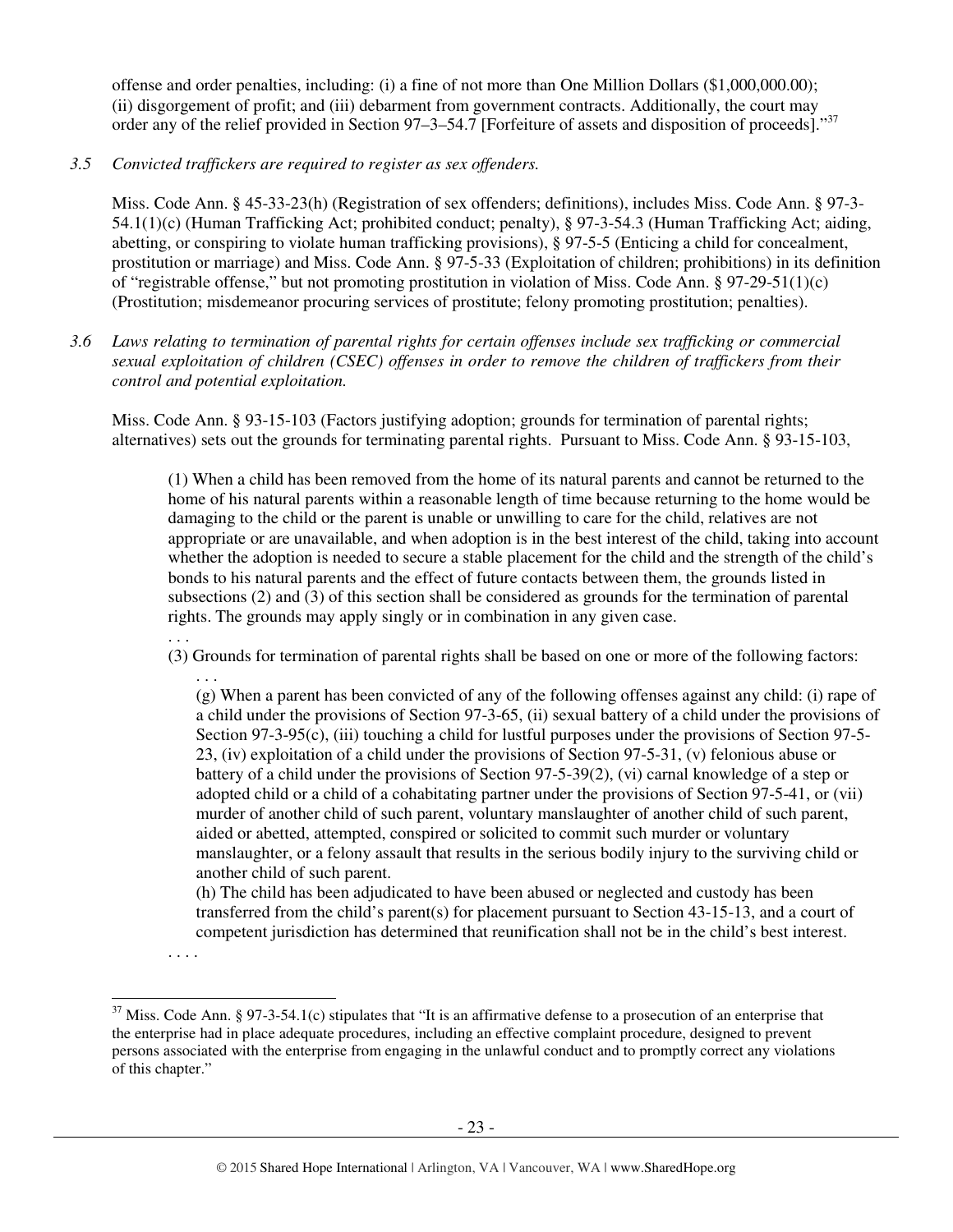Convictions under Miss. Code Ann. § 97-3-54.1(1)(c) (Mississippi Human Trafficking Act; prohibited conduct; penalty) are not among the bases for terminating parental rights.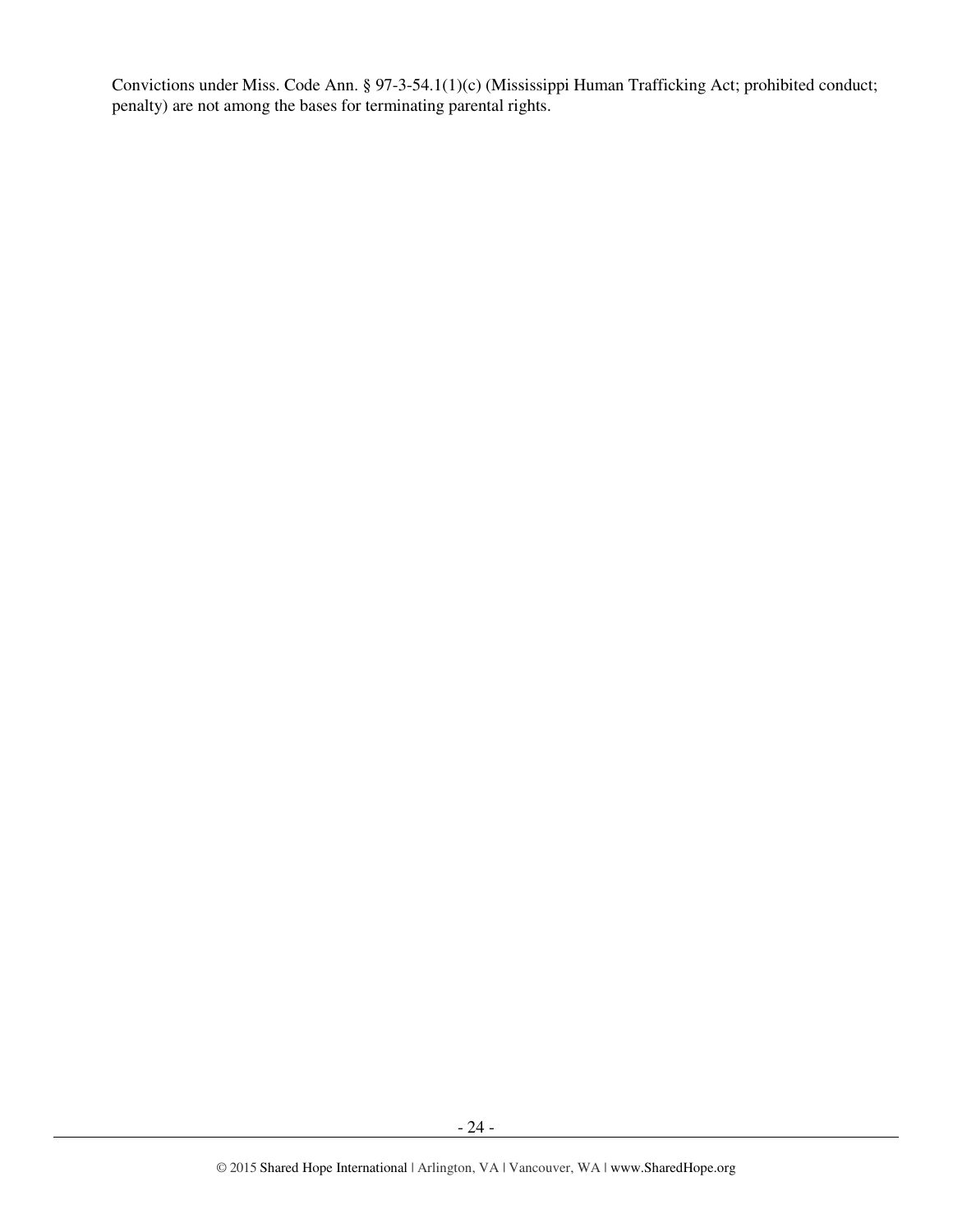#### *Legal Components:*

- *4.1 The acts of assisting, enabling, or financially benefitting from child sex trafficking are included as criminal offenses in the state sex trafficking statute.*
- *4.2 Financial penalties, including asset forfeiture laws, are in place for those who benefit financially from or aid and assist in committing domestic minor sex trafficking.*

*\_\_\_\_\_\_\_\_\_\_\_\_\_\_\_\_\_\_\_\_\_\_\_\_\_\_\_\_\_\_\_\_\_\_\_\_\_\_\_\_\_\_\_\_\_\_\_\_\_\_\_\_\_\_\_\_\_\_\_\_\_\_\_\_\_\_\_\_\_\_\_\_\_\_\_\_\_\_\_\_\_\_\_\_\_\_\_\_\_\_\_\_\_\_* 

- *4.3 Promoting and selling child sex tourism is illegal.*
- *4.4 Promoting and selling child pornography is illegal.*

#### *Legal Analysis:*

 $\overline{a}$ 

*4.1 The acts of assisting, enabling, or financially benefitting from child sex trafficking are included as criminal offenses in the state sex trafficking statute.*

Miss. Code Ann. § 97-3-54.3 (Human Trafficking Act; aiding, abetting, or conspiring to violate human trafficking provisions) makes persons who aid or abet traffickers criminally liable as principals under the human trafficking law. Miss. Code Ann. § 97-3-54.3 states that "[a] person who knowingly aids, abets or conspires with one or more persons to violate the Mississippi Human Trafficking Act shall be considered a principal in the offense and shall be indicted and punished as such whether the principal has been previously convicted or not." Thus, a person who aids or abets the commission of procuring sexual servitude of a minor pursuant to Miss. Code Ann. § 97-3-54.1(1)(c) faces a sentence of 5–30 years and a possible fine of \$50,000–\$500,000. Miss. Code Ann. §§ 97-3-54.1(1)(c), 99-19-32. In addition, Miss. Code Ann. § 97-3-54.1(2) provides in part, "A person who is convicted of an offense set forth in subsection (1)(a) or (b) [Trafficking for forced labor or services and involuntary servitude] of this section, or who benefits, whether financially or by receiving anything of value, from participation in a venture that has engaged in an act described in this section" is subject to a maximum sentence of 20 years and a possible maximum fine of \$10,000. Miss. Code Ann. §§ 97-3-54.1(2), 99-19-32. In addition, Miss. Code Ann. § 97-3-54.1(c) contains the words "harbors" and "transports," which could reach the conduct of some facilitators.

An enterprise that facilitates human trafficking is also subject to criminal liability under Mississippi law. Miss. Code Ann. § 97-3-54.1 (Mississippi Human Trafficking Act) states that

(3) An enterprise may be prosecuted for an offense under this chapter if:

(a) An agent of the enterprise knowingly engages in conduct that constitutes an offense under this chapter while acting within the scope of employment and for the benefit of the entity. (b) An employee of the enterprise engages in conduct that constitutes an offense under this chapter and the commission of the offense was part of a pattern of illegal activity for the benefit of the enterprise, which an agent of the enterprise either knew was occurring or recklessly disregarded, and the agent failed to take effective action to stop the illegal activity.

In addition to the Mississippi Human Trafficking Act, there are other laws that may apply to a facilitator of domestic minor sex trafficking. Pursuant to Miss. Code Ann. §§ 97-5-27(3)(d)(i)-(ii) (Dissemination of sexually oriented material to persons under eighteen years of age; use of computer for purpose of luring or inducing persons under eighteen years of age to engage in sexual contact), $38$ 

<sup>&</sup>lt;sup>38</sup> Pursuant to Miss. Code Ann. § 99-19-75 (Assessment on certain offenses against children to be deposited in Mississippi Children's Trust Fund), the court shall impose a special assessment of \$1,000 against persons convicted of certain listed crimes, including statutory rape and convictions under § 97-5-1 et. seq. (Offenses affecting children)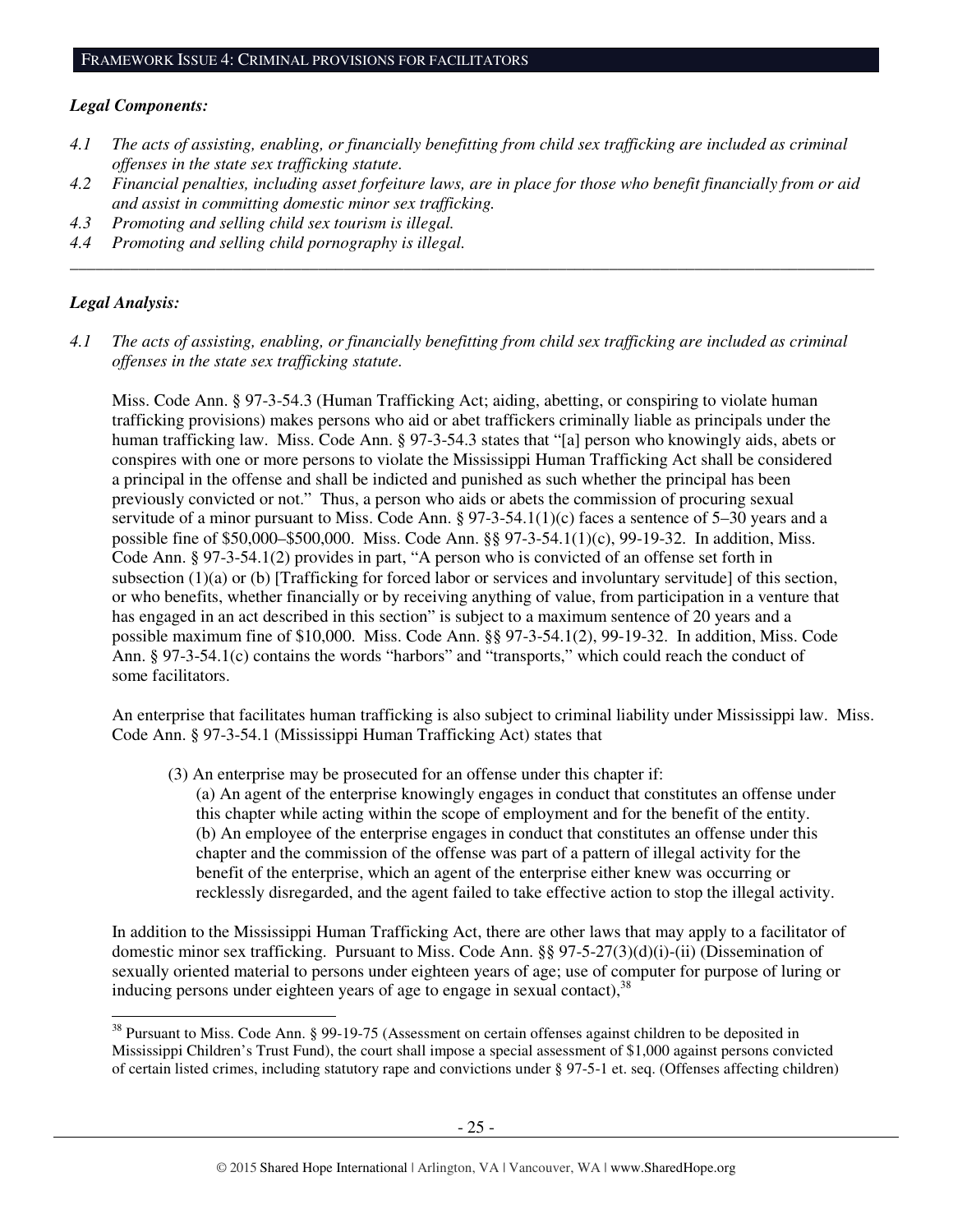(i) No person shall be held to have violated this subsection (3) solely for providing access or connection to or from a facility, system, or network not under that person's control, including transmission, downloading, intermediate storage, access software or other related capabilities that are incidental to providing such access or connection that do not include the creation of the content of the communication.

(ii) No employer shall be held liable for the actions of an employee or agent unless the employee's or agent's conduct is within the scope of his employment or agency or the employer, having knowledge of such conduct, authorizes or ratifies such conduct, or recklessly disregards such conduct.

However, under subsection (3)(d)(iii), "The limitations provided by this paragraph (d) shall not be applicable to a person who is a conspirator with an entity actively involved in the creation or knowing distribution of communications that violate such provisions, or who knowingly advertises the availability of such communications, [or] a person who provides access or connection to a facility, system or network engaged in the violation of such provisions that is owned or controlled by such person." Miss. Code Ann. § 97-5-  $27(3)(d)(iii)$ .

Facilitators could also be convicted for promoting prostitution. Miss. Code Ann. § 97-29-51(2)(a) (Prostitution; misdemeanor procuring services of prostitute; felony promoting prostitution; penalties) states that a person commits the felony of promoting prostitution if the person:

A person commits the felony of promoting prostitution if the person:

. . . . (ii) Knowingly or intentionally solicits or offers or agrees to solicit, or receives or gives, or agrees to receive or give any money or thing of value for soliciting, or attempting to solicit, another person for the purpose of prostitution;

(iii) Knowingly induces, persuades, or encourages a person to come into or leave this state for the purpose of prostitution;

(iv) Having control over the use of a place or vehicle, knowingly or intentionally permits another person to use the place or vehicle for prostitution;

(v) Accepts, receives, levies or appropriates money or other property of value from a prostitute, without lawful consideration, with knowledge or reasonable cause to know it was earned, in whole or in part, from prostitution; or

(vi) Conducts, directs, takes, or transports, or offers or agrees to take or transport, or aids or assists in transporting, any person to any vehicle, conveyance, place, structure, or building, or to any other person with knowledge or reasonable cause to know that the purpose of such directing, taking or transporting is prostitution.

Finally, facilitators could be found guilty of money laundering under Miss. Code Ann. § 97-23-101, which in subsection  $(1)(a)$  prohibits the following conduct:

(a) Whoever, knowing that the property involved in a financial transaction represents the proceeds of some form of unlawful activity,<sup>39</sup> conducts or attempts to conduct such a financial transaction<sup>40</sup> which in fact involves the proceeds of specified unlawful activity:

(i) 1. With the intent to promote the carrying on of specified unlawful activity; or

2. With intent to engage in conduct constituting a violation of Section 7201 or 7206 of the

<sup>39</sup> *See supra* note 29.

 $\overline{a}$ 

<sup>40</sup> *See supra* note 30.

in addition to any fines that the court levies as part of the judgment. The special assessment is paid into the Mississippi Children's Trust fund. Miss. Code Ann. § 99-19-75.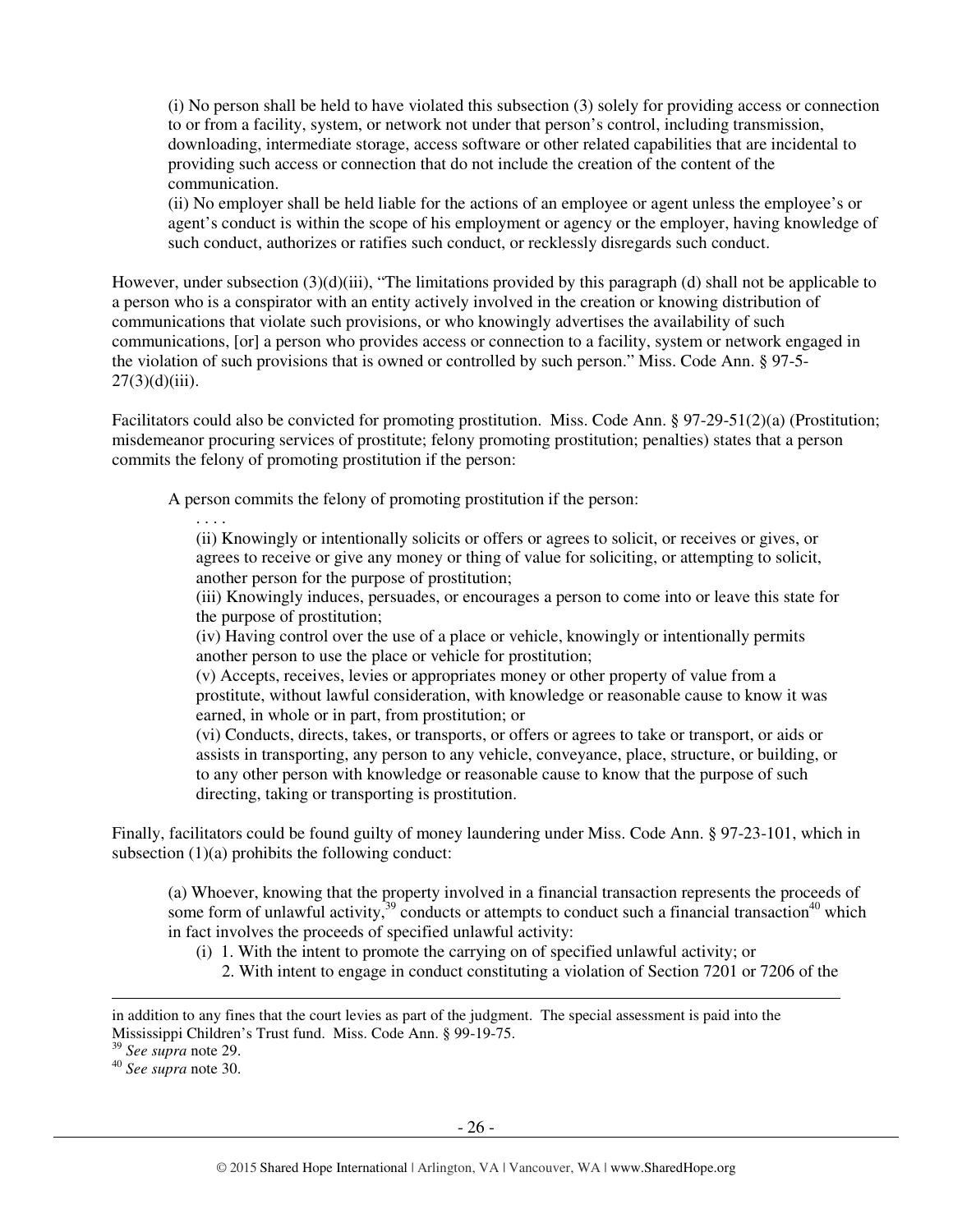Internal Revenue Code of 1986; or

(ii) Knowing that the transaction is designed in whole or in part:

1. To conceal or disguise the nature, the location, the source, the ownership, or the control of the proceeds of specified unlawful activity; or

2. To avoid a transaction reporting requirement under state or federal law shall be sentenced to a fine of not more than Five Hundred Thousand Dollars (\$ 500,000.00) or twice the value of the property involved in the transaction, whichever is greater, or imprisonment for not more than twenty (20) years, or both.

*4.2 Financial penalties, including asset forfeiture laws, are in place for those who benefit financially from or aid and assist in committing domestic minor sex trafficking.* 

A facilitator convicted under Miss. Code Ann. § 97-3-54. 3 (Aiding or abetting human trafficking) or Miss. Code Ann. § 97-29-51(2)(a) (Prostitution; misdemeanor procuring services of prostitute; felony promoting prostitution; penalties) faces a fine of \$50,000-\$500,000. Miss. Code Ann. §§ 97-3-54.1(1)(c), 97-29- 51(2)(a)(vi), 97-29-51(2)(c). Facilitators convicted of conspiracy to commit computer luring pursuant to Miss. Code Ann. § 97-5-27(3)(a) (Dissemination of sexually oriented material to persons under eighteen years of age; use of computer for purpose of luring or inducing persons under eighteen years of age to engage in sexual contact) face up to a \$10,000 fine. Miss. Code Ann.  $\S$ § 99-19-32, 97-5-27(3)(d)(iii), (3)(e). If an enterprise is convicted under the Mississippi Human Trafficking Act,

- "[T]he court may consider the severity of the enterprise's offense and order penalties, including:
	- (i) a fine of not more than One Million Dollars (\$1,000,000.00);
	- (ii) disgorgement of profit; and
	- (iii) debarment from government contracts.

Similarly, pursuant to Miss. Code Ann. § 97-29-51(4) (Prostitution; misdemeanor procuring services of prostitute; felony promoting prostitution; penalties), "Any partnership, association, corporation or other entity violating any provision of subsection (2) against the promotion of prostitution shall, upon conviction, be punished by a fine not exceeding Fifty Thousand Dollars (\$50,000.00). If the person whose services are promoted is under eighteen (18) years of age, the partnership, association, corporation or other legal entity convicted shall be punished by a fine not exceeding One Million Dollars (\$1,000,000.00)."

In addition, facilitators are also subject to forfeiture under Miss. Code Ann. § 97-3-54.7 (Forfeiture of assets and disposition of proceeds). Miss. Code Ann. § 97-3-54.7 states,

(1) In addition to any other civil or criminal penalties provided by law, any property used in the commission of a violation of this act shall be forfeited as provided herein.

(a) The following property shall be subject to forfeiture if used or intended for use as an instrumentality in or used in furtherance of a violation of this act:

(i) Conveyances, including aircraft, vehicles or vessels;

(ii) Books, records, telecommunication equipment, or computers;

(iii) Money or weapons;

(iv) Everything of value furnished, or intended to be furnished, in exchange for an act in violation and all proceeds traceable to the exchange;

(v) Negotiable instruments and securities;

(vi) Any property, real or personal, directly or indirectly acquired or received in a violation or as an inducement to violate;

(vii) Any property traceable to proceeds from a violation; and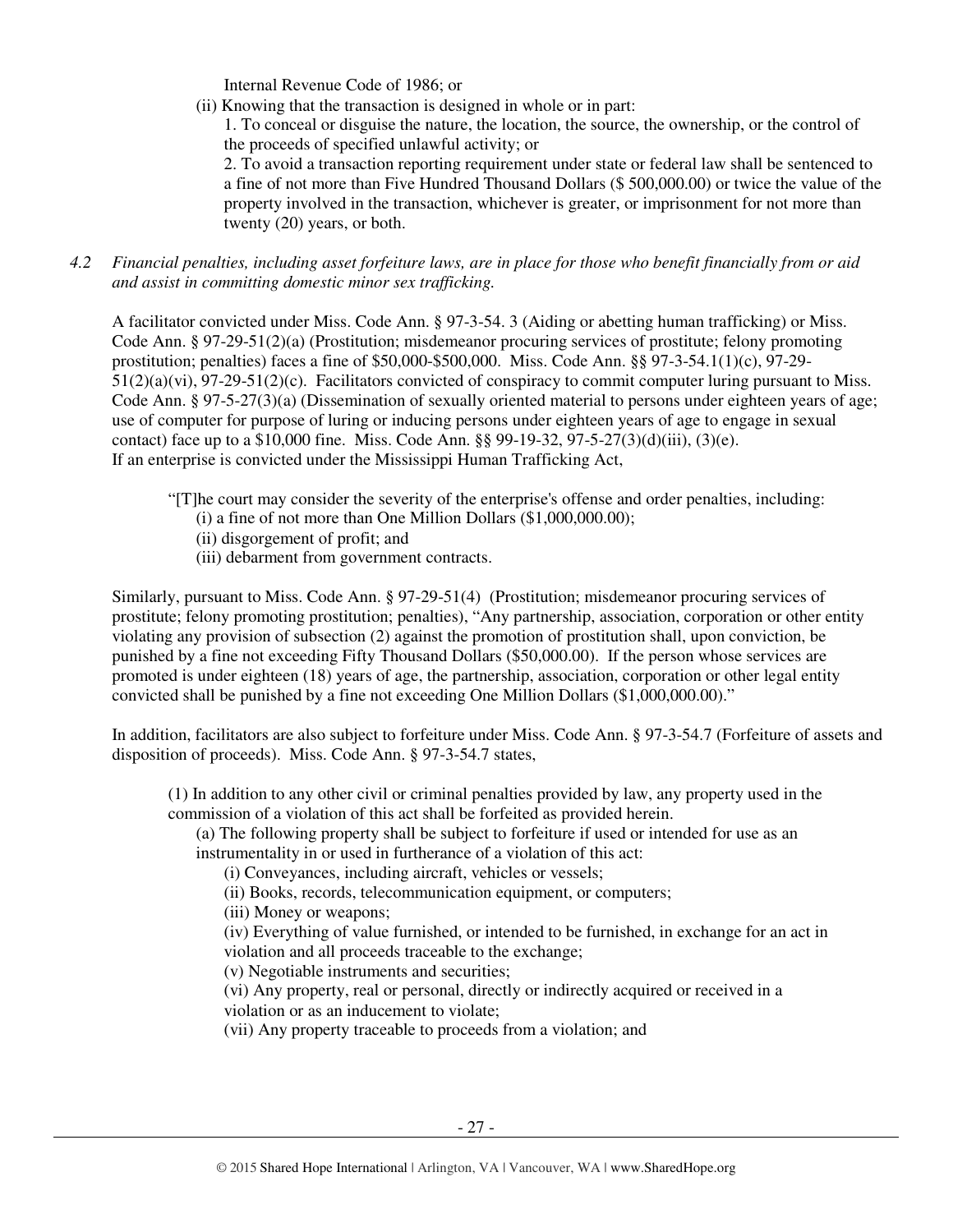(viii) Any real property, including any right, title and interest in the whole of or any part of any lot or tract of land used in furtherance of a violation of this act.

Facilitators convicted of engaging in a human trafficking enterprise may be subject to court ordered restraints on future enterprises. Miss Code Ann. § 99-3-54.6 (Injunctive and other relief for victims of trafficking; confidentiality) states that any circuit court may, after making due provision for the rights of trafficked persons, enjoin violations of the provisions of this act by issuing appropriate orders and judgments, including, but not limited to:

(a) Ordering any defendant to divest himself of any interest in any enterprise, including real property.

(b) Imposing reasonable restrictions upon the future activities or investments of any defendant, including, but not limited to, prohibiting any defendant from engaging in the same type of endeavor as the enterprise in which he was engaged in violation of the provisions of this act. (c) Ordering the dissolution or reorganization of any enterprise.

(d) Ordering the suspension or revocation of a license or permit granted to any enterprise by any agency of the state.

(e) Ordering the forfeiture of the charter of a corporation organized under the laws of the state, or the revocation of a certificate authorizing a foreign corporation to conduct business within the state, upon finding that the board of directors or a managerial agent acting on behalf of the corporation in conducting the affairs of the corporation, has authorized or engaged in conduct in violation of this chapter and that, for the prevention of future criminal activity, the public interest requires the charter of the corporation forfeited and the corporation dissolved or the certificate revoked.

Facilitators also face mandatory restitution and a possible civil judgment for threefold the actual damages sustained by the victim under Miss Code Ann. § 97-3-54.6 (Injunctive and other relief for victims of trafficking; confidentiality) which states,

(2) Notwithstanding any provisions to the contrary in Section 99–37–1 et seq., the court shall order restitution to the victim for any offense under this chapter. The order of restitution under this section shall direct the defendant to pay the victim, through the appropriate court mechanism, the full amount of the victim's pecuniary damages. For the purposes of determining restitution, the term "victim" means the individual harmed as a result of a crime under this chapter, including, in the case of a victim who is under eighteen (18) years of age, incompetent, incapacitated, or deceased, the legal guardian of the victim or a representative of the victim's estate, or another family member, or any other person appointed as suitable by the court, but in no event shall the defendant be named as such a representative or guardian. The court may order restitution even if the victim is absent from the jurisdiction or unavailable.

(3) Any person who is injured by reason of any violation of the provisions of this chapter shall have a cause of action against any person or enterprise convicted of engaging in activity in violation of this chapter for threefold the actual damages sustained and, when appropriate, punitive damages. The person shall also recover attorney's fees in the trial and appellate courts and reasonable costs of investigation and litigation.

Discretionary restitution to victims of any crime is authorized under Miss Code Ann. § 99-37-3 (Imposition and amount of restitution), which states in part, "(1) When a person is convicted of criminal activities which have resulted in pecuniary damages, in addition to any other sentence it may impose, the court may order that the defendant make restitution to the victim; provided, however, that the justice court shall not order restitution in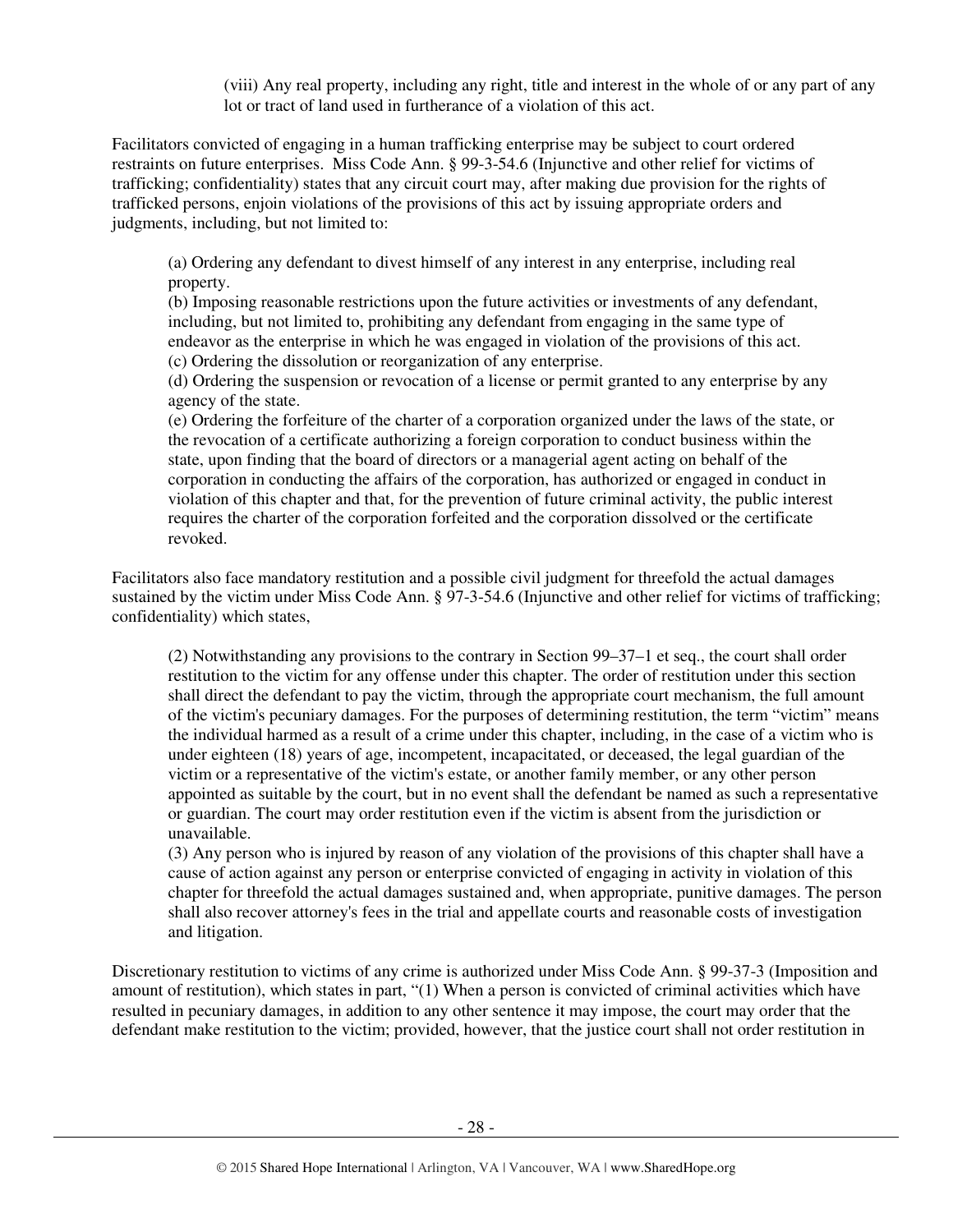an amount exceeding Five Thousand Dollars (\$ 5,000.00)." The discretionary decision by the court must take into account, among other things, the defendant's ability to pay. Miss Code Ann. § 99-37-3(2).

*4.3 Promoting and selling child sex tourism is illegal*.

Mississippi has no provision related to sex tourism.

4.3.1 Recommendation: Enact a law prohibiting selling or offering to sell travel services that include or facilitate travel for the purpose of engaging in commercial sexual exploitation of a minor or prostitution of a minor if the travel is occurring in Mississippi.

#### *4.4 Promoting and selling child pornography is illegal.*

Miss. Code Ann. § 97-5-33 (Exploitation of children; prohibitions) makes it a crime to promote or sell child pornography. Under subsection (4), "No person shall, by any means including computer, receive with intent to distribute, distribute for sale, sell or attempt to sell in any manner any photograph, drawing, sketch, film, video tape or other visual depiction of an actual child engaging in sexually explicit conduct." Under subsection (3), "No person shall, by any means including computer, knowingly send, transport, transmit, ship, mail or receive any photograph, drawing, sketch, film, video tape or other visual depiction of an actual child engaging in sexually explicit conduct."

Miss. Code Ann. § 97-29-101 (Distribution or wholesale distribution of obscene materials or performances; character and reputation as evidence; prosecutor's bond) states in part,

A person commits the offense of distributing obscene materials or obscene performances when he sells, rents, leases, advertises, publishes or exhibits to any person any obscene material or obscene performance of any description knowing the obscene nature thereof, or offers to do so, or possesses such material with the intent to do so. A person commits the offense of wholesale distributing obscene materials or obscene performances when he distributes for the purpose of resale any obscene material or obscene performance of any description knowing<sup>41</sup> the obscene nature thereof, or offers to do so, or possesses such material with the intent to do so.

Under Miss. Code Ann. § 97-29-109 (Penalties), the penalty for conviction under Miss. Code Ann. § 97-29-101 depends on whether the defendant is convicted of distribution or wholesale distribution. Distribution, for the first offense, is a misdemeanor punishable by a maximum fine of \$5,000, or up to 6 months in jail, or both. If the defendant has previously been convicted for violating § 97-29-101, § 97-29-105 (Distribution or wholesale distribution of unlawful sexual devices), § 97-5-27 (Dissemination of sexually oriented material to persons under eighteen years of age; use of computer for purpose of luring or inducing persons under eighteen years of age to engage in sexual contact), or § 97-5-29 (Public display of sexually oriented materials), the defendant may be fined between \$2,500–\$10,000, imprisoned for up to one year, or both. Wholesale distribution<sup>42</sup> of obscene materials is punishable by a maximum fine of \$10,000, up to a year in jail for the first offense, or both. If the defendant has previously been convicted for violating § 97-29-101, § 97-29-105, § 97-5-27, or § 97-5-29, the defendant may be fined between \$2,500–\$50,000, imprisoned for up to one year, or both. If the defendant is a

 $\overline{a}$ <sup>41</sup> Pursuant to Miss. Code Ann. § 97-29-101, "The word 'knowing' as used in this section means either actual or constructive knowledge of the obscene contents of the subject matter, and a person has constructive knowledge of the obscene contents if he has knowledge of facts which would put a reasonable and prudent person on notice as to the suspect nature of the material."

<sup>&</sup>lt;sup>42</sup> Under Miss. Code Ann. § 97-29-103(5) (Definitions), "wholesale distributes" means "to distribute for the purpose of resale."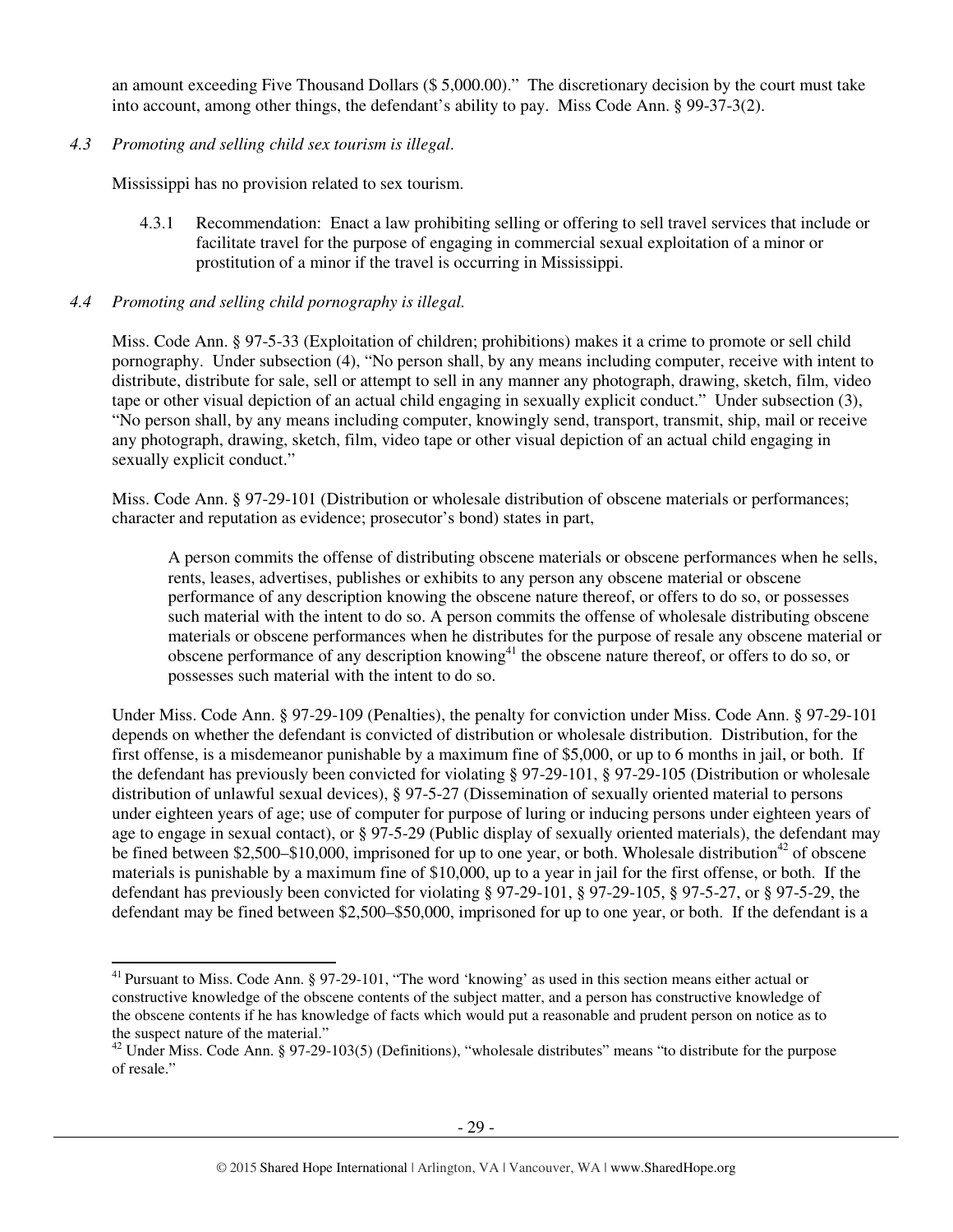corporation or partnership, the penalty is a fine of \$1,000–\$10,000. If the non-individual entity defendant is a subsequent offender, the penalty is a fine of \$5,000–\$50,000. Miss. Code Ann. § 97-29-109.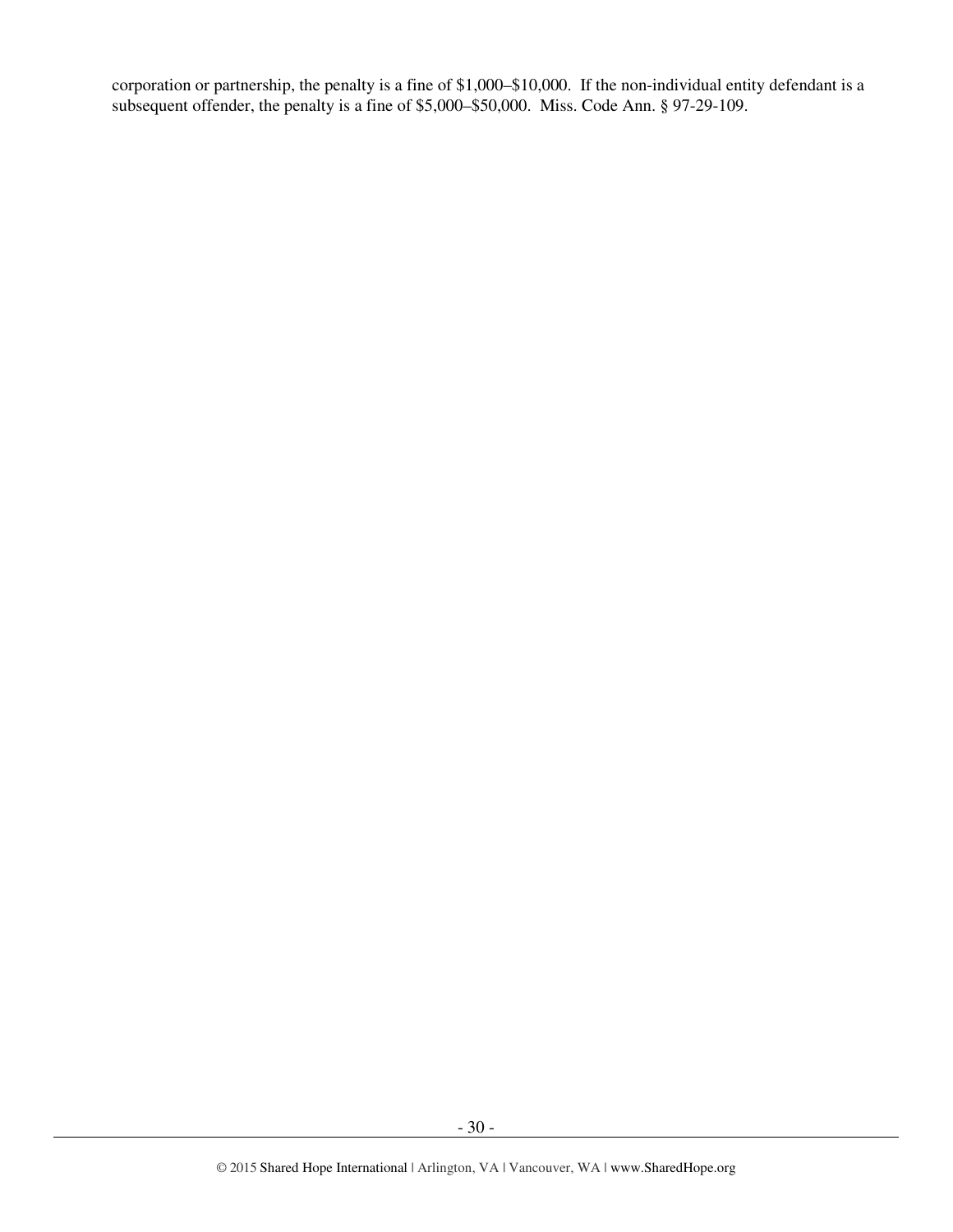#### *Legal Components:*

- *5.1 Statutorily-mandated victim services define "victim" to specifically include victims of domestic minor sex trafficking or commercial sexual exploitation of children (CSEC) to ensure prompt identification and access to victims' rights and services.*
- *5.2 The state sex trafficking statute expressly prohibits a defendant from raising consent of the minor to the commercial sex acts as a defense.*
- *5.3 Prostitution laws apply only to adults, preventing criminalization of minors under 18 for prostitution offenses.*
- *5.4 State law provides a non-punitive avenue to specialized services through one or more points of entry.*
- *5.5 Commercial sexual exploitation or sex trafficking is identified as a type of abuse and neglect within child protection statutes.*
- *5.6 The definition of "caregiver" or another related term in the child welfare statutes is not a barrier to a sex trafficked child accessing the protection of child welfare.*
- *5.7 Crime victims' compensation is specifically available to a child victim of sex trafficking or commercial sexual exploitation of children (CSEC) without regard to ineligibility factors.*
- *5.8 Victim-friendly procedures and protections are provided in the trial process for minors under 18.*
- *5.9 Expungement or sealing of juvenile delinquency records resulting from arrests or adjudications for prostitution-related offenses committed as a result of, or in the course of, the commercial sexual exploitation of a minor is available within a reasonable time after turning 18.*
- *5.10 Victim restitution and civil remedies for victims of domestic minor sex trafficking or commercial sexual exploitation of children (CSEC) are authorized by law.*
- *5.11 Statutes of limitations for civil and criminal actions for child sex trafficking or commercial sexual exploitation of children (CSEC) offenses are eliminated or lengthened sufficiently to allow prosecutors and victims a realistic opportunity to pursue criminal action and legal remedies.*

*\_\_\_\_\_\_\_\_\_\_\_\_\_\_\_\_\_\_\_\_\_\_\_\_\_\_\_\_\_\_\_\_\_\_\_\_\_\_\_\_\_\_\_\_\_\_\_\_\_\_\_\_\_\_\_\_\_\_\_\_\_\_\_\_\_\_\_\_\_\_\_\_\_\_\_\_\_\_\_\_\_\_\_\_\_\_\_\_\_\_\_\_\_* 

## *Legal Analysis:*

 $\overline{a}$ 

*5.1 Statutorily-mandated victim services define "victim" to specifically include victims of domestic minor sex trafficking or commercial sexual exploitation of children (CSEC) to ensure prompt identification and access to victims' rights and services.* 

Pursuant to Miss. Code Ann. § 99-43-3(t) (Definitions) in the Mississippi Crime Victims' Bill of Rights, "'Victim' means a person against whom the criminal offense has been committed, or if the person is deceased or incapacitated, the lawful representative." "Criminal offense" is defined as "conduct that gives a law enforcement officer or prosecutor probable cause to believe that a felony involving physical injury, the threat of physical injury, a sexual offense, any offense involving spousal abuse or domestic violence has been committed." Miss. Code Ann.  $\S$  99-43-3(g).

Miss. Code Ann. § 99-41-5(l) (Definitions), which provides the definitions for the Mississippi Crime Victims' Compensation Act, defines a victim as

a person who suffers personal injury or death as a result of criminally injurious conduct, regardless of whether that person was the intended victim of the criminally injurious conduct.<sup>43</sup> This definition may

 $43$  Miss. Code Ann. § 99-41-5(d) defines "criminally injurious conduct" as "an act occurring or attempted within the geographical boundaries of this state, or to a resident of Mississippi while that resident is within any other state of the United States or any foreign country, which state or foreign country does not provide compensation for those injuries caused by an act for which compensation would be available had the act occurred in Mississippi, and which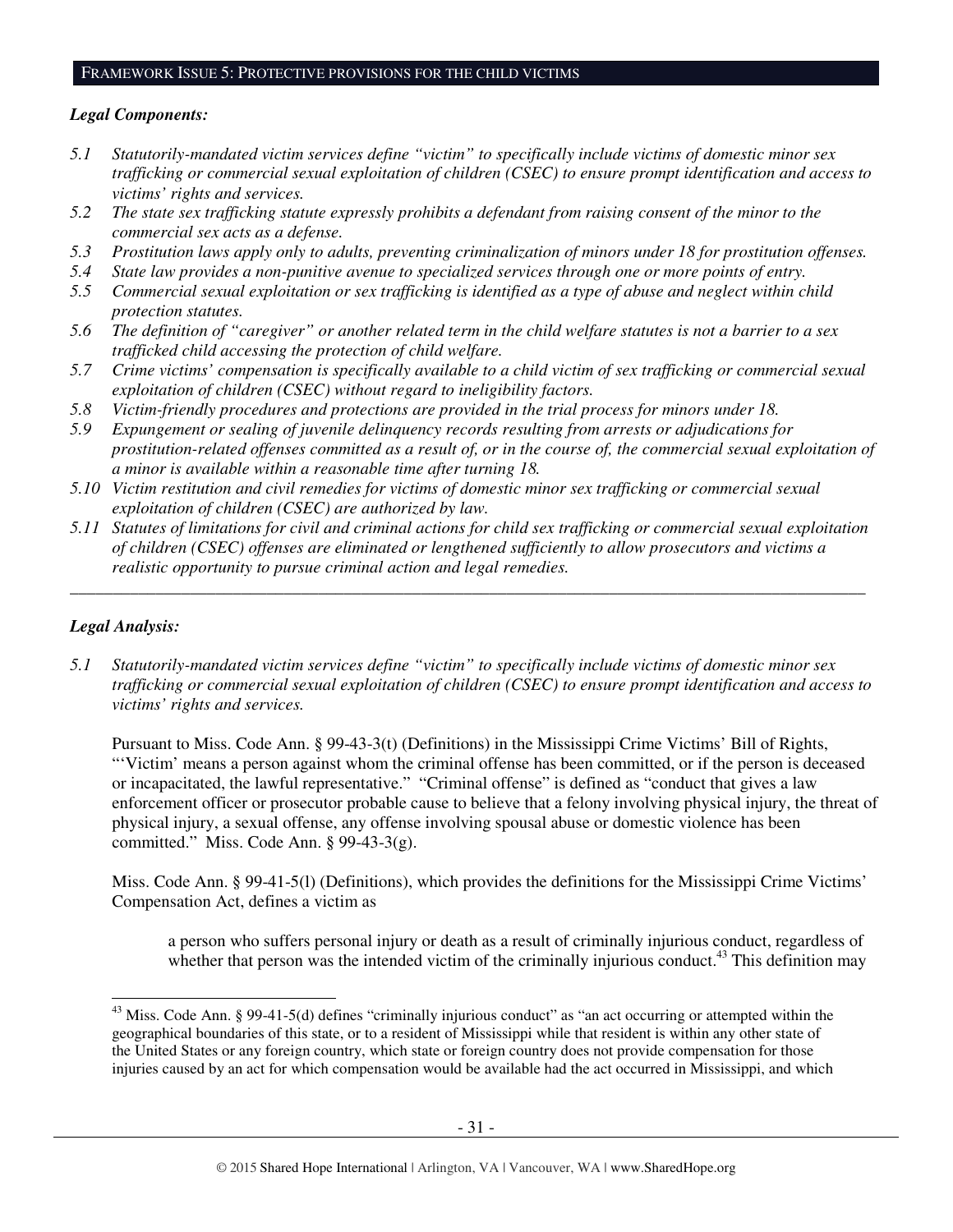include a person who suffers personal injury or death as a result of criminally injurious conduct while going to the aid of another person or a duly sworn law enforcement officer, or while attempting to prevent a crime from occurring.

For purposes of victim restitution under Miss. Code Ann. title 99, chapter 37 (Restitution to victims of crime), "victim" is defined as "any person whom the court determines has suffered pecuniary damages as a result of the defendant's criminal activities. 'Victim' shall not include any coparticipant in the defendant's criminal activities, or any person knowingly participating in a criminal act at the time he became a victim." Miss. Code Ann. § 99-37-1(d). This definition may exclude CSEC victims due to their participation in prostitution offenses as part of their exploitation.

- 5.1.1 Recommendation: Amend the definition of "criminal offense" in Miss. Code Ann. § 99-43-3(g) to expressly include domestic minor trafficking and CSEC victims by including the following offenses: Miss. Code Ann. §§ 97-3-54 through 97-3-54.9 (Mississippi Human Trafficking Act), § 97-5-5 (Enticing child for concealment, prostitution or marriage), and § 97-5-33 (Exploitation of children; prohibitions).
- *5.2 The state sex trafficking statute expressly prohibits a defendant from raising consent of the minor to the commercial sex acts as a defense.*

Under Miss. Code Ann. § 97-3-54.1(1)(c) (Human Trafficking Act; prohibited conduct; penalty) the minor's consent is specifically prohibited as a defense. "It is not a defense in a prosecution under this section that a minor consented to engage in the commercial sexual activity, sexually explicit performance, or the production of sexually oriented material  $\dots$ ." Miss. Code Ann. § 97-3-54.1(1)(c).

Defendants charged under Miss. Code Ann. § 97-29-51(1)(c) (Prostitution; misdemeanor procuring services of prostitute; felony promoting prostitution; penalties) are barred from raising the consent of a minor as a defense. Miss. Code Ann. §§ 97-29-51(1)(d), 97-29-51(2)(c), and 97-29-51(4).

The minor's consent is not listed as a defense, and lack of consent is not listed as an element of proof, in prosecuting charges brought under Miss. Code Ann. § 97-5-33 (Exploitation of children; prohibitions), § 97-5-5 (Enticing child for concealment, prostitution or marriage) and § 97-5-27 (Dissemination of sexually oriented material to persons under eighteen years of age; use of computer for purpose of luring or inducing persons under eighteen years of age to engage in sexual contact). However, none of these statutes specifically provide that the victim's consent cannot be a defense.

Miss. Code Ann. § 97-3-65(2) (Statutory rape; enhanced penalty for forcible sexual intercourse or statutory rape by administering certain substances) provides that "[n]either the victim's consent nor the victim's lack of chastity is a defense to a charge of statutory rape." However, for the enhanced penalty in Miss. Code Ann. § 97-3-65(4)(a) to apply, the defendant must be shown to have used force or to have administered without consent "any substance or liquid which shall produce such stupor or such imbecility of mind or weakness of body as to prevent effectual resistance."

 $\overline{a}$ act results in personal injury or death to a victim for which punishment by fine, imprisonment or death may be imposed." The definition "also include[s] federal offenses committed within the state that result in personal injury or death to a victim and which are punishable by fine, imprisonment or death, and delinquent acts as defined in Section 43-21-105 which result in personal injury or death to a victim and which, if committed by an adult, would be a crime punishable by fine, imprisonment or death."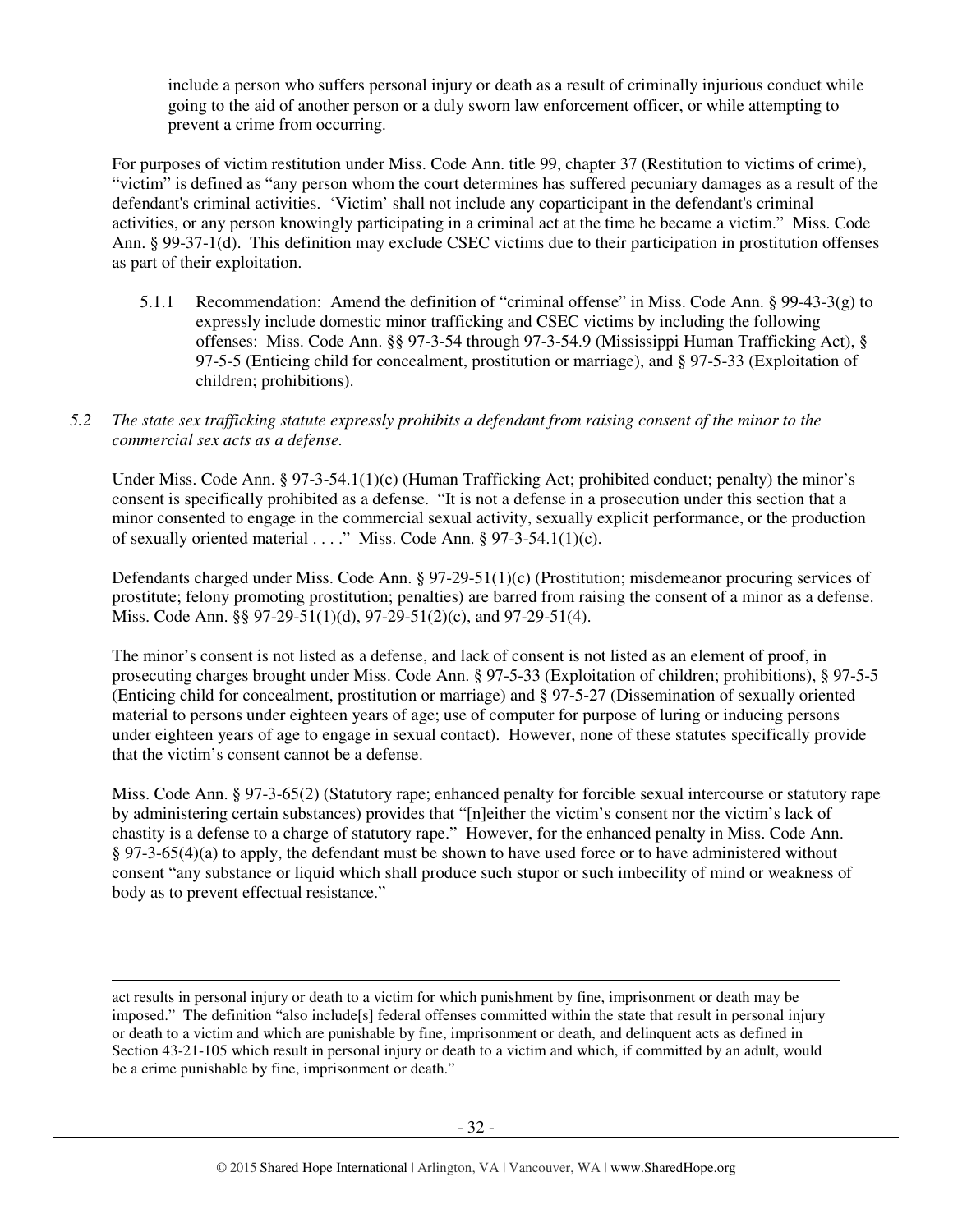Miss. Code Ann. § 97-5-23(1) and § 97-5-23(2) (Touching, handling, etc., child, mentally defective or incapacitated person or physically helpless person) are violated whether the defendant acts "with or without the child's consent."

#### *5.3 Prostitution laws apply only to adults, preventing criminalization of minors under 18 for prostitution offenses.*

Under Miss. Code Ann. § 97-29-49(4) (Prostitution), minors under 18 are specifically protected from prosecution as trafficking victims. Miss. Code Ann. § 97-29-49(4) states,

If it is determined that a person suspected of or charged with engaging in prostitution is engaging in those acts as a direct result of being a trafficked person, as defined by Section 97-3-54.4, that person shall be immune from prosecution for prostitution as a juvenile or adult and, if a minor, the provisions of Section 97-3-54.1(4)<sup>44</sup> shall be applicable.

Pursuant to Miss. Code Ann. § 97-3-54.4(p) (Human Trafficking Act; definitions), '[t]rafficked person' means a person subjected to the practices prohibited by this act regardless of whether a perpetrator is identified, apprehended, prosecuted or convicted, and is a term used interchangeably with the terms 'victim,' 'victim of trafficking' and 'trafficking victim.'" Since anyone who "causes or attempts to cause a minor to engage in commercial sexual activity . . . ." commits an offense under § 97-3-54.1(1)(c) (Human Trafficking Act; prohibited conduct; penalty), any minor who engages in prostitution would not be subject to prosecution under Miss. Code Ann. § 97-29-49(4) as a victim of trafficking.

*5.4 State law provides a non-punitive avenue to specialized services through one or more points of entry.* 

#### **Child Identified as Abused/Neglected**

Under Miss. Code Ann. § 43-21-105(m) (Definitions),<sup>45</sup> an "abused child" is defined as "a child whose parent, guardian or custodian or any person responsible for his care or support,<sup>46</sup> whether legally obligated to do so or not, has caused or allowed to be caused, upon the child, sexual abuse, sexual exploitation, emotional abuse, mental injury, nonaccidental physical injury or other maltreatment."<sup>47</sup> Although "sexual exploitation" is not defined in this chapter, "sexual abuse" is defined as "obscene or pornographic photographing, filming or depiction of children for commercial purposes, or the rape, molestation, incest, prostitution or other such forms of sexual exploitation of children under circumstances which indicate that the child's health or welfare is harmed or threatened." Miss. Code Ann. § 43-21-105(n).

 $47$  "However, physical discipline, including spanking, performed on a child by a parent, guardian or custodian in a reasonable manner shall not be deemed abuse under this section." Miss. Code Ann. § 43-21-105(m).

 $\overline{a}$ <sup>44</sup> Miss. Code. Ann. § 97-3-54.1(4) states,

In addition to the mandatory reporting provisions contained in Section 97-5-51, any person who has reasonable cause to suspect a minor under the age of eighteen (18) is a trafficked person shall immediately make a report of the suspected child abuse or neglect to the Department of Human Services and to the Statewide Human Trafficking Coordinator. The Department of Human Services shall then immediately notify the law enforcement agency in the jurisdiction where the suspected child abuse or neglect occurred as required in Section 43-21-353, and the department shall also commence an initial investigation into the suspected abuse or neglect as required in Section 43-21-353 . . . .

<sup>&</sup>lt;sup>46</sup> Pursuant to Miss. Code Ann. § 43-21-105(m), a sexually exploited child is likely to be identified as abused or neglected. If a child is identified as abused or neglected under Miss. Code Ann. § 43-21-105(m) the definition of caregiver under Miss. Code Ann. § 43-21-105(g) may be sufficiently broad to involve Child Protective Services in investigations where the child is in the custody or control of a non-family trafficker.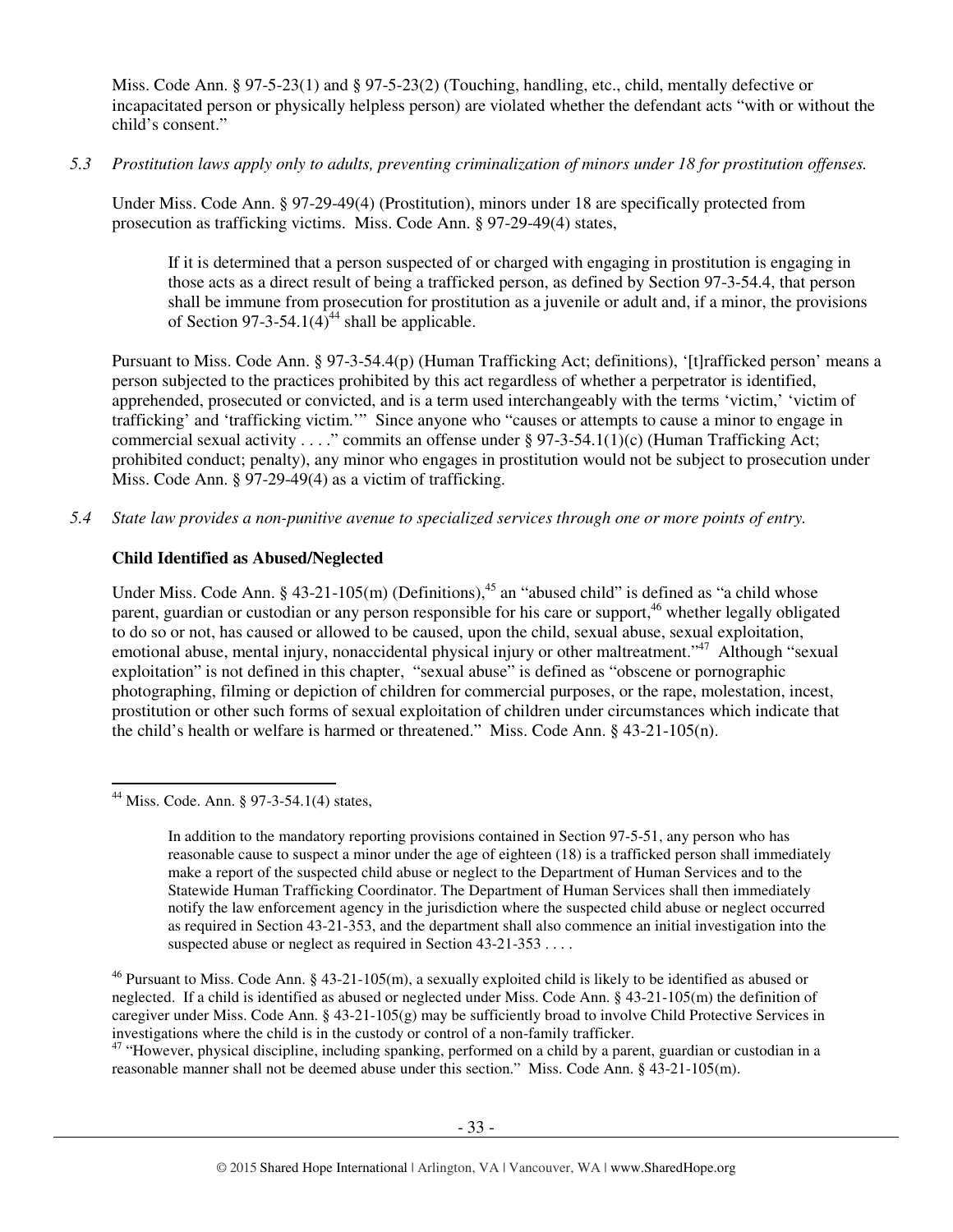#### *I. Initial Custody*

a. Authority for initial custody

Law enforcement officers who take minors suspected of being engaged in prostitution into custody must file a report of suspected child sexual abuse. Under Miss. Code Ann. § 97-29-49(3) (Prostitution), "any law enforcement officer who takes a minor under eighteen (18) years of age into custody for suspected prostitution shall immediately make a report to the Department of Human Services as required in Section 43-21-353 [Duty to inform state agencies and officials; duty to inform individual about whom report has been made of specific allegations] for suspected child sexual abuse or neglect, and the department shall commence an initial investigation into suspected child sexual abuse or neglect as required in Section 43-21-353."

Special mandatory reporting requirements and procedures for assisting minor victims of sex trafficking are also provided under the human trafficking law. Miss. Code Ann. § 97-3-54.1(4) (Mississippi Human Trafficking Act) states:

any person who has reasonable cause to suspect a minor under the age of eighteen (18) is a trafficked person shall immediately make a report of the suspected child abuse or neglect to the Department of Human Services and to the Statewide Human Trafficking Coordinator. The Department of Human Services shall then immediately notify the law enforcement agency in the jurisdiction where the suspected child abuse or neglect occurred as required in Section 43-21-353 [Duty to inform state agencies and officials; duty to inform individual about whom report has been made of specific allegations], and the department shall also commence an initial investigation into the suspected abuse or neglect as required in Section 43-21-353. . .

In addition to the above, numerous individuals are required to report possible cases of abuse or neglect.<sup>48</sup> These reports may create the basis for the probable cause by which law enforcement may take a child into custody. Miss. Code Ann. § 43-21-353 (Duty to inform state agencies and officials; duty to inform individual about whom report has been made of specific allegations) sets out the duty to report child abuse, which requires certain persons who have reasonable cause to suspect that a child is neglected or abused to report to the Department of Human Services, which then makes an immediate referral to the youth court intake unit. Miss. Code Ann. § 43-21-353(1) states,

Upon receiving a report that a child has been sexually abused, or burned, tortured, mutilated or otherwise physically abused in such a manner as to cause serious bodily harm, or upon receiving any report of abuse that would be a felony under state or federal law, the Department of Human Services shall immediately notify the law enforcement agency in whose jurisdiction the abuse occurred and shall notify the appropriate prosecutor within forty-eight (48) hours, and the Department of Human Services shall have the duty to provide the law enforcement agency all the names and facts known at the time of the report; this duty shall be of a continuing nature. The law enforcement agency and the Department of Human Services shall investigate the reported abuse immediately and shall file a preliminary report with the appropriate prosecutor's office within twenty-four (24) hours and shall make additional reports as new or additional information or evidence becomes available. The Department of Human Services

 $\ddot{\phantom{a}}$ <sup>48</sup> Miss. Code Ann. § 97-5-51(5)(a)(i)<sup>48</sup> (Mississippi Child Protection Act of 2012) also stipulates a reporting requirement for "[w]hen an abortion is performed on a minor who is less than fourteen (14) years of age at the time of the abortion procedure, fetal tissue extracted during the abortion shall be collected in accordance with rules and regulations adopted pursuant to this section if it would be reasonable to suspect that the pregnancy being terminated is the result of a sex crime against a minor." Additionally, § 97-5-51(5)(a)(ii) "[w]hen a minor who is under sixteen (16) years of age gives birth to an infant, umbilical cord blood shall be collected, if possible, in accordance with rules and regulations adopted pursuant to this section if it would be reasonable to suspect that the minor's pregnancy resulted from a sex crime against a minor."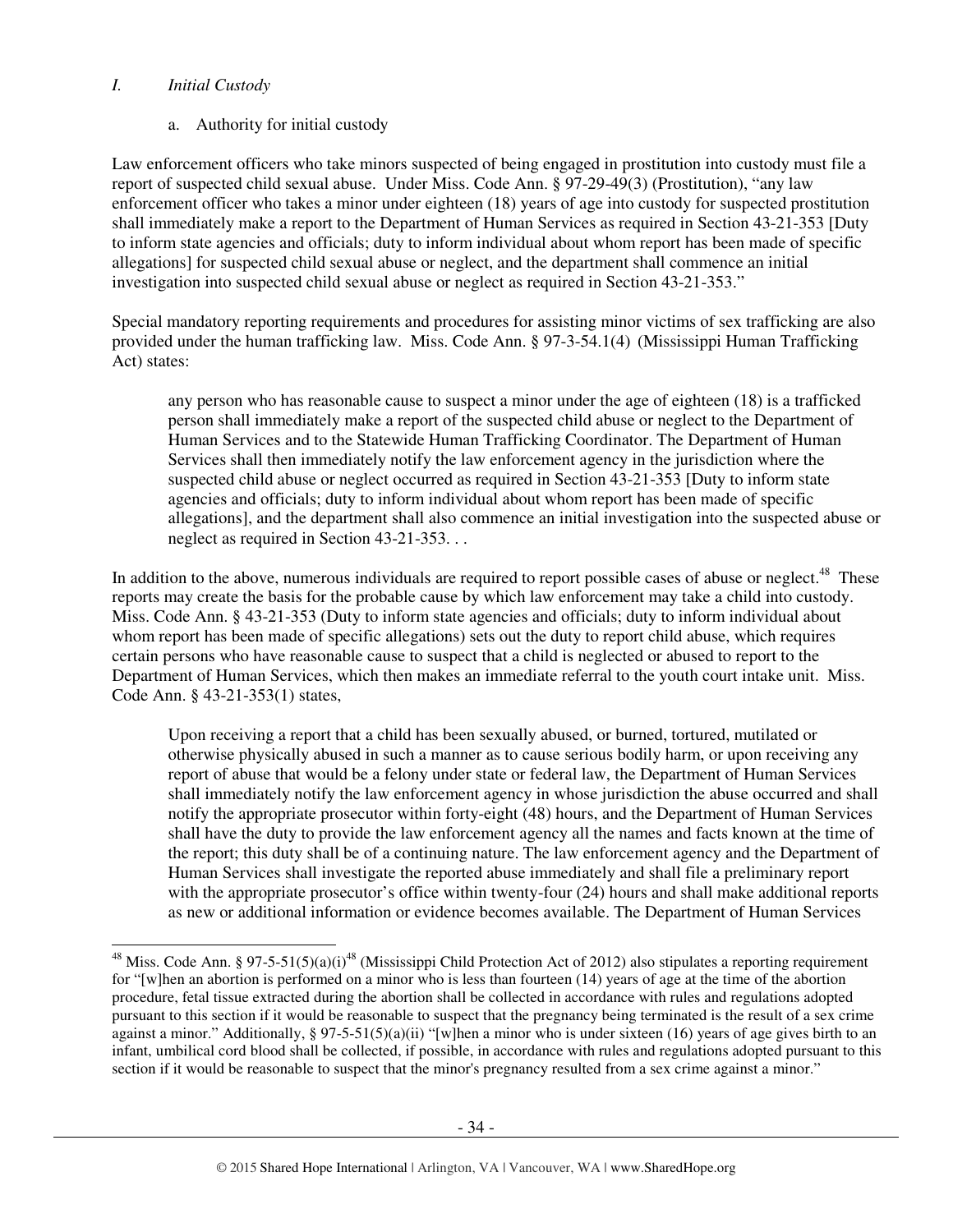shall advise the clerk of the youth court and the youth court prosecutor of all cases of abuse reported to the department within seventy-two (72) hours and shall update such report as information becomes available.

Additionally, pursuant to the "Mississippi Child Protection Act of 2012," mandatory reporting to law enforcement is also required for sex crimes against a minor. Miss. Code Ann, § 97-5-51(a) defines "sex crime against a minor" as:

[A]ny offense under at least one (1) of the following statutes when committed by an adult against a minor who is under the age of sixteen (16):

(i) Section 97-3-65 relating to rape;

(ii) Section 97-3-71 relating to rape and assault with intent to ravish;

(iii) Section 97-3-95 relating to sexual battery;

 (iv) Section 97-5-23 relating to the touching of a child, mentally defective or incapacitated person or incapacitated person or physically helpless person for lustful purposes;

 (v) Section 97-5-41 relating to carnal knowledge of a stepchild, adopted child or child of a cohabitating partner;

(vi) Section 97-5-33 relating to the exploitation of children;

(vii) Section 97-3-54.1(1) (c) relating to procuring sexual servitude of a minor;

(viii) Section 43-47-18 relating to sexual abuse of a vulnerable person;

 (ix) Section 97-1-7 relating to the attempt to commit any of the offenses listed in this subsection.

Under Miss. Code Ann. § 97-5-51(2)(a), "[a] mandatory reporter shall make a report if it would be reasonable for the mandatory reporter to suspect that a sex crime against a minor has occurred." Miss. Code Ann. § 97-5-51(1)(b) defines "mandatory reporter" as "any of the following individuals performing their occupational duties: health care practitioner,  $^{49}$  clergy member,  $^{50}$  teaching or child care provider,  $^{51}$ law enforcement officer, or commercial image processor."<sup>52</sup>

Since the reporting system established under the "Mississippi Child Protection Act of 2012" focuses on notification of law enforcement<sup>53</sup> without specifying a protective response for minor victims, such as mandatory

 $\overline{a}$ 

 $^{49}$  Miss Code Ann. § 97-5-51(1)(c) defines "health care practitioner" as "any individual who provides health care services, including a physician, surgeon, physical therapist, psychiatrist, psychologist, medical resident, medical intern, hospital staff member, licensed nurse, midwife, and emergency medical technician or paramedic."

 $50$  Miss Code Ann. § 97-5-51(1)(d) defines "clergy member" as "any priest, rabbi or duly ordained deacon or minister."

 $51$  Miss Code Ann. § 97-5-51(1)(e) defines" teaching or child care provider" as "anyone who provides training or supervision of a minor under the age of sixteen (16), including a teacher, teacher's aide, principal or staff member of a public or private school, social worker, probation officer, foster home parent, foster home parent, group home or other child care institutional staff member, personnel of residential home facilities, a licensed or unlicensed day care provider.

 $52$  Miss Code Ann. § 97-5-51(1)(f) defines "commercial image processor" as "any person who, for compensation:

 <sup>(</sup>i) develops exposed photographic film into negatives, slides or prints;

<sup>(</sup>ii) makes prints from negatives or slides; or

<sup>(</sup>iii) processed or stores digital media or images from any digital process, including, but not limited to, website applications, photography, live streaming of video, posting, creation of power points or any other means of intellectual property communication or media including conversion or manipulation of still shots or video into a digital show stored on a photography site or media storage site."

 $53$  The procedure for the mandatory reporting under Miss. Code Ann. § 97-5-51(3)(a) is as follows: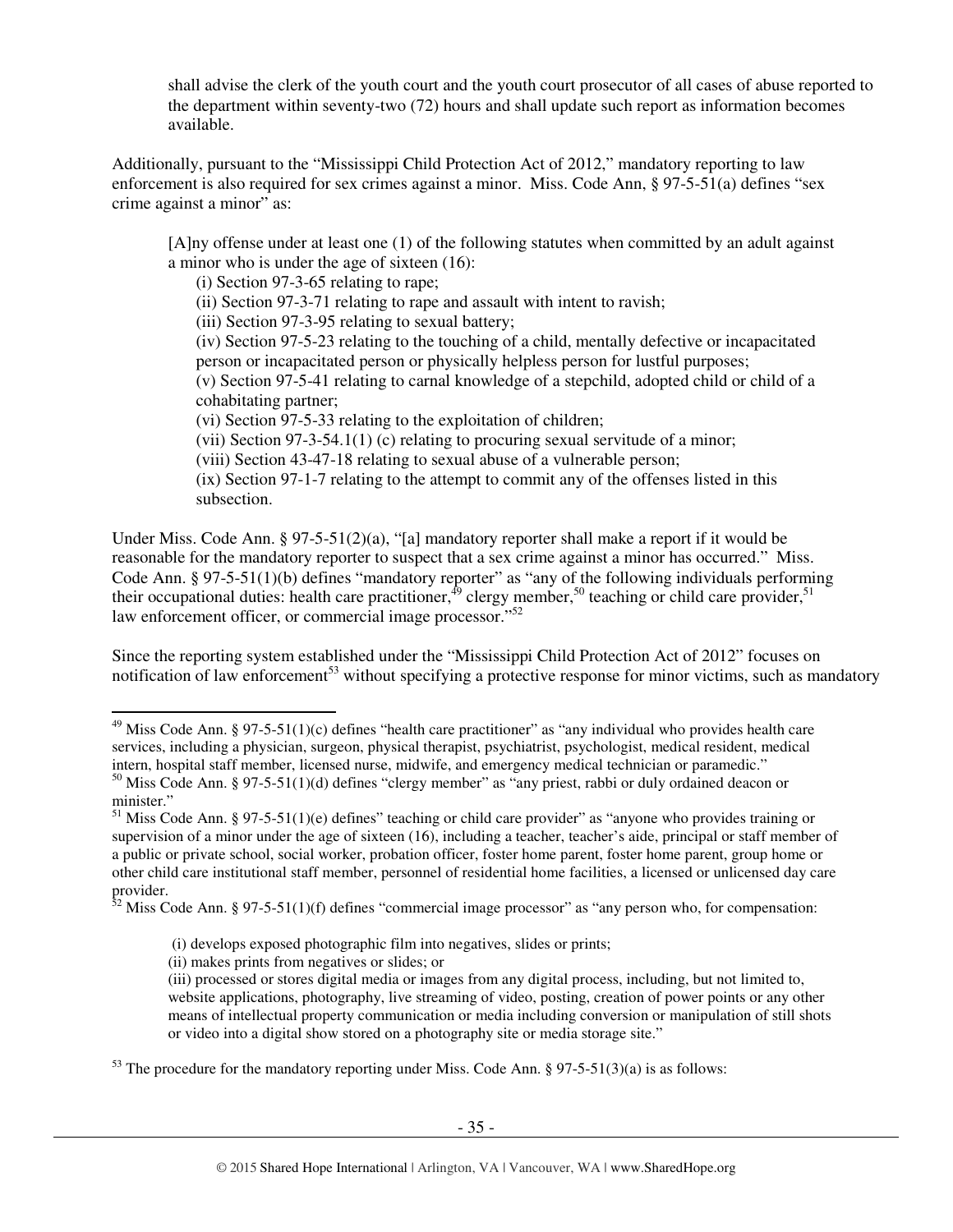referrals for treatment and specialized services, a minor would still have to be identified and reported as abused under Miss. Code Ann. § 43-21-353 in order to come under the jurisdiction of the Department of Human Services. However, this may be accomplished in some cases because the reporting requirement under Miss. Code Ann. § 97-5-51(2)(a) will be met if the report is made "in good faith" to the Department of Human Services instead of reporting directly to law enforcement.<sup>54</sup>

Pursuant to Miss. Code Ann. § 43-21-301(2) (Custody orders), "Except as otherwise provided, no child in a matter in which the youth court has exclusive original jurisdiction shall be taken into custody by a law enforcement officer, the Department of Human Services, or any other person unless the judge or his designee has issued a custody order to take the child into custody." Custody is necessary when a child is in danger or is endangering another, when it is to secure the child's appearance in court, or when there is no parent or guardian available. Miss. Code Ann. § 43-21-301(3)(a)(ii). However, pursuant to Miss. Code Ann. § 43-21-303 (Taking into custody without a custody order), a child may be taken into custody without a custody order if:

. . . .

(b) [A] law enforcement officer or an agent of the department of public welfare may take a child into custody if:

 (i) there is probable cause to believe that the child is in immediate danger of personal harm; and (ii) such law enforcement officer or agent has probable cause to believe that immediate custody is necessary as defined in Section 43-21-301(3)(b); and

(iii) such law enforcement officer or agent can find no reasonable alternative to custody.

. . . .

#### b. Placement

Pursuant to Miss Code Ann. § 43-21-303(2) (Taking into custody without a custody order), "When it is necessary to take a child into custody, the least restrictive custody should be selected." Additionally, a child may not be held for more than 24 hours, "unless the judge or his designee authorizes temporary custody." Miss Code Ann. § 43-21-303(4). Mississippi code does not directly state where the child may be held during the initial custody. However, if a child is placed in temporary custody, pursuant to Miss. Code Ann. § 43-21-301, the court is required to file a written order, which

. . . .

 $\overline{a}$ 

(c) . . . state[s] the effect of the continuation of the child's residing within his or her own home would be contrary to the welfare of the child, that the placement of the child in foster care is in the best interests

A report under subsection (2) must be made immediately to the law enforcement agency in whose jurisdiction the reporter believes the sex crime against the minor occurred. Except as otherwise provided in this subsection (3), a mandatory reporter may not delegate to any other person the responsibility to report, but shall make the report personally.

<sup>54</sup> Miss. Code Ann. § 97-5-51(3) provides:

 $(3)(a)(i)$  The reporting requirement under this subsection (3) is satisfied if a mandatory reporter in good faith reports a suspected sex crime against a minor to the Department of Human Services under Section 43- 21-353.

(ii) The reporting requirement under this subsection (3) is satisfied if a mandatory reporter reports a suspected sex crime against a minor by following a reporting procedure that is imposed: (1) By state agency rule as part of a licensure of any person or entity holding a state license to provide services that include the treatment or education of abused or neglected children; or (2) By statute.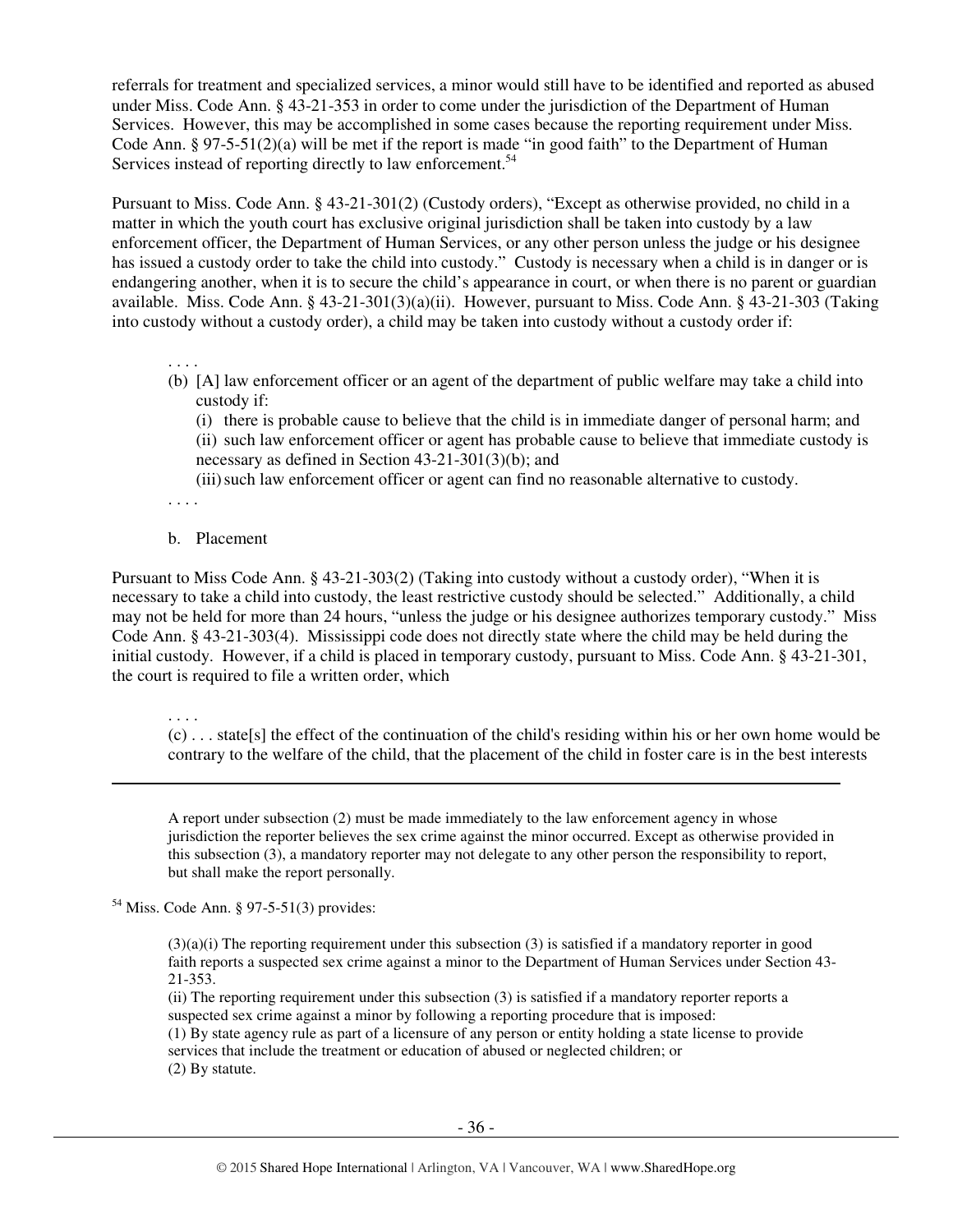of the child, and . . . also state[s] that (i) reasonable efforts have been made to maintain the child within his or her own home, but that the circumstances warrant his removal and there is no reasonable alternative to custody; or (ii) the circumstances are of such an emergency nature that no reasonable efforts have been made to maintain the child within his own home, and that there is no reasonable alternative to custody. . . .

#### *II. Process Following Initial Custody*

Pursuant to Miss. Code Ann. § 43-21-303 (Taking into custody without a custody order), a child may only be detained for 24 hours unless a judge allows for custody to be extended. Additionally, under Miss. Code Ann. § 43-21-301(3), a judge or his designee may order the custody of a child for up to 48 hours if there is probable cause that the child is within the court's jurisdiction, if custody is necessary, and there is no reasonable alternative. Miss. Code Ann. § 43-21-301(6)(a) (Custody orders).

A petition must be filed within 5 days of the shelter hearing if the child is detained and 10 days if the child is not in continued custody. § 43-21-451 (Commencement of formal proceedings). The filing of the petition, pursuant to Miss. Code Ann. § 43-21-151 gives the youth court "exclusive original jurisdiction in all proceedings concerning a delinquent child, a child in need of supervision, a neglected child, an abused child or a dependent child," except in certain circumstances.

Additionally, Miss. Code Ann. § 43-15-51 (Formation of multidisciplinary child protection teams to evaluate and investigate reports of child abuse and neglect; membership; order of Youth Court prerequisite to formation of teams; participation by experts and child advocacy centers; disclosure of information obtained from task force meetings prohibited) provides for the creation of multidisciplinary teams to intervene in alleged instances of severe or potentially felonious exploitation, maltreatment, or physical or sexual child abuse.<sup>55</sup>

## *III. Placement Process Pending Adjudication/Investigation*

Pursuant to Miss. Code Ann. § 43-21-315(1) (Designation of facilities), the court designates the facility where the juvenile is placed. Additionally, specifically states that

#### . . . .

 $\ddot{\phantom{a}}$ 

(4) After a child is ordered into custody, the youth court may arrange for the custody of the child with any private institution or agency caring for children, may commit the child to the Department of Mental Health pursuant to Section 41-21-61 et seq., or may order the Department of Human Services or any other public agency to provide for the custody, care and maintenance of such child . . . .

<sup>&</sup>lt;sup>55</sup> Under Miss. Code Ann. § 43-15-51, "district attorneys or the Department of Human Services may initiate formal cooperative agreements with the appropriate agencies to create multidisciplinary child protection teams in order to implement a coordinated multidisciplinary team approach to intervention in reports involving alleged severe or potential felony child physical or sexual abuse, exploitation, or maltreatment. . . . The purpose of the team or task force shall be to assist in the evaluation and investigation of reports and to provide consultation and coordination for agencies involved in child protection cases." Miss. Code Ann. § 43-15-51(1). The "team or task force must be authorized by court order from the appropriate Youth Court . . . . [which] will designate which agencies will participate in the cooperative multidisciplinary team." Miss. Code Ann. § 43-15-51(2). Under subsection 3(a), "Teams created under this section may invite other persons to serve on the team who have knowledge of and experience in child abuse and neglect matters. These persons may include licensed mental and physical health practitioners and physicians, dentists, representatives of the district attorney's office and the Attorney General's office, experts in the assessment and treatment of substance abuse or sexual abuse, the victim assistance coordinator of the district attorney's office and staff members of a child advocacy center."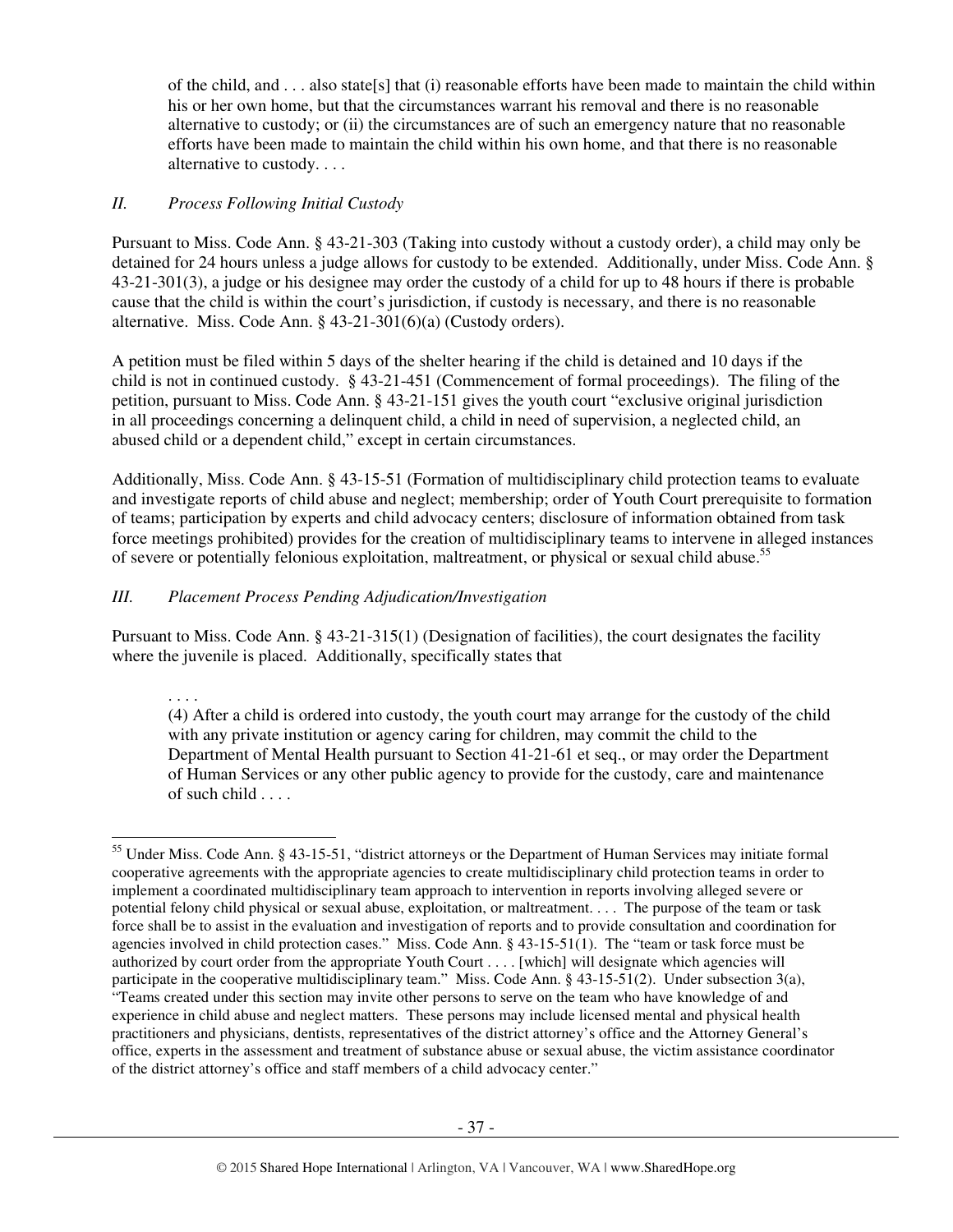#### *IV. Adjudication or Referral to Alternate Process*

Pursuant to Miss. Code Ann. § 43-21-551 (Scheduling of adjudicatory hearings), "an adjudicatory hearing shall be held within ninety (90) days after the filing of the petition to determine whether there is legally sufficient evidence to find that the child is . . . a neglected child or an abused child." However, if the child is detained pending the adjudication, the hearing must be held within 21 days of the initial detention. Miss Code. Ann. § 43-21-551(2).

At the adjudication hearing, under Miss. Code Ann. § 43-21-561 (Adjudication of status, standard of proof, and findings), " $\dots$  (3) If the court finds from a preponderance of the evidence that the child is a neglected child, an abused child, a dependent child or a child in need of special care the youth court shall enter an order adjudicating the child to be a neglected child, an abused child, dependent child or a child in need of special care."

#### *V. Outcomes*

At a disposition hearing, the youth court determines if a child is "a delinquent child, a child in need of supervision, a neglected child or an abused child." Miss. Code Ann. § 43-21-603(6) (Disposition hearing procedure). Before entering a disposition of a neglect or abuse case, under Miss. Code Ann. § 43-21-603(5) (Disposition hearing procedure) the youth court must consider, among other things, "[t]he manner in which the parent, guardian or custodian participated in, tolerated or condoned the abuse." Miss. Code Ann. § 43-21-609 (Dispositional alternatives in neglect and abuse cases) sets out the options for disposition once the child is adjudicated neglected or abused. The court may, "giving precedence in the following sequence," order the following:

(a) Release the child without further action;

(b) Place the child in the custody of his parents, a relative or other person subject to any conditions and limitations as the court may prescribe. . . .

. . .

(d) Order youth court personnel, the Department of Human Services or child care agencies to assist the child and the child's parent, guardian or custodian to secure social or medical services to provide proper supervision and care of the child;

(e) Give legal custody of the child to any of the following but in no event to any state training school:

(i) The Department of Human Services for appropriate placement; or

(ii) Any private or public organization, preferably community-based, able to assume the education, care and maintenance of the child, which has been found suitable by the court. . . .

. . . .

## **Child Identified as In Need of Services ("CHINS")**

A child in need of services is defined under Miss. Code Ann. § 43-21-105 (Definitions), which states that

. . . .

(k) "Child in need of supervision" means a child who has reached his seventh birthday and is in need of treatment or rehabilitation because the child:

(i) Is habitually disobedient of reasonable and lawful commands of his parent, guardian or custodian and is ungovernable; or

(ii) While being required to attend school, willfully and habitually violates the rules thereof or willfully and habitually absents himself therefrom; or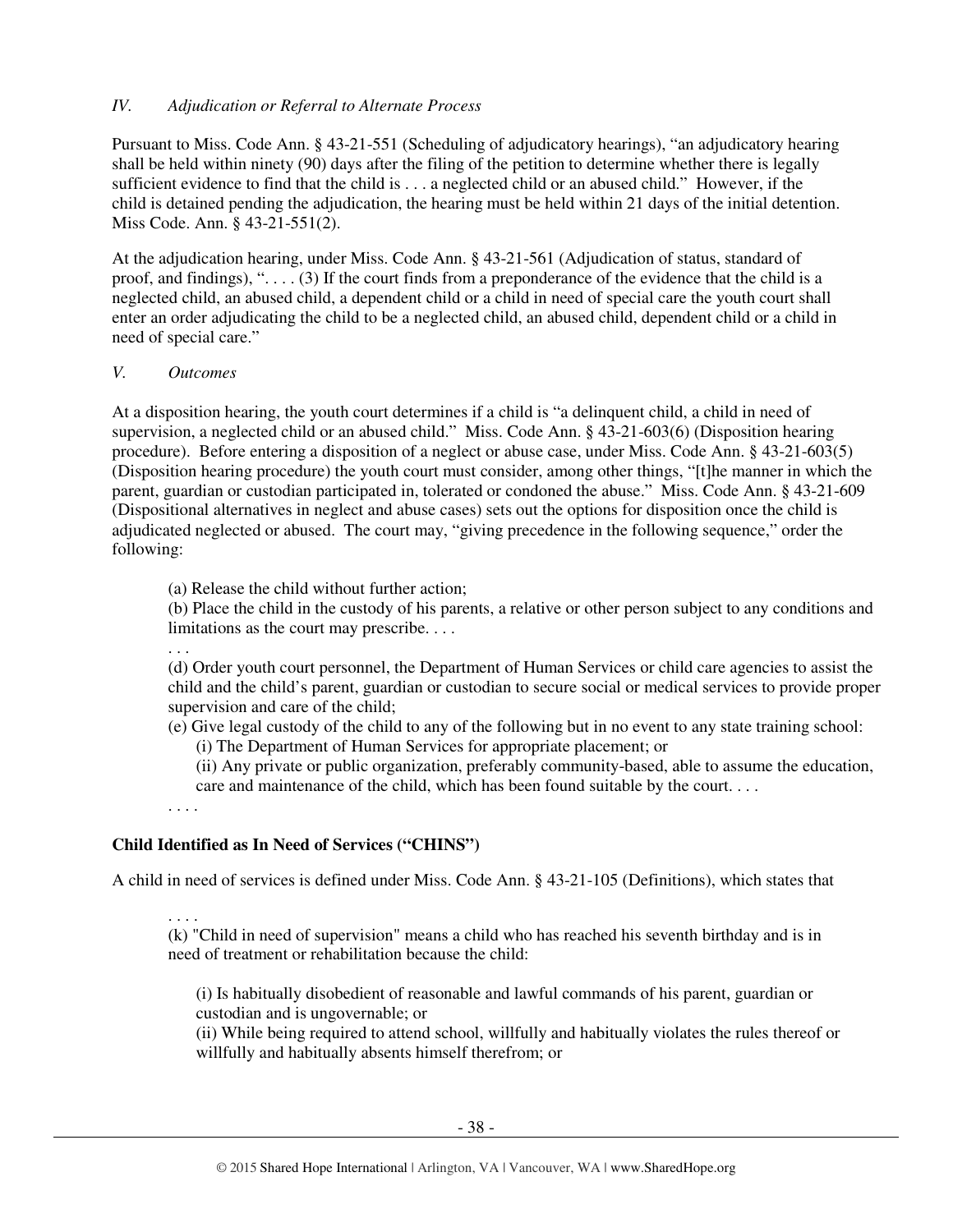- (iii) Runs away from home without good cause; or (iv) Has committed a delinquent act or acts.
- *I. Initial Custody* 
	- a. Authority for initial custody

Pursuant to Miss. Code Ann. § 43-21-301(2) (Custody orders), "Except as otherwise provided, no child in a matter in which the youth court has exclusive original jurisdiction shall be taken into custody by a law enforcement officer, the Department of Human Services, or any other person unless the judge or his designee has issued a custody order to take the child into custody." Generally, a warrant is required to take a child into custody; however, pursuant to Miss Code Ann. § 43-21-303 (Taking into custody without a custody order), a child may be taken into custody by law enforcement without a warrant if, "grounds exist for the arrest of an adult in identical circumstances," or there is probable cause to believe the child is in immediate danger of personal harm," and, in either circumstance, there is "no reasonable alternative to custody."

b. Placement

Pursuant to Miss Code Ann. § 43-21-303(2), "When it is necessary to take a child into custody, the least restrictive custody should be selected." Additionally, a child may not be held for more than 24 hours, "unless the judge or his designee authorizes temporary custody." Miss Code Ann. § 43-21-303(4). Mississippi code does not directly state where the child may be held during the initial custody. However, it does state that, "No accused or adjudicated juvenile offender, except for an accused or adjudicated juvenile offender in cases where jurisdiction is waived to the adult criminal court, shall be detained or placed into custody of any adult jail or lockup for a period in excess of six (6) hours." Miss. Code Ann. § 43-21-301(6)(b).

Further, under Miss. Code Ann. § 43-21-301(3), a judge or his designee may order the custody of a child for up to 48 hours if there is probable cause that the child is within the court's jurisdiction, if custody is necessary, and there is no reasonable alternative, except "[n]o child who has been accused or adjudicated of any offense that would not be a crime if committed by an adult shall be placed in an adult jail or lockup" and "[a]n accused status offender shall not be held in secure detention longer than twenty-four (24) hours prior to and twenty-four (24) hours after an initial court appearance." Miss. Code Ann. § 43-  $21-301(6)(a)$ .

# *II. Process Following Initial Custody*

 $\overline{a}$ 

After initial custody there are a number scenarios that may occur for a DMST victim that has been identified as possibly a child in need of supervision. An investigation into suspected neglect may occur, the child may be released or continued in detention, or a petition alleging that the child is in need of supervision may be filed.

A "health care practitioner, clergy member, teaching or child care provider, law enforcement officer, or commercial image processor," is required to report a suspected sex crime committed against a minor. Miss. Code Ann. § 97-5-51<sup>56</sup> (Mandatory reporting of sex crimes against minors; definitions; procedure; report contents; forensic samples; penalties). If a child has been identified as a potential child in need of supervision an additional report may be required to be created when the child is taken into custody for a suspected involvement in prostitution. Specifically, pursuant to Miss. Code Ann. § 97-29-49 (Prostitution),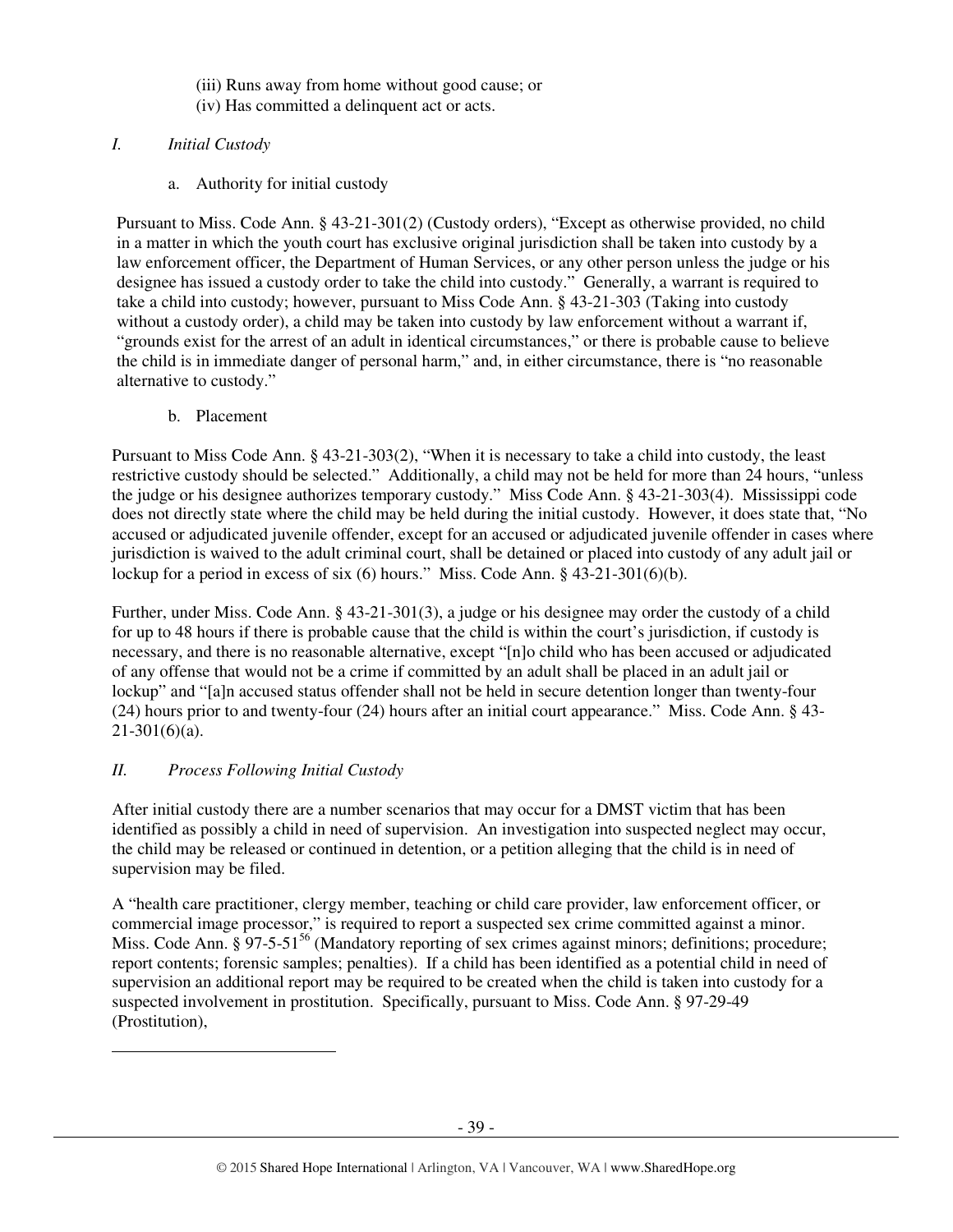. . . .

(3) . . . [A]ny law enforcement officer who takes a minor under eighteen (18) years of age into custody for suspected prostitution shall immediately make a report to the Department of Human Services as required in Section 43-21-353 $^{57}$  for suspected child sexual abuse or neglect, and the department shall commence an initial investigation into suspected child sexual abuse or neglect as required in Section 43-21-353.<sup>58</sup>

(4) If it is determined that a person suspected of or charged with engaging in prostitution is engaging in those acts as a direct result of being a trafficked person, as defined by Section 97-3-  $54.4<sup>59</sup>$  that person shall be immune from prosecution for prostitution as a juvenile or adult and, if a minor, the provisions of Section  $97-3-54.1(4)^{60}$  shall be applicable.

Lastly, under Miss. Code Ann. § 43-21-451 (Commencement of formal proceedings), "All proceedings seeking an adjudication of . . . a child in need of supervision . . . shall be initiated by the filing of a petition." This petition must be filed, "within five (5) days from the date of a detention hearing or shelter hearing continuing custody," or "in noncustody cases the petition shall be filed within ten (10) days of the court order authorizing the filing of a petition." Miss. Code Ann. § 43-21-451. Additionally, Miss. Code Ann. § 43-21-151 gives the youth court "exclusive original jurisdiction in all proceedings concerning a delinquent child, a child in need of supervision, a neglected child, an abused child or a dependent child," except in certain circumstances.

#### *III. Placement Process Pending Adjudication/Investigation*

Custody is necessary when a child is in danger or is endangering another, when it is to secure the child's appearance in court, or when there is no parent or guardian available. Miss. Code Ann. § 43-21- 301(3)(a)(ii) (Custody orders). However, pursuant to Miss. Code Ann. § 43-21-301(6)(a), "An accused status offender shall not be held in secure detention longer than twenty-four (24) hours prior to and twenty-four (24) hours after an initial court appearance, excluding Saturdays, Sundays and statutory state holidays, except under the following circumstances: a status offender may be held in secure detention for violating a valid court order pursuant to the criteria as established by the federal Juvenile Justice and Delinquency Prevention Act of 2002, and any subsequent amendments thereto, and out-of-state runaways may be detained pending return to their home state."

Pursuant to Miss. Code Ann. § 43-21-315 (Designation of facilities), the youth court, "designate[s] the available detention or shelter facilities to which children shall be delivered when taken into custody." A child may not be placed, "in any jail or place of detention of adults by any person or court unless the child shall be physically segregated" from the adult inmates. Miss Code Ann. § 43-21-315(2). Additionally, a court may order a child to be placed in custody, "with any private institution or agency caring for children, may commit the child to the Department of Mental Health . . . or may order the Department of Human Services or any other public agency to provide for the custody, care and maintenance of such child." Miss Code. Ann. § 43-21-315(4).

 $\overline{a}$ 

 $57$  Miss. Code Ann. § 43-21-353 (Duty to inform state agencies and officials; duty to inform individual about whom report has been made of specific allegations) sets out the duty to report child abuse, which requires certain persons who have reasonable cause to suspect that a child is neglected or abused to report to the Department of Human Services, which then makes an immediate referral to the youth court intake unit.

<sup>58</sup> *See supra* section 5.4(I).

<sup>59</sup> *See supra* Section 1.1 for definition of "trafficked persons," pursuant to Miss. Code Ann. § 97-3-54.4 (Anti-Human trafficking act; definitions).

<sup>60</sup> *See supra* Section 1.1.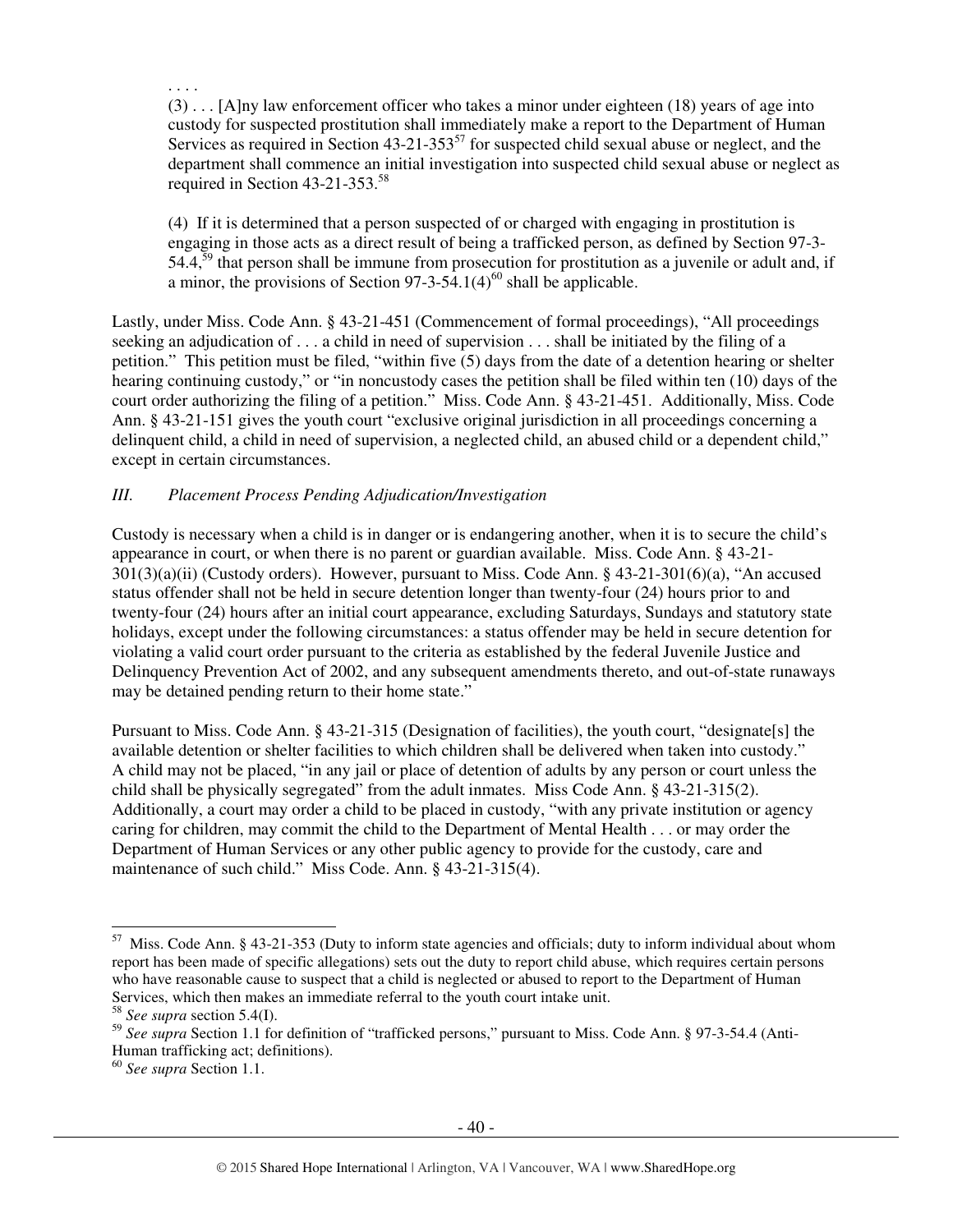## *IV. Adjudication or Referral to Alternate Process*

Pursuant to Miss. Code Ann. § 43-21-551 (Scheduling of adjudicatory hearings), "an adjudicatory hearing shall be held within ninety (90) days after the filing of the petition to determine whether there is legally sufficient evidence to find that the child is . . . a child in need of supervision. . . ." However, if the child is detained pending the adjudication, the hearing must be held within 21 days of the initial detention. Miss Code. Ann. § 43-21-551(2).

At the adjudication hearing, under Miss. Code Ann. § 43-21-561 (Adjudication of status, standard of proof, and findings), "(1) If the youth court finds on proof beyond a reasonable doubt that a child is a delinquent child or a child in need of supervision, the youth court shall enter an order adjudicating the child to be a delinquent child or a child in need of supervision. . . ." However, pursuant to Miss. Code Ann. § 97-29-49 (Prostitution), "If it is determined that a person suspected of or charged with engaging in prostitution is engaging in those acts as a direct result of being a trafficked person . . . that person shall be immune from prosecution for prostitution as a juvenile or adult and, if a minor, the provisions of Section  $97-3-54.1(4)$  shall be applicable."

## *V. Outcomes*

At a disposition hearing, the youth court determines if a child is "a delinquent child, a child in need of supervision, a neglected child or an abused child." Miss. Code Ann. § 43-21-603(6) (Disposition hearing procedure). A child in need of services may, among other dispositions, which are listed in the statute in "giving precedence in the following sequence," be placed under youth court supervision pursuant to Miss. Code Ann. § 43-21-607(c), subject to "terms of supervision which may include participation in a constructive program of service or education or restitution not in excess of actual damages" under Miss. Code Ann. § 43-21-607(e), or placed in the custody of an entity other than a state training school pursuant to Miss. Code Ann. § 43-21-607(f), including a wilderness training program provided in Miss. Code Ann. § 43-21-625(1). Additionally, a trafficked child may be adjudicated in need of supervision and placed in a juvenile detention center pursuant to Miss. Code Ann. § 43-21-607 (Dispositional alternatives in children in need of supervision cases).

# **Child Identified as Delinquent**

Pursuant to Miss. Code Ann. § 43-21-105 (Definitions), a delinquent child is defined as a child who is at least 10 years of age and committed a delinquent act. A delinquent act is defined as, "any act, which if committed by an adult, is designated as a crime under state or federal law, or municipal or county ordinance other than offenses punishable by life imprisonment or death. . . ." Miss. Code Ann. § 43-21- 105(j) (Definitions). A victim of domestic minor sex trafficking who is taken into custody for suspected prostitution, however, is protected from adjudication as a juvenile delinquent and must be reported immediately to the Department of Health and Human Services for suspected child sexual abuse. Miss. Code Ann. § 97-29-49(3) (Prostitution).

# *I. Initial Custody*

a. Authority for initial custody

Pursuant to Miss. Code Ann. § 43-21-301(2) (Custody orders), "Except as otherwise provided, no child in a matter in which the youth court has exclusive original jurisdiction shall be taken into custody by a law enforcement officer, the Department of Human Services, or any other person unless the judge or his designee has issued a custody order to take the child into custody." Generally, a warrant is required to take a child into custody; however, pursuant to Miss Code Ann. § 43-21-303 (Taking into custody without a custody order), a child may be taken into custody by law enforcement without a warrant if,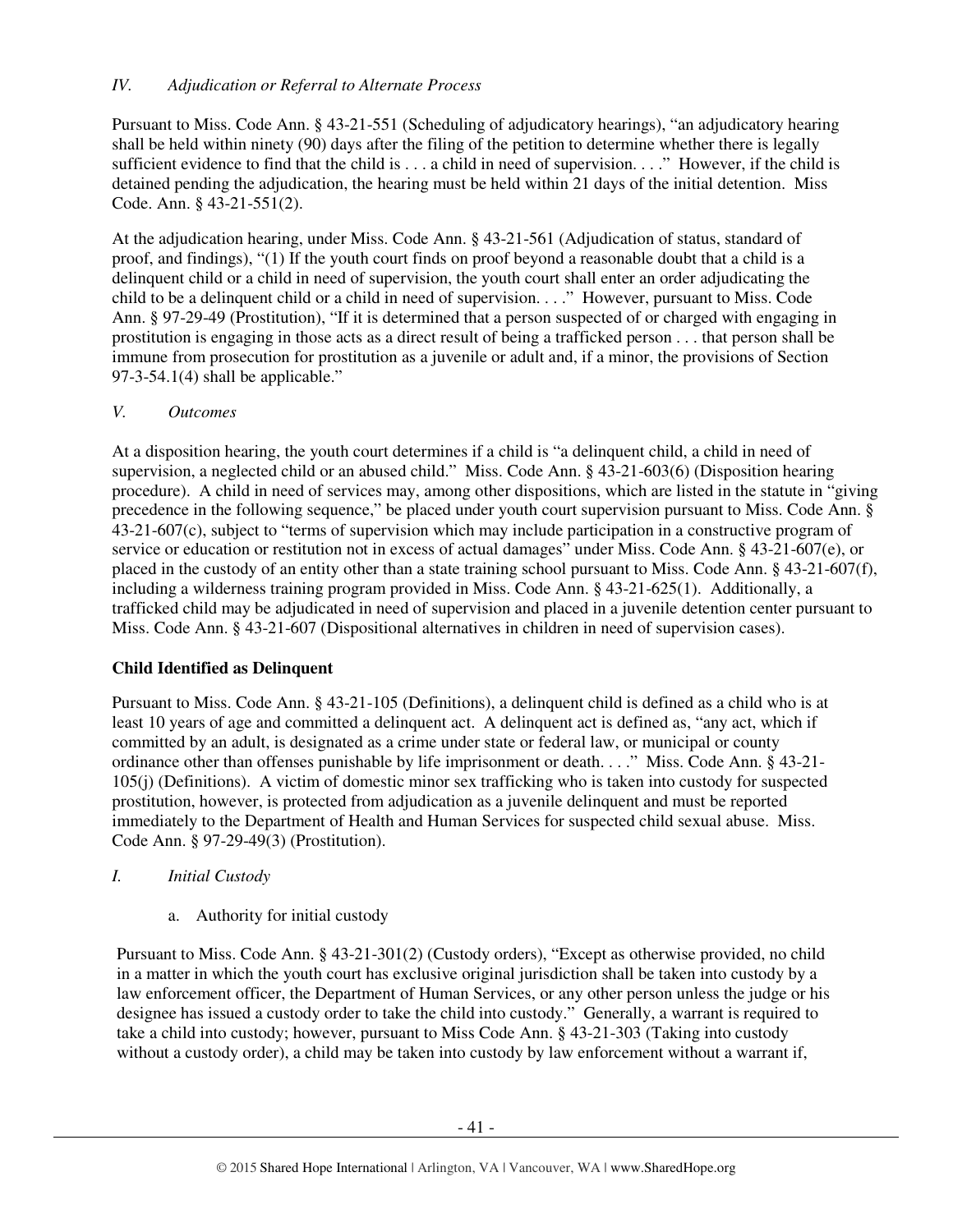"grounds exist for the arrest of an adult in identical circumstances," or there is probable cause to believe the child is in immediate danger of personal harm," and, in either circumstance, there is "no reasonable alternative to custody."

b. Placement

Pursuant to Miss Code Ann. § 43-21-303(2), "When it is necessary to take a child into custody, the least restrictive custody should be selected." Additionally, a child may not be held for more than 24 hours, "unless the judge or his designee authorizes temporary custody." Miss Code Ann. § 43-21-303(4). Mississippi code does not directly state where the child may be held during the initial custody. However, it does state that, "No accused or adjudicated juvenile offender, except for an accused or adjudicated juvenile offender in cases where jurisdiction is waived to the adult criminal court, shall be detained or placed into custody of any adult jail or lockup for a period in excess of six (6) hours." Miss. Code Ann. § 43-21-301(6)(b).

Further, under Miss. Code Ann. § 43-21-301(3), a judge or his designee may order the custody of a child for up to 48 hours if there is probable cause that the child is within the court's jurisdiction, if custody is necessary, and there is no reasonable alternative, except "[n]o child who has been accused or adjudicated of any offense that would not be a crime if committed by an adult shall be placed in an adult jail or lockup" and "[a]n accused status offender shall not be held in secure detention longer than twenty-four (24) hours prior to and twenty-four (24) hours after an initial court appearance." Miss. Code Ann. § 43-  $21-301(6)(a)$ .

# *II. Process Following Initial Custody*

After initial custody there are a number scenarios that may occur for a DMST victim that has been identified as a delinquent child. An investigation into suspected neglect may occur, the child may be released or continued in detention, or a petition alleging that the child is delinquent may be filed.

A "health care practitioner, clergy member, teaching or child care provider, law enforcement officer, or commercial image processor," is required to report a suspected sex crime committed against a minor. Miss. Code Ann. § 97-5-51 (Mandatory reporting of sex crimes against minors; definitions; procedure; report contents; forensic samples; penalties). If a child has been identified as a potential delinquent child an additional report may be required to be created when the child is taken into custody for a suspected involvement in prostitution. Specifically, pursuant to Miss. Code Ann. § 97-29-49 (Prostitution),

. . . .

(3) . . . [A]ny law enforcement officer who takes a minor under eighteen (18) years of age into custody for suspected prostitution shall immediately make a report to the Department of Human Services as required in Section  $43-21-353^{61}$  for suspected child sexual abuse or neglect, and the department shall commence an initial investigation into suspected child sexual abuse or neglect as required in Section 43-21-353.<sup>62</sup>

(4) If it is determined that a person suspected of or charged with engaging in prostitution is engaging in those acts as a direct result of being a trafficked person, as defined by Section 97-3-

 $\overline{a}$  $61$  Miss. Code Ann. § 43-21-353 (Duty to inform state agencies and officials; duty to inform individual about whom report has been made of specific allegations) sets out the duty to report child abuse, which requires certain persons who have reasonable cause to suspect that a child is neglected or abused to report to the Department of Human Services, which then makes an immediate referral to the youth court intake unit.

<sup>62</sup> *See supra* 5.4(I).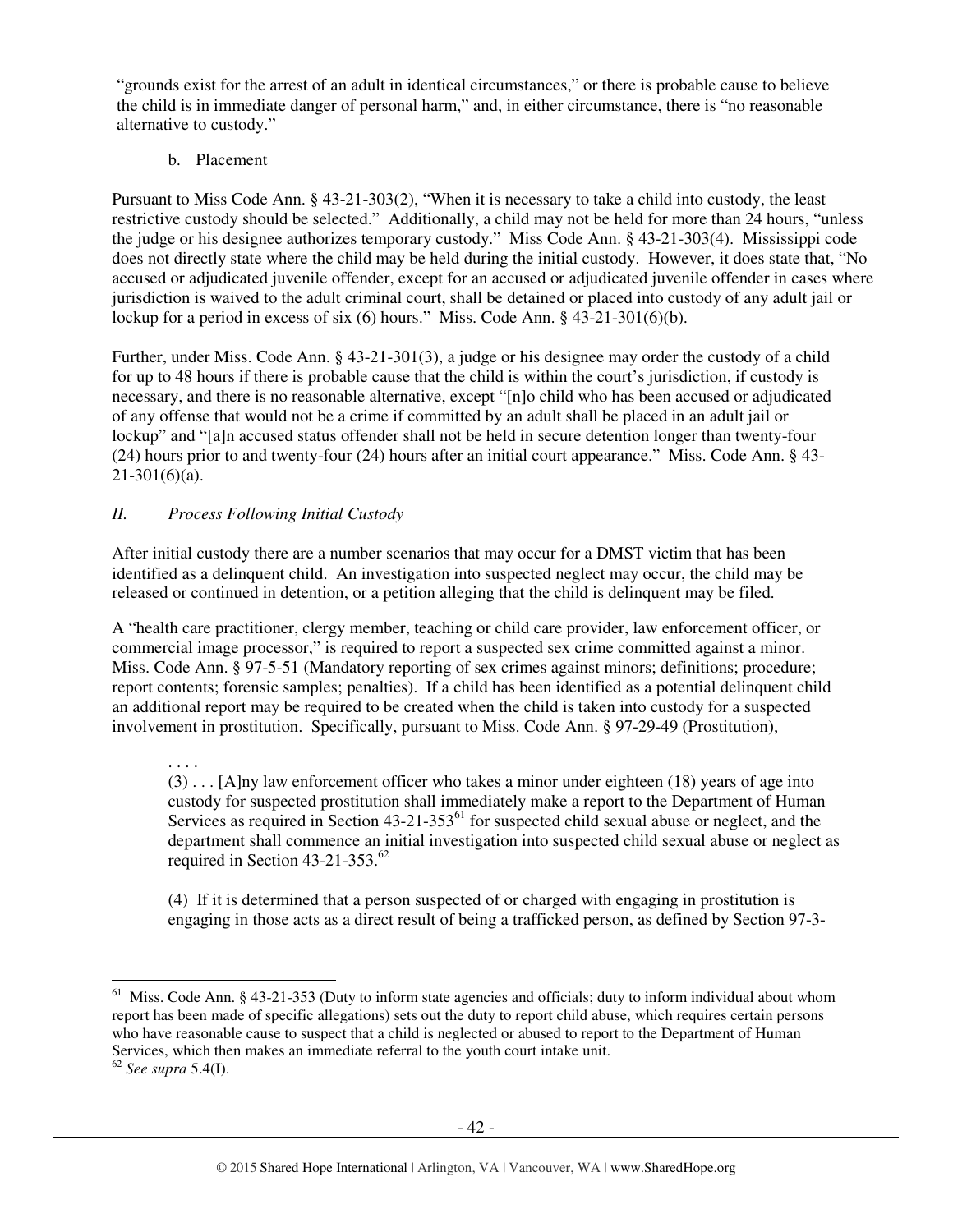54.4<sup>63</sup>, that person shall be immune from prosecution for prostitution as a juvenile or adult and, if a minor, the provisions of Section  $97-3-54.1(4)^{64}$  shall be applicable.

Under Miss. Code Ann. § 43-21-451 (Commencement of formal proceedings), "All proceedings seeking an adjudication of a delinquent child . . . shall be initiated by the filing of a petition." This petition must be filed, "within five (5) days from the date of a detention hearing or shelter hearing continuing custody," or "in noncustody cases the petition shall be filed within ten (10) days of the court order authorizing the filing of a petition." Miss. Code Ann. § 43-21-451. Additionally, Miss. Code Ann. § 43-21-151 gives the youth court "exclusive original jurisdiction in all proceedings concerning a delinquent child, a child in need of supervision, a neglected child, an abused child or a dependent child," except in certain circumstances. Additionally, Miss. Code Ann. § 43-21-151 gives the youth court "exclusive original jurisdiction in all proceedings concerning a delinquent child, a child in need of supervision, a neglected child, an abused child or a dependent child," except in certain circumstances.

## *III. Placement Process Pending Adjudication/Investigation*

Custody is necessary when a child is in danger or is endangering another, when it is to secure the child's appearance in court, or when there is no parent or guardian available. Miss. Code Ann. § 43-21- 301(3)(a)(ii). However, pursuant to Miss. Code Ann. § 43-21-301(6)(a), "An accused status offender shall not be held in secure detention longer than twenty-four (24) hours prior to and twenty-four (24) hours after an initial court appearance, excluding Saturdays, Sundays and statutory state holidays, except under the following circumstances: a status offender may be held in secure detention for violating a valid court order pursuant to the criteria as established by the federal Juvenile Justice and Delinquency Prevention Act of 2002, and any subsequent amendments thereto, and out-of-state runaways may be detained pending return to their home state."

Pursuant to Miss. Code Ann. § 43-21-315 (Designation of facilities), the youth court, "designate[s] the available detention or shelter facilities to which children shall be delivered when taken into custody." A child may not be placed, "in any jail or place of detention of adults by any person or court unless the child shall be physically segregated" from the adult inmates. Miss Code Ann. § 43-21-315(2). Additionally, a court may order a child to be placed in custody, "with any private institution or agency caring for children, may commit the child to the Department of Mental Health . . . or may order the Department of Human Services or any other public agency to provide for the custody, care and maintenance of such child." Miss Code. Ann. § 43-21-315(4).

## *IV. Adjudication or Referral to Alternate Process*

Pursuant to Miss. Code Ann. § 43-21-551 (Scheduling of adjudicatory hearings), "an adjudicatory hearing shall be held within ninety (90) days after the filing of the petition to determine whether there is legally sufficient evidence to find that the child is a delinquent child. . . ." However, if the child is detained pending the adjudication, the hearing must be held within 21 days of the initial detention. Miss Code. Ann. § 43-21-551(2).

At the adjudication hearing, under Miss. Code Ann. § 43-21-561 (Adjudication of status, standard of proof, and findings), "(1) If the youth court finds on proof beyond a reasonable doubt that a child is a delinquent child or a child in need of supervision, the youth court shall enter an order adjudicating the child to be a delinquent child or a child in need of supervision. . . ." However, pursuant to Miss. Code

 $\overline{a}$ <sup>63</sup> *See supra* Section 1.1 for definition of "trafficked persons," pursuant to Miss. Code Ann. § 97-3-54.4 (Anti-Human trafficking act; definitions).

<sup>64</sup> *See supra* Section 1.1.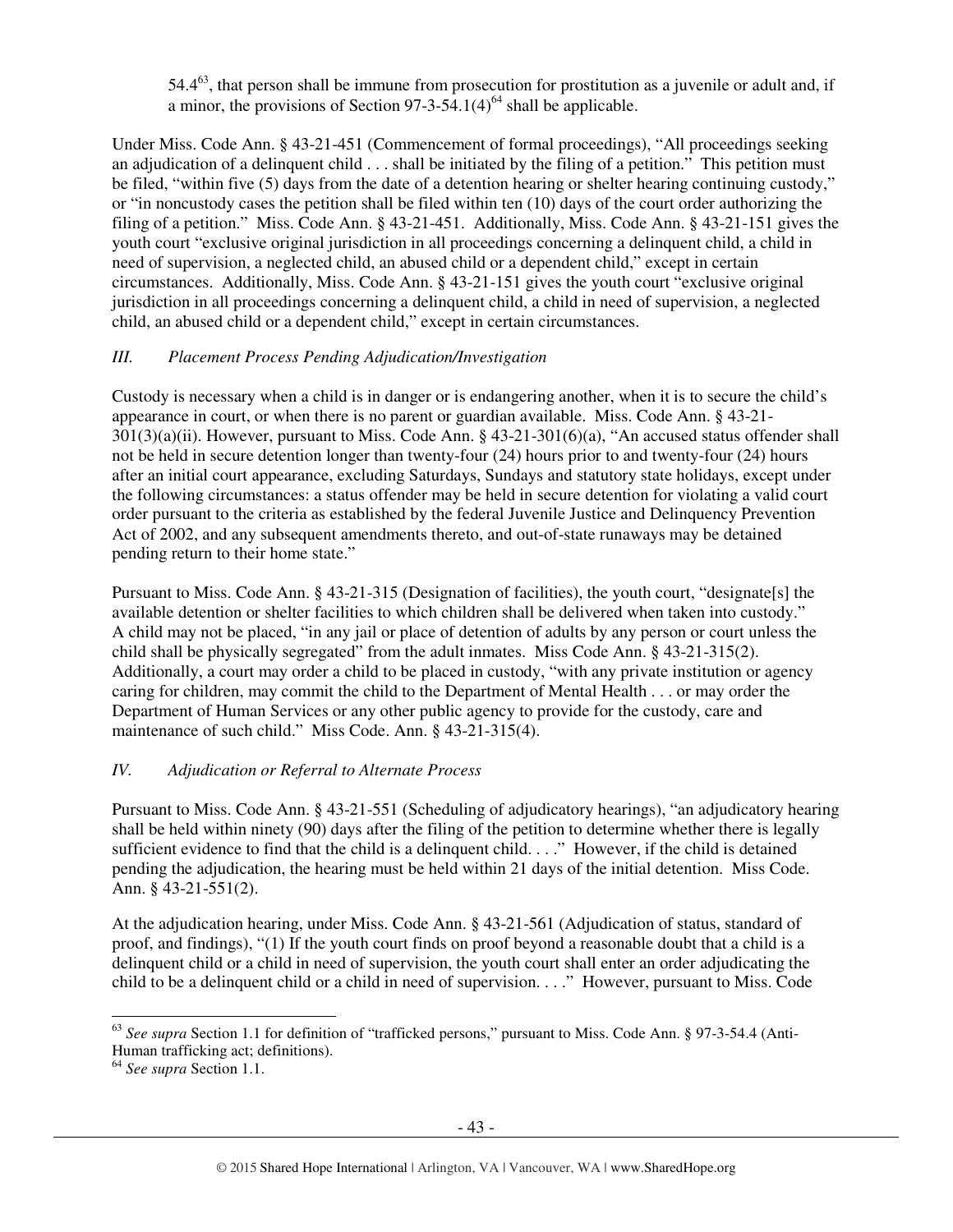Ann. § 97-29-49 (Prostitution), "If it is determined that a person suspected of or charged with engaging in prostitution is engaging in those acts as a direct result of being a trafficked person . . . that person shall be immune from prosecution for prostitution as a juvenile or adult and, if a minor, the provisions of Section  $97-3-54.1(4)$  shall be applicable."

#### *V. Outcomes*

At a disposition hearing, the youth court determines if a child is "a delinquent child, a child in need of supervision, a neglected child or an abused child." Miss. Code Ann. § 43-21-603(6) (Disposition hearing procedure). If a child is adjudicated as a delinquent,  $65$  Miss. Code Ann. § 43-21-605 sets out disposition options. Miss. Code Ann. § 43-21-627 (Alternative work program; qualified offenders; volunteers; supervision; removal from program) provides an alternative work program for first-time non-violent offenders and Miss. Code Ann. § 43-21-625(1) provides a wilderness training program for "first time youth offenders sentenced or classified as delinquency cases or as children in need of supervision." However, under Miss. Code Ann. § 43- 21-605(1)(l), a child adjudicated delinquent may be sent to a juvenile detention center. Such detention must be reviewed after 45 days and cannot exceed 90 days. "No first-time nonviolent youth offender shall be committed to a detention center for a period in excess of ninety (90) days until all other options provided for in this section have been considered and the court makes a specific finding of fact by a preponderance of the evidence by assessing what is in the best rehabilitative interest of the child and the public safety of communities and that there is no reasonable alternative to a nonsecure setting and therefore commitment to a detention center is appropriate." Miss. Code Ann.  $\S$  43-21-605(1)(1). Under subsection (1)(1)(i)-(iii), "If a child is committed to a detention center for ninety (90) days, the disposition order shall meet the following requirements: (i) The disposition order is the least restrictive alternative appropriate to the best interest of the child and the community; (ii) The disposition order allows the child to be in reasonable proximity to the family home community of each child given the dispositional alternatives available and the best interest of the child and the state; and (iii) The disposition order provides that the court has considered the medical, educational, vocational, social and psychological guidance, training, social education, counseling, substance abuse treatment and other rehabilitative services required by that child as determined by the court."

- 5.4.1 Recommendation: Enact a law that mandates juvenile sex trafficking victims' access to specialized services.
- *5.5 Commercial sexual exploitation or sex trafficking is identified as a type of abuse and neglect within child protection statutes.*

Miss. Code Ann. § 43-21-105(m) (Definitions) defines an "abused child" as "a child whose parent, guardian or custodian or any person responsible for his care or support, whether legally obligated to do so or not, has caused or allowed to be caused, upon the child, sexual abuse, sexual exploitation, emotional abuse, mental injury, nonaccidental physical injury or other maltreatment." Although "sexual exploitation" is not specifically defined in Miss. Code Ann. § 43-21-105, "sexual abuse" is defined at Miss. Code Ann. § 43-21-105(n) as "obscene or pornographic photographing, filming or depiction of children for commercial purposes, or the rape, molestation, incest, prostitution or other such forms of sexual exploitation of children under circumstances which indicate that the child's health or welfare is harmed or threatened."

 $\overline{a}$ <sup>65</sup> Miss. Code Ann. § 43-21-105(i) defines "delinquent child" as "a child who has reached his tenth birthday and who has committed a delinquent act."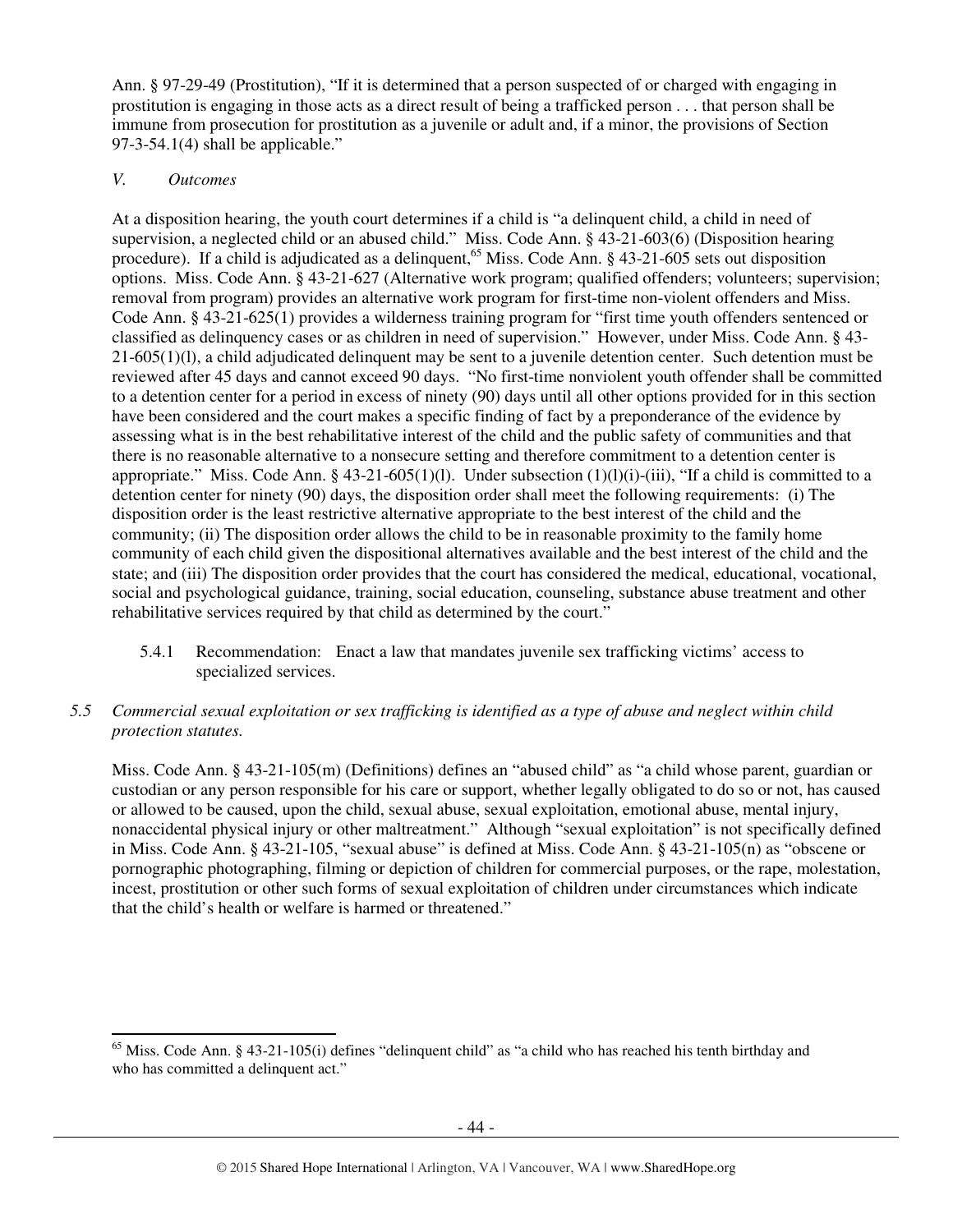*5.6 The definition of "caregiver" or another related term in the child welfare statutes is not a barrier to a sex trafficked child accessing the protection of child welfare.* 

Miss. Code Ann. § 43-21-105 (Definitions), which provides definitions for Mississippi's chapter 21 (Youth court), "unless the context clearly otherwise requires," defines "custodian" as "any person having the present care or custody<sup>66</sup> of a child whether such person be a parent or otherwise." Miss. Code Ann. § 43-21-105(g). This definition of "custodian" may be broad to allow for child welfare intervention into non-familial trafficking cases.

Additionally, "any person responsible for care or support" is defined as "the person who is providing for the child at a given time. This term shall include, but is not limited to, stepparents, foster parents, relatives, nonlicensed baby-sitters or other similar persons responsible for a child and staff of residential care facilities and group homes that are licensed by the Department of Human Services." Miss. Code Ann. § 43-21-105(v).

*5.7 Crime victims' compensation is specifically available to a child victim of sex trafficking or commercial sexual exploitation of children (CSEC) without regard to ineligibility factors.* 

A prostituted child could fall under one or more of the ineligibility factors for compensation under Miss. Code Ann. § 99-41-17 (Compensation awards; conditions; exceptions; reduction). Pursuant to Miss. Code Ann. § 99- 41-17(1),

1. Compensation shall not be awarded under this chapter:

(a) Unless the criminally injurious conduct occurred after July 1, 1991;

(b) Unless the claim has been filed with the director within thirty-six (36) months after the crime occurred, or in cases of child sexual abuse, within thirty-six (36) months after the crime was reported to law enforcement or the Department of Human Services, but in no event later than the child's twenty-fifth birthday. For good cause, the director may extend the time period allowed for filing a claim for an additional period not to exceed twelve (12) months;

(c) To a claimant or victim who was the offender or an accomplice to the offender, or, except in cases of children under the age of consent as specified in Section 97-3-65 [Statutory rape; enhanced penalty for forcible sexual intercourse or statutory rape by administering certain substances], 97-3- 97 [Sexual battery; definitions] or 97-5-23 [Touching, handling, etc., child, mentally defective or incapacitated person or physically helpless person], Mississippi Code of 1972, who encouraged or in any way knowingly participated in criminally injurious conduct;

(e) Unless the criminally injurious conduct resulting in injury or death was reported to a law enforcement officer within seventy-two (72) hours after its occurrence or unless it is found that there was good cause for the failure to report within such time;

. . . .

 $\ddot{\phantom{a}}$ 

. . . .

 (j) To any claimant or victim who has been under the actual or constructive supervision of a department of corrections for a felony conviction within five (5) years prior to the injury or death for which application has been made;

(k) To any claimant or victim who, at the time of the criminally injurious conduct upon which the claim for compensation is based, engaged in conduct unrelated to the crime upon which the claim for compensation is based that either was (i) a felony, or (ii) a delinquent act which, if committed by an adult, would constitute a felony.

(l) To any claimant or victim who knowingly furnishes any false and misleading information or knowingly fails or omits to disclose a material fact or circumstance.

 $66$  "Custody" is defined as "the physical possession of the child by any person" at Miss. Code Ann. § 43-21-105(q).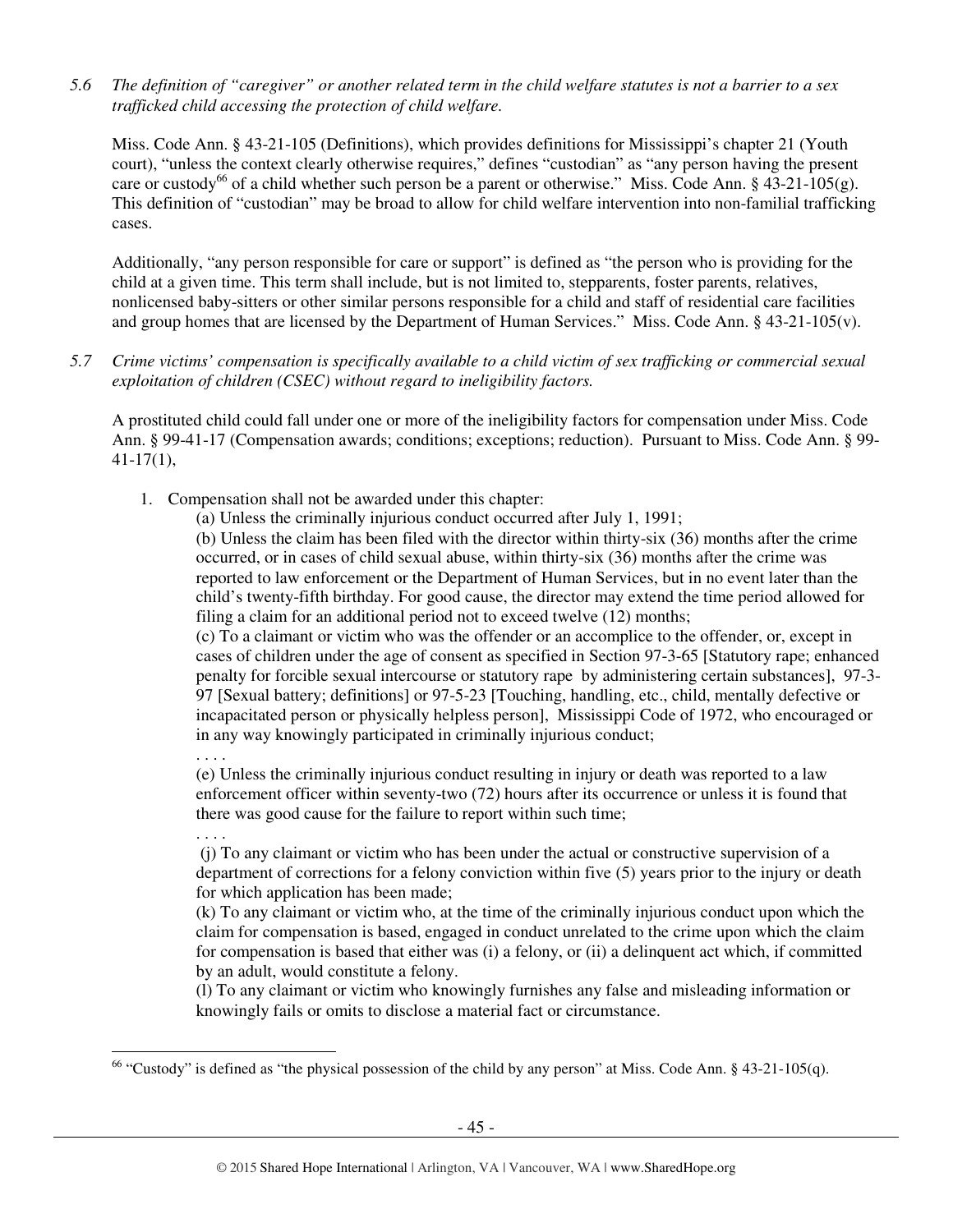Miss. Code Ann. § 99-41-17(2)-(4) provides,

- 2. Compensation otherwise payable to a claimant shall be diminished to the extent:
	- (a) That the economic loss is recouped from other sources, including collateral sources; and
	- (b) Of the degree of responsibility for the cause of injury or death attributable to the victim or claimant.

3. Upon a finding that the claimant or victim has not fully cooperated with appropriate law enforcement agencies and prosecuting attorneys, an award of compensation may be denied, withdrawn or reduced. 4. Compensation otherwise payable to a claimant or victim may be denied or reduced to a claimant or victim who, at the time of the crime upon which the claim for compensation is based, was engaging in or attempting to engage in other unlawful activity unrelated to the crime upon which the claim for compensation is based.

5.7.1 Recommendation: Amend Miss. Code Ann. § 99-41-17 (The Crime Victims Protection Act) to expressly provide compensation to minor victims of commercial sexual exploitation without regard to the listed ineligibility factors when the crimes are committed as part of the trafficking and create a good cause exception for the ineligibility factor in Miss. Code Ann. § 99-41-17(3).

## *5.8 Victim-friendly procedures and protections are provided in the trial process for minors under 18.*

Miss. Code Ann. § 13-1-405 (Use of closed circuit television to show child's testimony) provides for the use of closed circuit television for certain child victims or witnesses. Subsection (1) states, "Upon motion and hearing in camera, the trial court may order that the testimony of a child under the age of sixteen (16) that an unlawful sexual act, contact, intrusion, penetration or other sexual offense was committed upon him or her, or that he or she witnessed its perpetration upon another child, be taken outside of the courtroom and shown in the courtroom by means of closed circuit television, upon a finding based on specific behavioral indicators described in Section  $13$ -1-411,<sup>67</sup> that there is a substantial likelihood that the child will suffer traumatic emotional or mental distress if compelled to testify in open court." Pursuant to Miss. Code Ann. § 13-1-405(2), "The motion may be filed by the child, his attorney, parent, legal guardian or guardian ad litem, or any party to the case. The court may also raise the matter on its own motion." The court may exclude the defendant from the room where questioning is conducted if his presence is likely to cause "traumatic emotional or mental distress to the child." Miss. Code Ann. § 13-1-405(4). However, "In any case in which the defendant is so excluded, arrangements must be made for the defense attorney to be in continual contact with the defendant by any appropriate private electronic or telephonic method throughout the questioning. The defendant and the jury must be able to observe the demeanor of the child witness at all times during the questioning." Miss. Code Ann. § 13-1-405(4).

Miss. Code Ann. § 99-1-27 (Victim of sex offenses not required to submit to truth telling devices as condition for proceeding with investigation of offense) provides that victims of sex offenses are not required to submit to

The evidence described in this section shall be provided by competent witnesses, including but not limited to child psychologists, child psychiatrists and other qualified witnesses.

 $\ddot{\phantom{a}}$  $67$  Miss. Code Ann. § 13-1-411 (Behavioral indicators used to determine applicability of evidentiary provisions), states,

The phrase "specific behavioral indicators" when used herein to refer to evidence (regardless of admissibility) that a child has suffered physical or sexual abuse or might suffer traumatic emotional or mental distress if required to testify in court, shall include, by way of illustration and not of limitation, indications of physical or psychological trauma which are (a) well defined, (b) positively correlated or causally linked with the likelihood of traumatic emotional or mental distress on testifying, and (c) rarely, if at all, present in children who have not suffered child abuse, considering the combination or intensity present in the child at issue.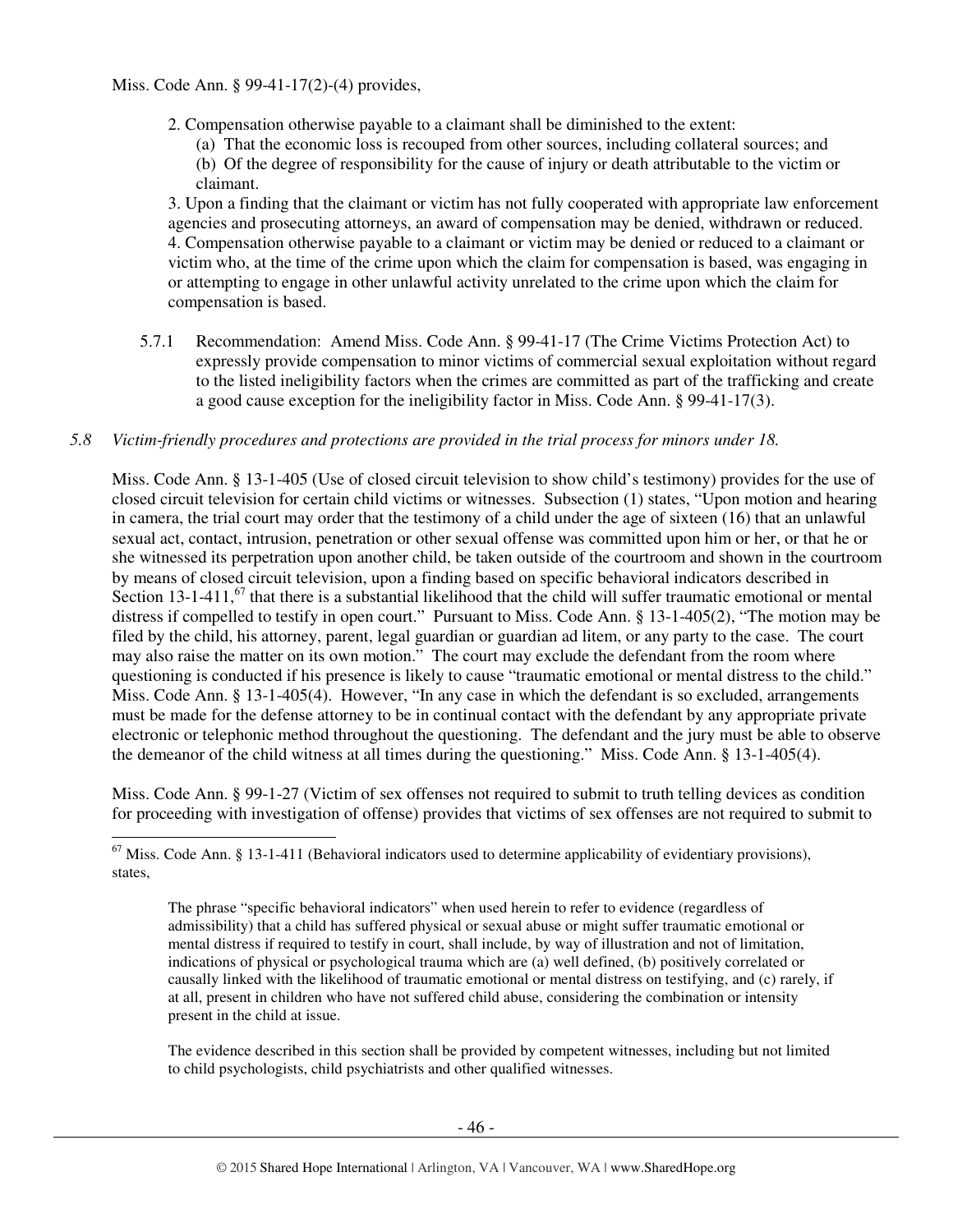"truth telling device[s]," such as polygraph tests, for investigation of the offense to proceed. Miss. Code Ann. § 99-1-27(1), (2). This provision provides in part, "[n]o law enforcement officer, prosecutor or other government official shall ask or require an adult, youth or child victim of a sex offense [as defined in Miss. Code Ann. § 45-33-23(h)] to submit to a polygraph examination or other truth telling device as a condition for proceeding with the investigation of the offense." Miss. Code Ann. § 99-1-27(1). The definition of "sex offense" provided in Miss. Code Ann. 45-33-23(h) includes the exploitation crimes in Miss. Code Ann. § 97-5- 33 (Exploitation of children; prohibitions) and procuring sexual servitude of a minor in Miss. Code Ann. § 97-3- 54.1(1)(c) (Human Trafficking Act; prohibited conduct; penalty).

The rape statute at Miss. Code Ann. § 97-3-68 (Rape; procedure for introducing evidence of sexual conduct of complaining witness; "complaining witness" defined) provides some evidentiary protection for complaining witnesses. Under this statute, the defense may not attack the complaining witness's credibility by raising evidence of sexual conduct unless the defense first files a written motion accompanied by an affidavit with an offer of the proof regarding the evidence's relevance. Miss. Code Ann. § 97-3-68 (1)(a). This protection applies to prosecutions under Miss. Code Ann. § 97-3-65 (Statutory rape; enhanced penalty for forcible sexual intercourse or statutory rape by administering certain substances) and § 97-3-71 (Rape; assault with intent to ravish). Miss. Code Ann. § 97-3-68 (1). The court decides whether the offer of proof is sufficient to show that the evidence is relevant, and if the court finds it sufficiently relevant, the witness may be questioned in a closed hearing in chambers, outside the jury's presence. Miss. Code Ann. § 97-3-68 (1)(c). After hearing the evidence, the court will then issue an order regarding what evidence the defense may offer. Miss. Code Ann. § 97-3-68(1)(d). This protection from inquiry relating to past sexual behavior is specifically extended to victims of human trafficking during a prosecution or civil action for damages under Miss. Code Ann. § 97-3-54.6(6) (Injunctive and other relief for victims of trafficking; confidentiality) which states,

In a prosecution or civil action for damages for an offense under this act [Mississippi Human Trafficking Act] in which there is evidence that the alleged victim was subjected to sexual servitude, reputation or opinion evidence of past sexual behavior of the alleged victim is not admissible, unless admitted in accordance with the Mississippi Rules of Evidence.

Further, law enforcement and prosecutors are responsible for taking "all reasonable efforts to keep the identity of the victim and the victim's family confidential by ensuring that the names and identifying information of those individuals are not disclosed to the public." Miss. Code Ann. § 97-3-54.6(7).

The Mississippi Crime Victims' Bill of Rights, Miss. Code Ann. § 99-43-1 to § 99-43-49, sets out procedures intended to protect crime victims during the criminal justice process. Several provisions have particular relevance for minor victims of commercial sexual exploitation. Miss Code Ann. § 99-43-5(3) provides that "[i]f the victim is a minor, the parent, guardian or other immediate family of the victim, or a designated representative as determined by the court, may exercise all of the rights of the victim on behalf of the victim." If practical, the court must provide a waiting area for the victim separate from the defendant and the defendant's relatives and witnesses. Miss Code Ann. § 99-43-23 (Separate waiting area; minimizing contact with defendant, defendant's relatives and defense witnesses) states, "If a separate waiting area is not available, or its use impractical, the court shall minimize contact of the victim with the defendant, relatives of the defendant, and defense witnesses during court proceedings." Under Miss. Code Ann. § 99-43-25(1) (Victim residence and identification information; petition, hearing and confidentiality), where the victim is reasonably apprehensive of "acts or threats of physical violence or intimidation by the defendant, the family of the defendant, or by anyone at the direction of the defendant, against the victim or the immediate family of the victim, the prosecutor may petition the court to direct that the victim or any other witness not be compelled to testify during pre-trial proceedings or in any trial, facts that could divulge the identity, residence, or place of employment of the victim, or other related information, without consent of the victim unless necessary to the prosecution of the criminal proceeding." Under Miss. Code Ann. § 99-43-31 (Victim impact statements to probation officers; duty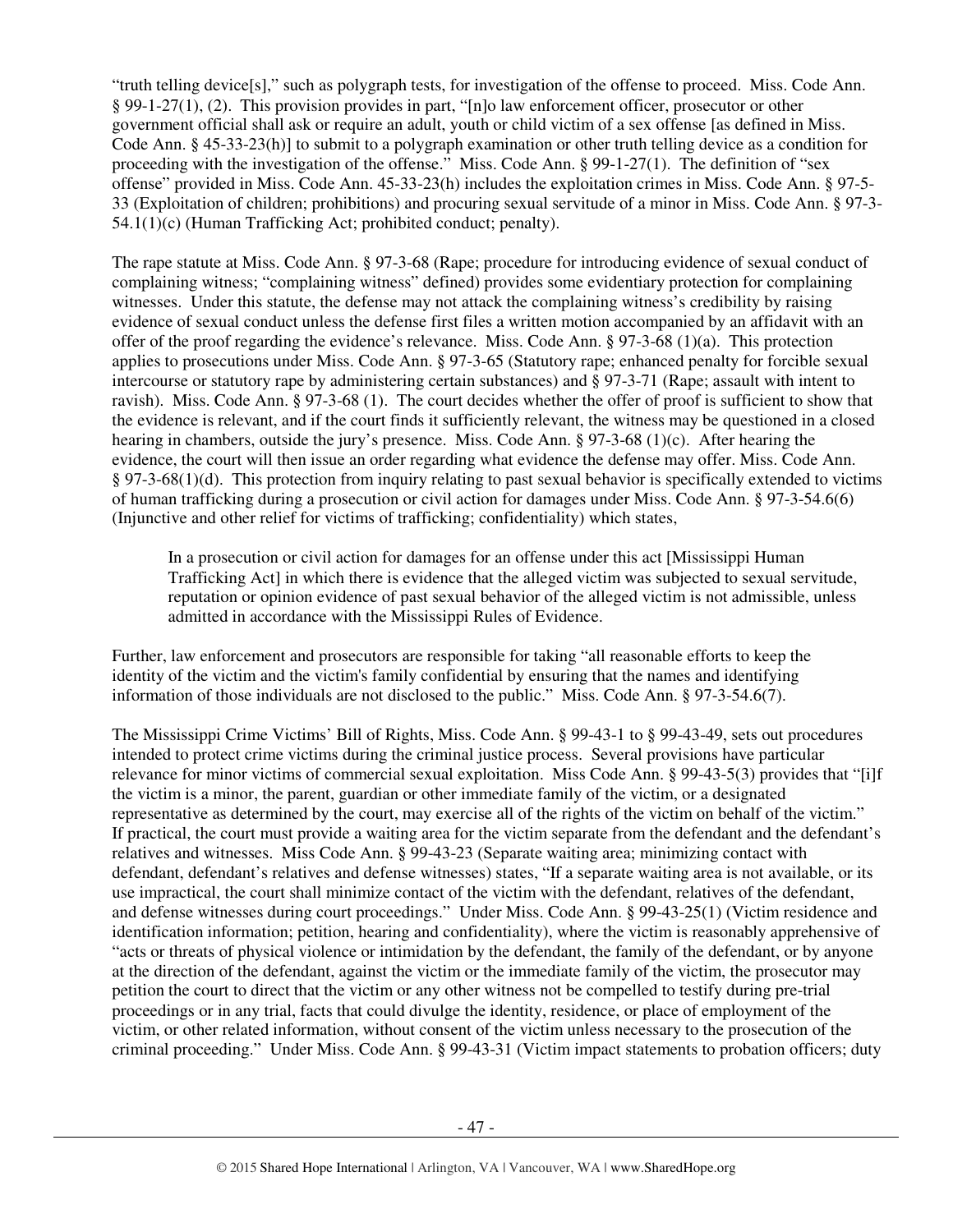to consider victim impact), the victim may also "submit a written impact statement or make an oral impact statement to the probation officer for use in preparing a pre-sentence report. The probation officer shall consider the economic, physical, and psychological impact that the criminal offense has had on the victim and the immediate family of the victim."

The Crime Victims' Bill of Rights also requires prosecutors to confer with victims before the start of the trial and before disposition of the case pursuant to Miss. Code Ann. § 99-43-11 (Prosecutor's duty to confer with victim prior to disposition) and § 99-43-13 (Prosecutor's duty to confer with victim prior to trial; confidentiality). Under Miss. Code Ann. § 99-43-29 (Notice regarding disposition and sentencing), prosecutors shall keep victims informed, including whether there has been an acquittal, conviction or other disposition of the case.

*5.9 Expungement or sealing of juvenile delinquency records resulting from arrests or adjudications for prostitution-related offenses committed as a result of, or in the course of, the commercial sexual exploitation of a minor is available within a reasonable time after turning 18.* 

Certain criminal procedure and youth court laws provide for expungement or sealing of records for offenses potentially affecting minor victims of commercial sexual exploitation.<sup>68</sup>

Arrest records may be expunged if "the person arrested was released and the case was dismissed or the charges were dropped or there was no disposition of such case." Miss. Code Ann. § 99-19-71(4). A person may also apply for expungement under Miss. Code Ann. § 99-15-59 (Expunction of misdemeanor charges) if a person "is arrested, issued a citation, or held for any misdemeanor and not formally charged or prosecuted with an offense within twelve  $(12)$  months of arrest" or the charge is dismissed.

The youth court may order that children's records be sealed under Miss. Code Ann. § 43-21-263(1) (Sealing of records) "(a) if the child who was the subject of the cause has attained twenty (20) years of age; (b) if the youth court dismisses the cause; or (c) if the youth court sets aside an adjudication in the cause." Subsection (2) states, "The youth court may, at any time, upon its own motion or upon application of a party to a youth court cause, order the sealing or unsealing of the records involving children." Records involving children, except medical or mental health examinations, may be destroyed by order of the youth court under Miss. Code Ann. § 43-21-265. In addition, Miss. Code Ann. § 43-21-261 provides rules for the disclosure of records involving children or an adult who was formerly the subject of a youth court delinquency proceeding, with some exceptions, are to be kept confidential.

*5.10 Victim restitution and civil remedies for victims of domestic minor sex trafficking or commercial sexual exploitation of children (CSEC) are authorized by law.* 

 $\overline{a}$ 

The Mississippi Human Trafficking Act, Miss. Code Ann. § 97-3-54.6, provides mandatory restitution and civil remedies for victims of any offense under the Act. Miss. Code Ann. § 97-3-54.6 states,

<sup>&</sup>lt;sup>68</sup> Human trafficking victims are eligible for vacation of human trafficking convictions under Miss. Code Ann. § 97-3-54.6(5) (Injunctive and other relief for victims of trafficking; confidentiality), which states,

At any time after a conviction under this act [Mississippi Human Trafficking Act], the court in which the conviction was entered may, upon appropriate motion, vacate the conviction if the court finds the defendant's participation in the offense was the result of being a victim. Official documentation from a federal, state or local government agency as to the defendant's status as a victim at the time of the offense creates a presumption that the defendant's participation in the offense was a result of being a victim, but official documentation is not required to grant a motion under this subsection.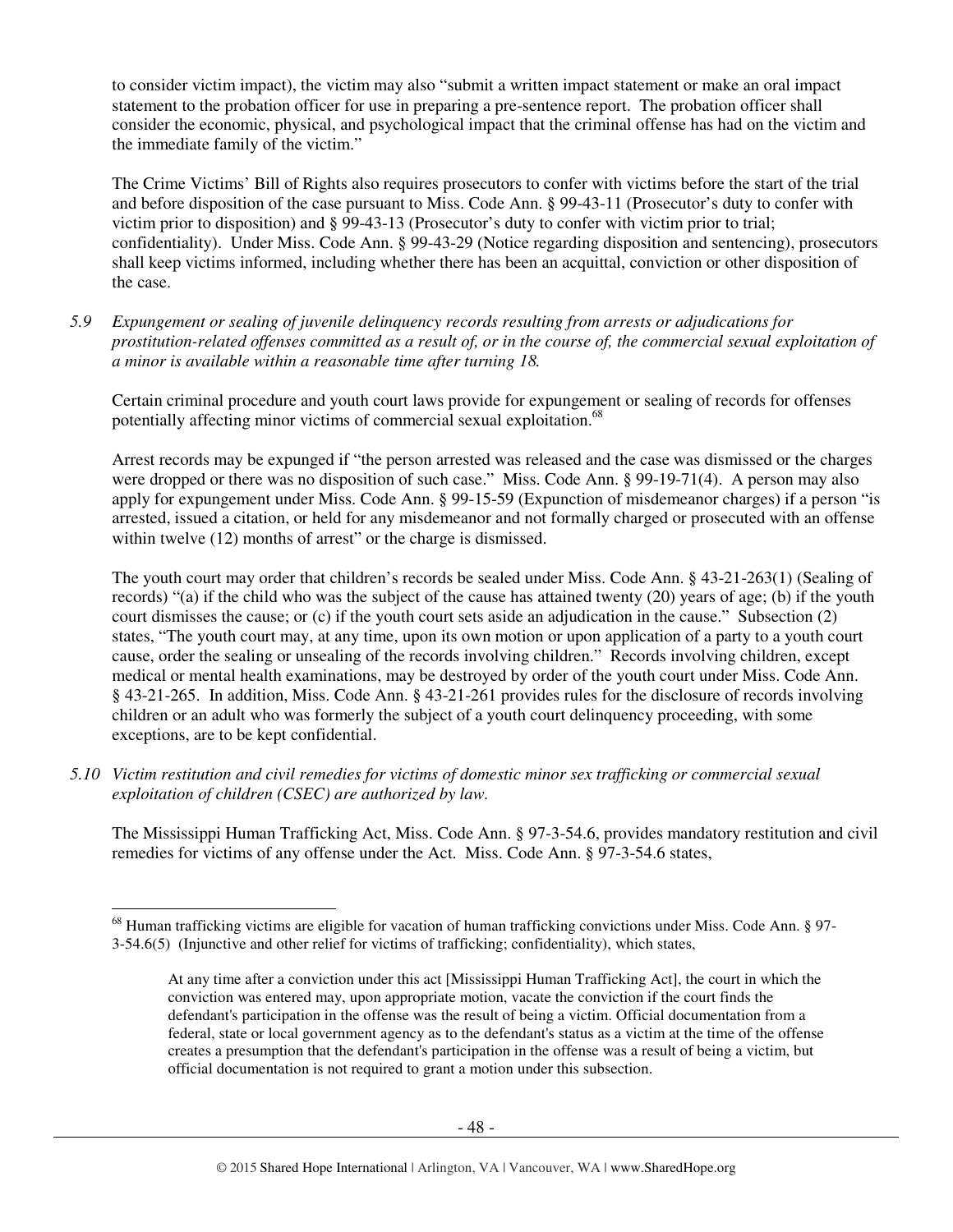(2) Notwithstanding any provisions to the contrary in Section 99–37–1 et seq., the court shall order restitution to the victim for any offense under this chapter. The order of restitution under this section shall direct the defendant to pay the victim, through the appropriate court mechanism, the full amount of the victim's pecuniary damages. For the purposes of determining restitution, the term "victim" means the individual harmed as a result of a crime under this chapter, including, in the case of a victim who is under eighteen (18) years of age, incompetent, incapacitated, or deceased, the legal guardian of the victim or a representative of the victim's estate, or another family member, or any other person appointed as suitable by the court, but in no event shall the defendant be named as such a representative or guardian. The court may order restitution even if the victim is absent from the jurisdiction or unavailable.

(3) Any person who is injured by reason of any violation of the provisions of this chapter shall have a cause of action against any person or enterprise convicted of engaging in activity in violation of this chapter for threefold the actual damages sustained and, when appropriate, punitive damages. The person shall also recover attorney's fees in the trial and appellate courts and reasonable costs of investigation and litigation.

(4) The application of one (1) civil remedy under any provision of this act shall not preclude the application of any other remedy, civil or criminal, under this act or any other provision of law. Civil remedies under this act are supplemental.

However, the exploitation laws, Miss. Code Ann. § 97-5-31 to § 97-5-37 (Exploitation of children), do not specifically provide restitution for victims or a statutory civil cause of action. Miss Code Ann. § 99-37-3 (Imposition and amount of restitution) permits a court, at its discretion, to order restitution for victims of any crime who have incurred pecuniary damages. "Pecuniary damages" is defined in Miss. Code Ann. § 99-37-1(b) as "all special damages, but not general damages, which a person could recover against the defendant in a civil action arising out of the facts or events constituting the defendant's criminal activities and shall include, but not be limited to, the money equivalent of property taken, destroyed, broken or otherwise harmed, and losses such as medical expenses." Restitution is capped at \$5,000.00, and the discretionary decision by the court must take into account, among other things, the defendant's ability to pay. Miss Code Ann. § 99-37-3(1), (2).

Miss Code Ann. § 97-43-9(6), codified in the chapter entitled "Racketeer Influenced and Corrupt Organization Act," provides a cause of action for persons injured as a result of violations of the chapter. Under this provision, "Any person who is injured by reason of any violation of the provisions of this chapter shall have a cause of action against any person or enterprise convicted of engaging in activity in violation of this chapter for threefold the actual damages sustained and, when appropriate, punitive damages." Miss Code Ann. § 97-43- 9(6). The person can also recover reasonable attorneys' fees, investigation costs, and litigation costs. Miss Code Ann. § 97-43-9(6). Pursuant to Miss. Code Ann. § 97-43-9(6)(b), a civil plaintiff's rights to the assets would be superior to the state's forfeiture rights.

Miss. Code Ann. § 11-7-11 (Action for seduction of a child) states, "A parent may bring an action for the seduction of a child, although such child be not living with nor in the service of the plaintiff, and though there be no loss of service; but a recovery by the parent or child shall bar any other action for the same cause."

*5.11 Statutes of limitations for civil and criminal actions for child sex trafficking or commercial sexual exploitation of children (CSEC) offenses are eliminated or lengthened sufficiently to allow prosecutors and victims a realistic opportunity to pursue criminal action and legal remedies.* 

With regard to civil claims, Miss. Code Ann. § 15-1-59 (Saving in favor of persons under disabilities) provides that the statute of limitations is tolled until after a minor reaches the age of majority.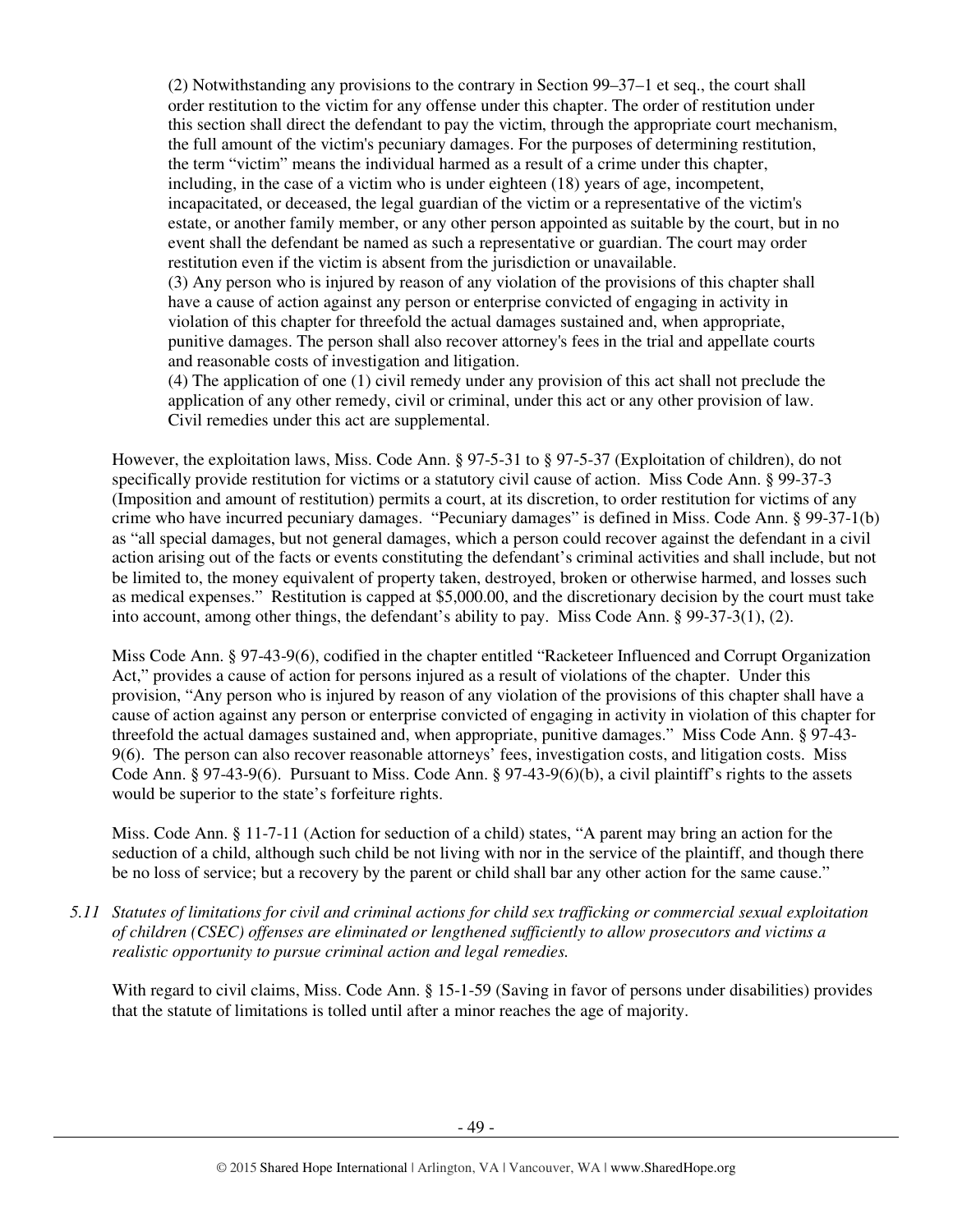With regard to criminal sex trafficking offenses, Miss. Code Ann. § 99-1-5 (Limitations; exceptions) eliminates the statute of limitations for the following sex offenses: "rape, . . . felonious abuse or battery of a child as described in Section 97-5-39 [Contributing to the neglect or delinquency of a child; felonious abuse and/or battery of a child], touching or handling a child for lustful purposes as described in Section 97-5-23 [Dissemination of sexually oriented material to persons under eighteen years of age; use of computer for purpose of luring or inducing persons under eighteen years of age to engage in sexual conduct], sexual battery of a child as described in Section  $97-3-95(1)(c)$ , (d) or (2) [Sexual battery], or exploitation of children as described in Section 97-5-33 [Exploitation of children; prohibitions], promoting prostitution under Section 97– 29–51(2) when the person involved is a minor, or for any human trafficking offense described in Section 97–3– 54.1(1)(a), (1)(b) or (1)(c) [Mississippi Human Trafficking Act; offenses], Section 97–3–54.2 [Human Trafficking Act; destruction, concealment, or confiscation of passport or other immigration document for purpose of preventing person's freedom of movement or ability to travel; penalties], or Section 97–3–54.3 [Human Trafficking Act; aiding, abetting, or conspiring to violate human trafficking provisions]." Traffickingrelated offenses are therefore not subject to the general statute of limitations and prosecution can be brought at any time. Miss. Code Ann. § 99-1-5.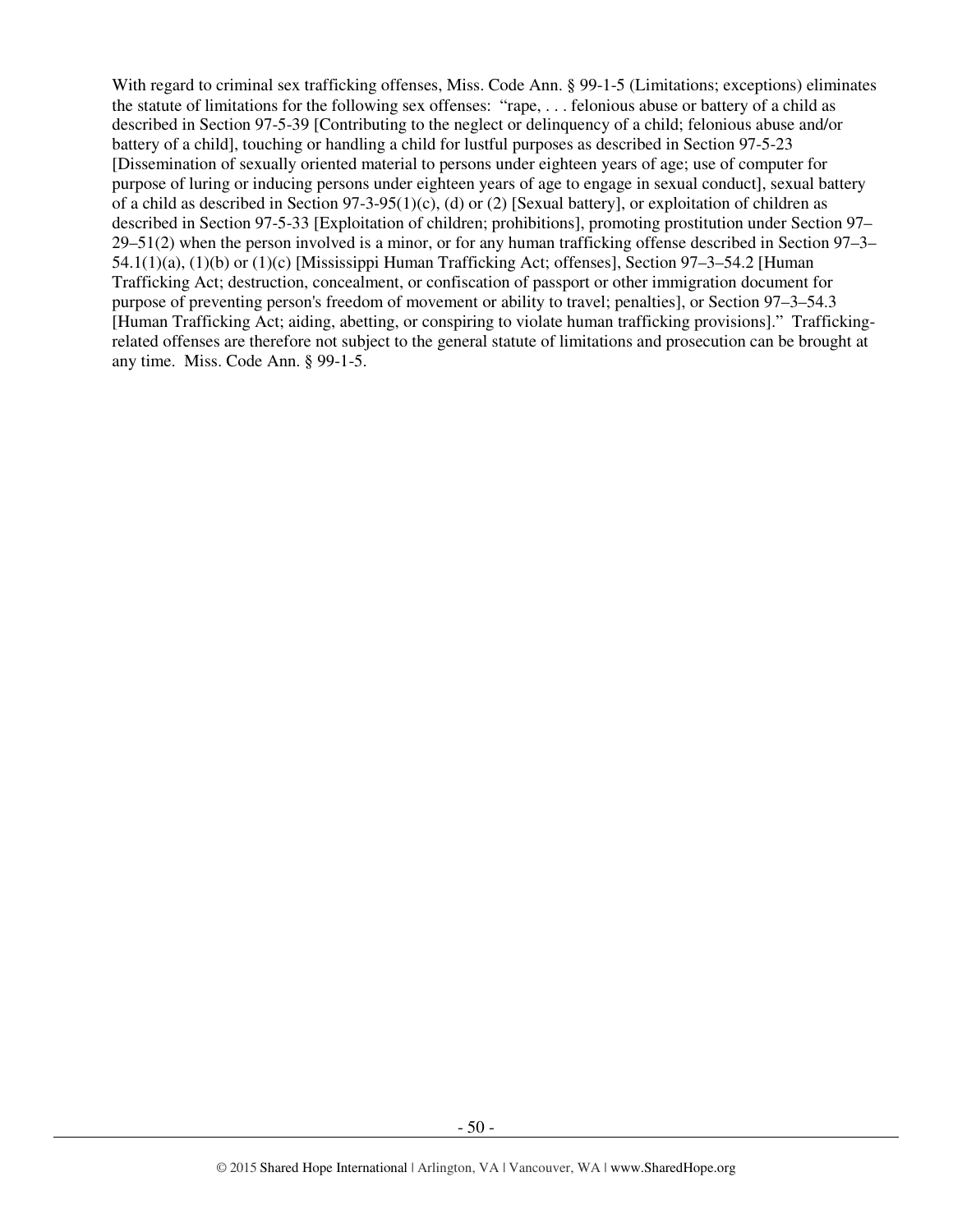#### FRAMEWORK ISSUE 6: CRIMINAL JUSTICE TOOLS FOR INVESTIGATION AND PROSECUTIONS

#### *Legal Components:*

- *6.1 Training on human trafficking and domestic minor sex trafficking for law enforcement is statutorily mandated or authorized.*
- *6.2 Single party consent to audiotaping is permitted in law enforcement investigations.*
- *6.3 Wiretapping is an available tool to investigate domestic minor sex trafficking.*
- *6.4 Using a law enforcement decoy posing as a minor to investigate buying or selling of commercial sex acts is not a defense to soliciting, purchasing, or selling sex with a minor.*
- *6.5 Using the Internet or electronic communications to investigate buyers and traffickers is a permissible investigative technique.*
- *6.6 Law enforcement and child welfare agencies are mandated to promptly report missing and recovered children. \_\_\_\_\_\_\_\_\_\_\_\_\_\_\_\_\_\_\_\_\_\_\_\_\_\_\_\_\_\_\_\_\_\_\_\_\_\_\_\_\_\_\_\_\_\_\_\_\_\_\_\_\_\_\_\_\_\_\_\_\_\_\_\_\_\_\_\_\_\_\_\_\_\_\_\_\_\_\_\_\_\_\_\_\_\_\_\_\_\_\_\_\_\_*

#### *Legal Analysis:*

*6.1 Training on human trafficking and domestic minor sex trafficking for law enforcement is statutorily mandated or authorized.*

Training or development of training materials for law enforcement officers on human trafficking has not been statutorily mandated or authorized in Mississippi. However, money received from the Relief for Victims of Human Trafficking Fund under Miss. Code Ann. §97-3-54.8 is to be used in part for law enforcement training. Miss. Code Ann. §97-3-54.8(2) states,

The monies in the Relief for Victims of Human Trafficking Fund shall be used by the Mississippi Attorney General's office solely for the administration of programs designed to assist victims of human trafficking, to conduct training on human trafficking to law enforcement, court personnel, attorneys, and nongovernmental service providers, and to support the duties of the statewide human trafficking coordinator as set forth in this act.

- 6.1.1 Recommendation: Enact a statute specifically authorizing or mandating training, or the development of training materials, for law enforcement on human trafficking, including domestic minor sex trafficking.
- *6.2 Single party consent to audiotaping is permitted in law enforcement investigations.*

Single party consent to audiotaping is permitted in Mississippi. Miss. Code Ann. § 41-29-531(d), (e) (Exceptions to civil liability for violation of this article) states that Mississippi's article on "Interception of Wire or Oral Communications" does not apply to, among others,

(d) A person acting under color of law who intercepts a wire, oral or other communication if the person is a party to the communication, or if one (1) of the parties to the communication has given prior consent to the interception; or

(e) A person not acting under color of law who intercepts a wire, oral or other communication if the person is a party to the communication, or if one (1) of the parties to the communication has given prior consent to the interception unless the communication is intercepted for the purpose of committing any criminal or tortious act in violation of the Constitution or laws of the United States or of this state, or for the purpose of committing any other injurious act.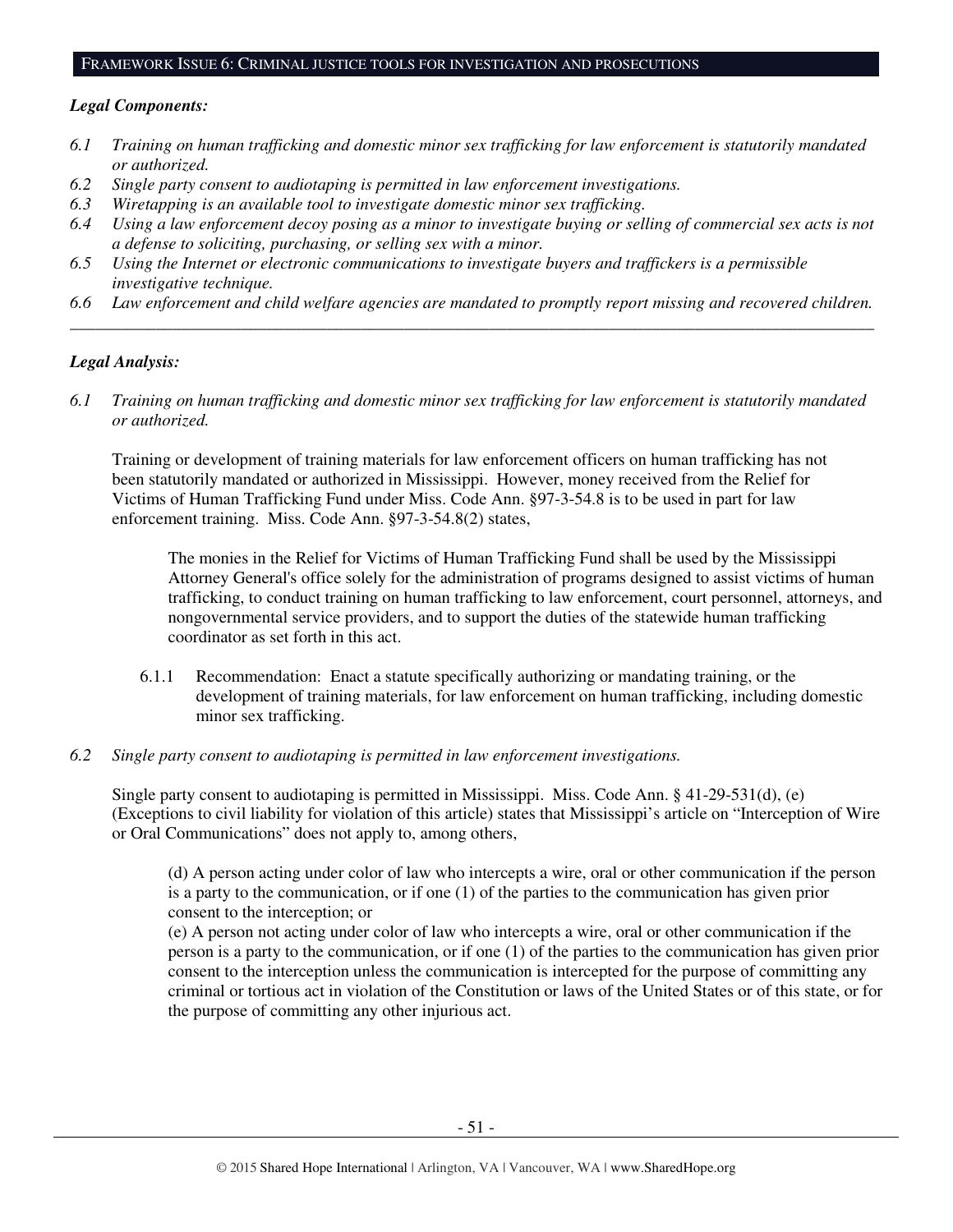#### *6.3 Wiretapping is an available tool to investigate domestic minor sex trafficking.*

The wiretapping statutes, Miss. Code Ann. § 41-29-501 to § 41-29-536 (Interception of wire or oral communications) only permit wiretapping and use of the resulting evidence in cases involving a suspected violation of the Controlled Substances Law. Miss. Code Ann. § 41-29-515(1)(a) (Granting of order; grounds; form; compensation of those furnishing assistance; time limit; authorization for covert entry; reports to judge; recusal of judge).

6.3.1 Recommendation: Amend the wiretapping statutes, Miss. Code Ann. § 41-29-501 to § 41-29-536 (Interception of wire or oral communications) to permit wiretapping when there is probable cause to believe that the wiretapping will provide evidence of a violation of Miss. Code Ann. § 97-3- 54.1(1)(c) (Mississippi Human Trafficking Act; prohibited conduct; penalty).

#### *6.4 Using a law enforcement decoy posing as a minor to investigate buying or selling of commercial sex acts is not a defense to soliciting, purchasing, or selling sex with a minor.*

Use of a law enforcement decoy is not a defense to human trafficking. Miss. Code. § Ann. 97–3–54.5 (Use of undercover operative in detection of offense permitted) states, "[t]he fact that an undercover operative or law enforcement officer was involved in any manner in the detection and investigation of an offense under this act shall not constitute a defense to a prosecution under this act." Additionally, Miss. Code Ann. § 97-5-33 (Exploitation of children) specifically provides that using a decoy is not a defense. Subsection (8) states, "The fact that an undercover operative or law enforcement officer posed as a child or was involved in any other manner in the detection and investigation of an offense under this section shall not constitute a defense to a prosecution under this section."

Miss. Code Ann. § 99-1-25(2) (Entrapment; affirmative defense to criminal prosecution; burden of proof) sets out the necessary elements for a defendant to establish the affirmative defense of entrapment:

(2) A person who asserts an entrapment defense has the burden of proving each of the following by clear and convincing evidence:

(a) The idea of committing the offense was initiated by law enforcement officers or their agents rather than by the person.

(b) The law enforcement officers or their agents urged and induced the person to commit the offense.

(c) The person was not predisposed to commit the type of offense charged before the law enforcement officers or their agents urged and induced the person to commit the offense.

However, Miss. Code Ann. § 99-1-25(3) explains, "A person does not establish entrapment if the person was predisposed to commit the offense and the law enforcement officers or their agents merely provided the person with an opportunity to commit the offense. It is not entrapment for law enforcement officers or their agents merely to use a ruse or to conceal their identity."

#### *6.5 Using the Internet or electronic communications to investigate buyers and traffickers is a permissible investigative technique.*

While Miss. Code. § Ann. 97–3–54.5 (Use of undercover operative in detection of offense permitted) and Miss. Code Ann. § 97-5-33(8) (Exploitation of children) specifically provide that it is not a defense that "an undercover operative or law enforcement officer [posed as a child or] was involved in [any] other manner in the detection and investigation of an offense under this section," the offense that could apply to use of the Internet